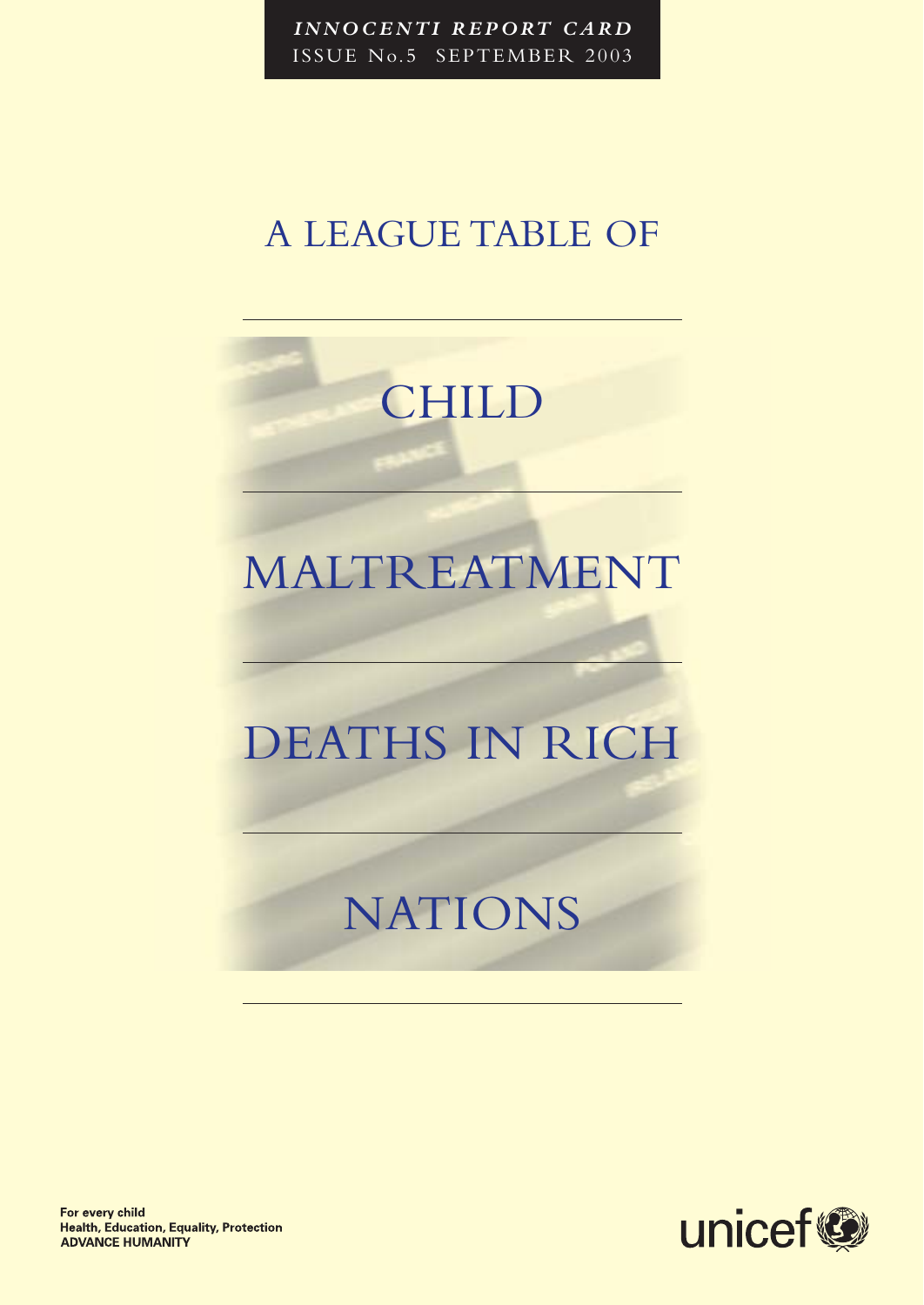This publication is the fifth in a series of Innocenti Report Cards, designed to monitor the performance of the industrialized nations in meeting the needs of their children. Each Report Card presents and analyses league tables ranking the performance of rich nations against critical indicators of child well-being.

Any part of the *Innocenti Report Card* may be freely reproduced using the following reference:

UNICEF,'A league table of child maltreatment deaths in rich nations', *Innocenti Report Card* No.5, September 2003. UNICEF Innocenti Research Centre, Florence.

© The United Nations Children's Fund, 2003

Full text and supporting documentation can be downloaded from the UNICEF Innocenti Research Centre website at: **www.unicef-icdc.org**

The UNICEF Innocenti Research Centre in Florence, Italy, was established in 1988 to strengthen the research capability of the United Nations Children's Fund (UNICEF) and to support its advocacy for children worldwide.The Centre (formally known as the International Child Development Centre) helps to identify and research current and future areas of UNICEF's work. Its prime objectives are to improve international understanding of issues relating to children's rights and to help facilitate the full implementation of the United Nations Convention on the Rights of the Child in both industrialized and developing countries.

The Centre's publications are contributions to a global debate on child rights issues and include a wide range of opinions. For that reason, the Centre may produce publications that do not necessarily reflect UNICEF policies or approaches on some topics.The views expressed are those of the authors and are published by the Centre in order to stimulate further dialogue on child rights.

UNICEF Innocenti Research Centre Piazza SS.Annunziata 12 50122 Florence, Italy Tel: (+39) 055 20 330 Fax: (+39) 055 244 817 Email general: florence@unicef.org Email publication orders: florenceorders@unicef.org Website: www.unicef-icdc.org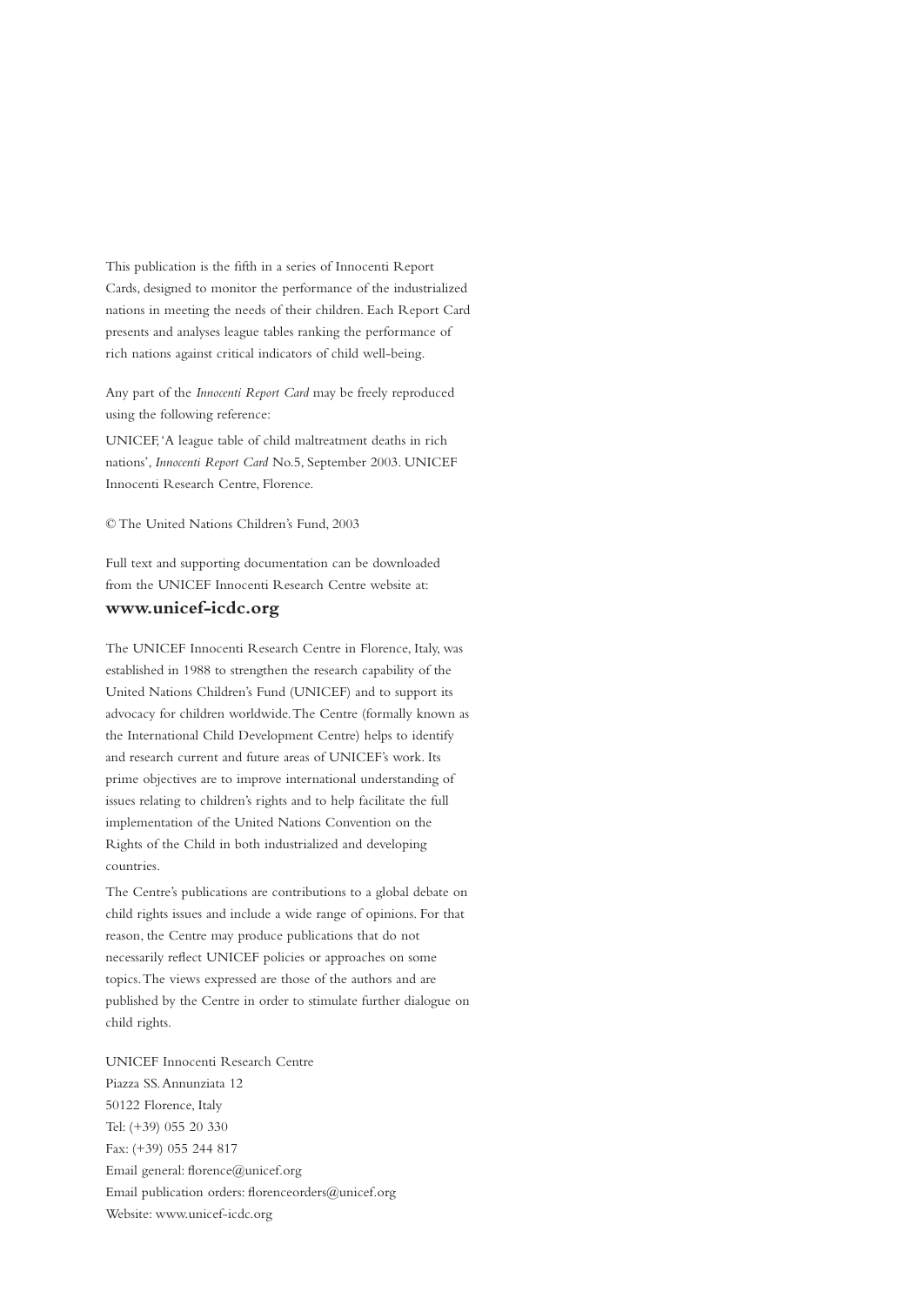*INNOCENTI REPORT CARD* ISSUE No.5 SEPTEMBER 2003

*"The challenge of ending child abuse is the challenge of breaking the link between adults' problems and children's pain."*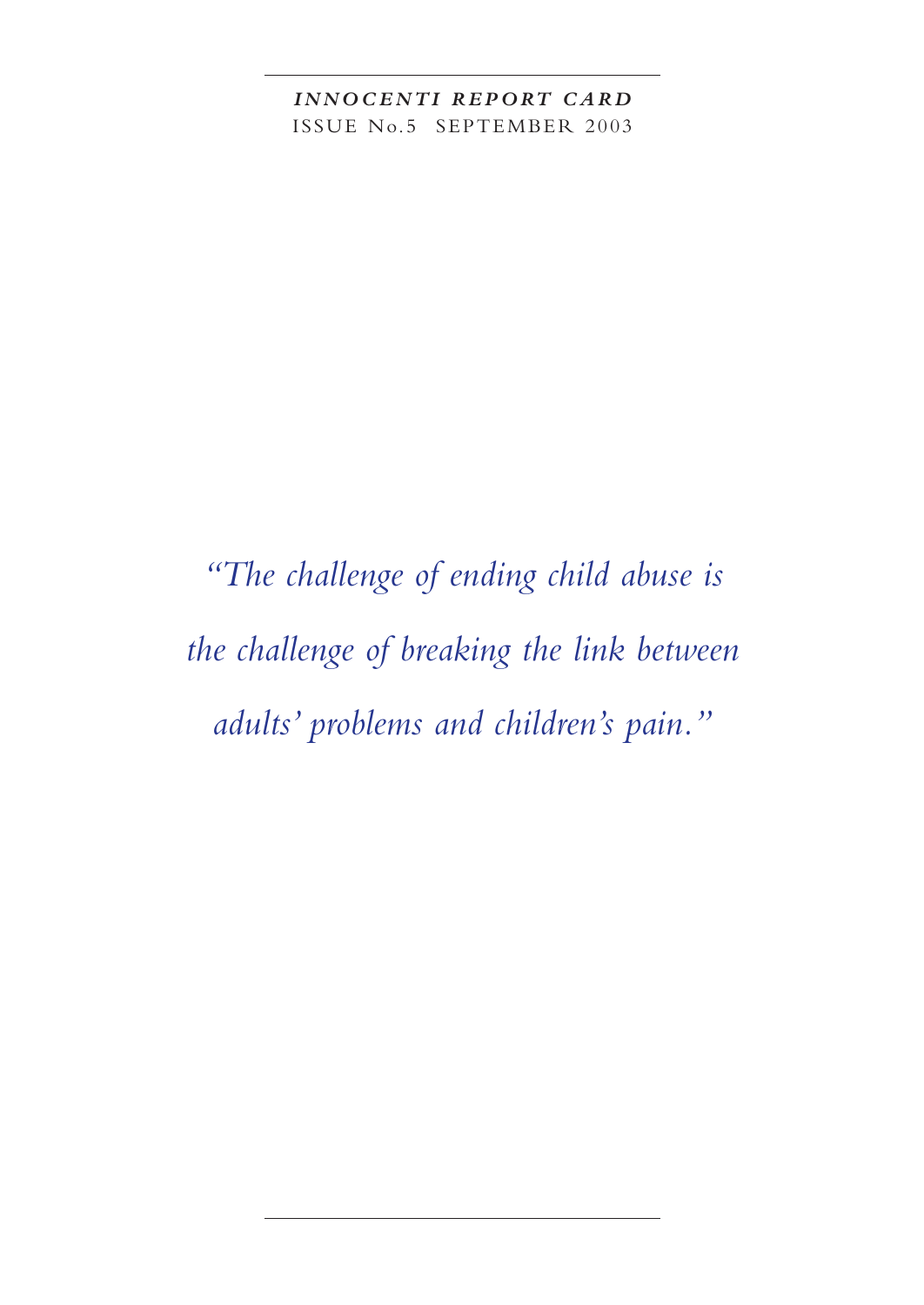# Key findings

- Almost 3,500 children under the age of 15 die from maltreatment (physical abuse and neglect) every year in the industrialized world. Two children die from abuse and neglect every week in Germany and the United Kingdom, three a week in France, four a week in Japan, and 27 a week in the United States (Figure 2).
- **The risk of death by maltreatment is approximately three times** greater for the under-ones than for those aged 1 to 4, who in turn face double the risk of those aged 5 to 14 (Figure 8).
- A small group of countries Spain, Greece, Italy, Ireland and Norway – appear to have an exceptionally low incidence of child maltreatment deaths (Figure 1b).
- Five nations Belgium, the Czech Republic, New Zealand, Hungary, and France – have levels of child maltreatment deaths that are four to six times higher than the average for the leading countries.Three countries – the United States, Mexico, and Portugal – have rates that are between 10 and 15 times higher than the average for the leading countries (Figure 1b).
- Inconsistencies of classification and a lack of common definitions and research methodologies mean that little internationally comparable data exist and that the extent of child maltreatment is almost certainly under represented by the statistics.
- Child deaths from maltreatment appear to be in decline in the great majority of countries in the industrialized world (Figure 5).
- The countries with the lowest rates of child death from maltreatment also have very low rates of adult deaths from assault. Similarly, the three nations with exceptionally high levels of child deaths from maltreatment – the United States, Mexico, and Portugal – also have exceptionally high adult death rates (Figure 6).
- Poverty and stress along with drug and alcohol abuse appear to be the factors most closely and consistently associated with child abuse and neglect.
- Seven countries Austria, Denmark, Finland, Germany, Iceland, Norway and Sweden – currently have laws explicitly prohibiting the physical punishment of children (Figure 13).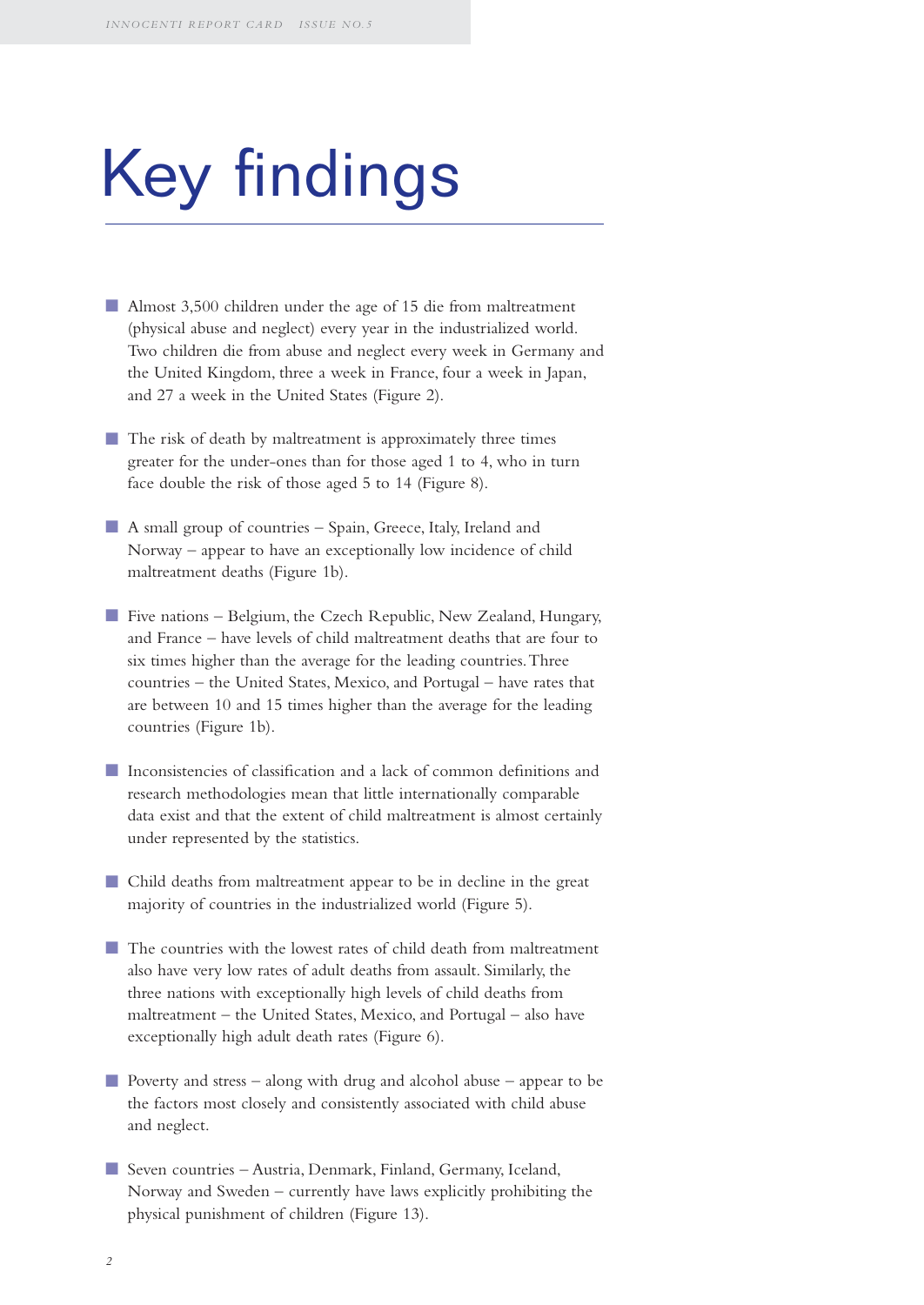# One small step

The UN Convention on the Rights of the Child is widely regarded as the most specific and progressive human rights treaty ever adopted. Ratified by almost every country in the world, it rejects cultural relativism in favour of universal human rights that transcend cultural, religious, historical and economic differences in order to set a minimum standard of protection and respect to which all children are entitled.

Today, the Convention is more honoured in the breach than in the observance; children continue to be malnourished, to succumb to preventable disease, to be denied even an elementary education; they continue to be exploited, prostituted, raped, and sold; and they continue to be abused in wars and workplaces, in child care institutions and in homes.

The hope has always been that the Convention would become a common rallying point in all nations, building public and political pressure for change and gradually closing the gap between its ideals and the realities of national law and practice. In this way, it may one day become the accepted standard below which any civilised nation, rich or poor, will be ashamed to fall.

The concluding section of this *Innocenti Report Card* shows this process beginning in one specific area and in a limited number of countries.Again and again over the last decade, the Convention has been cited by non-governmental organizations, parliaments and law courts as a basis for outlawing all forms of physical punishment of children (see pages 23 to 28).The countries that have so far enacted such legislation – Austria, Denmark, Finland, Germany, Iceland, Norway and Sweden – have therefore brought their national laws into alignment with Article 19 of the Convention which requires that children be protected against *"all forms of physical and mental violence … while in the care of parent(s), legal guardians(s) or any other person who has the care of the child."*

Some would say their example represents only a minor advance in the protection of children against violence. But it nonetheless represents a significant breakthrough for the wider international movement now mobilising around this issue. Meeting in its first ever Special Session devoted to the problems facing children in May of 2002, the UN General Assembly summed up that issue in one succinct sentence: *"Societies must end all forms of violence against children."* And to advance this cause, UN Secretary General Kofi Annan has since appointed Sergio Pinheiro of Brazil to lead an independent worldwide study of violence against children.

Weighed against the scale and severity of the problems that will be investigated by Dr. Pinheiro and his team, the banning of physical punishment in a handful of the world's richest nations might seem an insignificant, even trivial matter. But this would be to underestimate the effect it has already had and the wider importance of the message it has sent out.

The seven OECD countries that have taken this step have provoked a worldwide debate.They are persuaded, and are persuading others, that legalized violence towards children is a breach of human rights even when it takes place within the home.They are convinced that removing the bottom rungs will make the ladder of serious child abuse more difficult to climb.They are voicing their agreement with the International Committee on the Rights of the Child when it says that *"toleration of violence in one sphere makes it difficult to resist in another."* And, finally, they are persuaded that physical punishment, far from being a socialising discipline, is a very effective way of teaching bad behaviour – a memorable lesson in the legitimacy of violence as a means of resolving conflicts and asserting will.

Several more countries are close to introducing similar measures. If and when these countries move to bring in the necessary legislation, they will be showing the world that they are taking their obligations under the Convention on the Rights of the Child seriously, and strengthening the message that the goal of ending violence towards children in all its forms can be advanced by every parent in every country and that a culture of non-violence towards children can and should be built from the ground up.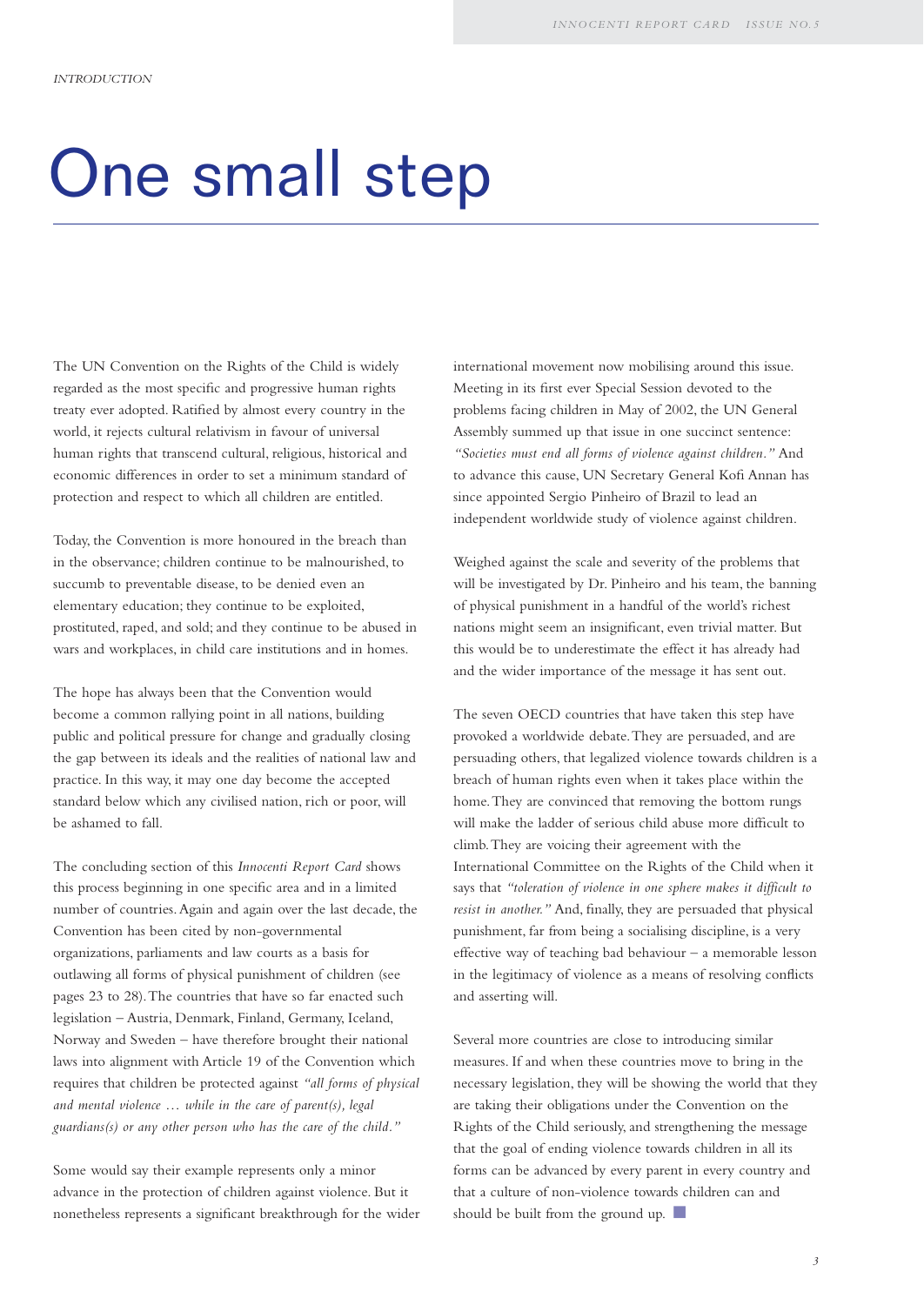# Child maltreatment deaths in rich nations

#### *Figure 1a Unrevised league table of child deaths from maltreatment*

The table shows the annual number of deaths from maltreatment among children under the age of 15 years averaged over a five year period and expressed per 100,000 children in the age group. Data are for the most recent five year period during the 1990s for which information is available for each country. (Details of the data and calculations are given on page 33.)

#### 0 1 2 3 4 **MEXICO USA NEW ZEALAND HUNGARY AUSTRIA SWITZERLAND AUSTRALIA CANADA FINLAND DENMARK JAPAN KOREA BELGIUM GERMANY CZECH REPUBLIC NETHERLANDS FRANCE POLAND SWEDEN PORTUGAL UK NORWAY IRELAND ITALY GREECE SPAIN SLOVAK REPUBLIC 2.2 2.2 1.2 1.2 0.9 0.7 0.7 0.7 0.7 0.6 0.6 0.6 0.6 0.6 0.5 0.5 0.5 0.5 0.4 0.4 0.4 0.3 0.2 0.2 0.2 0.1 0.8**

Deaths per 100,000 children

#### *Figure 1b Revised league table of child deaths from maltreatment*

The table shows the annual number of deaths from maltreatment (dark part of bar) combined with those classified as 'of undetermined intent' (pale part of bar). The data are for children under the age of 15 years averaged over five years expressed per 100,000 children in the age group. The table gives rounded rates. (Details of the data and calculations are given on page 33.)

| 0.1                    |                               | <b>SPAIN</b>           |
|------------------------|-------------------------------|------------------------|
| 0.2                    |                               | <b>GREECE</b>          |
| 0.2                    |                               | <b>ITALY</b>           |
| 0.3                    |                               | <b>IRELAND</b>         |
| 0.3                    |                               | <b>NORWAY</b>          |
| 0.6                    |                               | <b>NETHERLANDS</b>     |
| 0.6                    |                               | <b>SWEDEN</b>          |
| 0.8                    |                               | <b>KOREA</b>           |
| 0.8                    |                               | <b>AUSTRALIA</b>       |
| 0.8                    |                               | <b>GERMANY</b>         |
| 0.8                    |                               | <b>DENMARK</b>         |
| 0.8                    |                               | <b>FINLAND</b>         |
| 0.9                    |                               | <b>POLAND</b>          |
| 0.9                    |                               | <b>UK</b>              |
| 0.9                    |                               | <b>SWITZERLAND</b>     |
| 1.0                    |                               | <b>CANADA</b>          |
| 1.0                    |                               | <b>AUSTRIA</b>         |
| 1.0                    |                               | <b>JAPAN</b>           |
| 1.0                    |                               | <b>SLOVAK REPUBLIC</b> |
| 1.1                    |                               | <b>BELGIUM</b>         |
| 1.2                    |                               | <b>CZECH REPUBLIC</b>  |
| 1.3                    |                               | <b>NEW ZEALAND</b>     |
| 1.3                    |                               | <b>HUNGARY</b>         |
| 1.4                    |                               | <b>FRANCE</b>          |
|                        | 2.4                           | <b>USA</b>             |
|                        |                               | 3.0<br><b>MEXICO</b>   |
|                        |                               | <b>PORTUGAL</b><br>3.7 |
| $\mathsf{I}$<br>0<br>1 | Т<br>Τ<br>$\overline{c}$<br>3 | 4                      |

Deaths per 100,000 children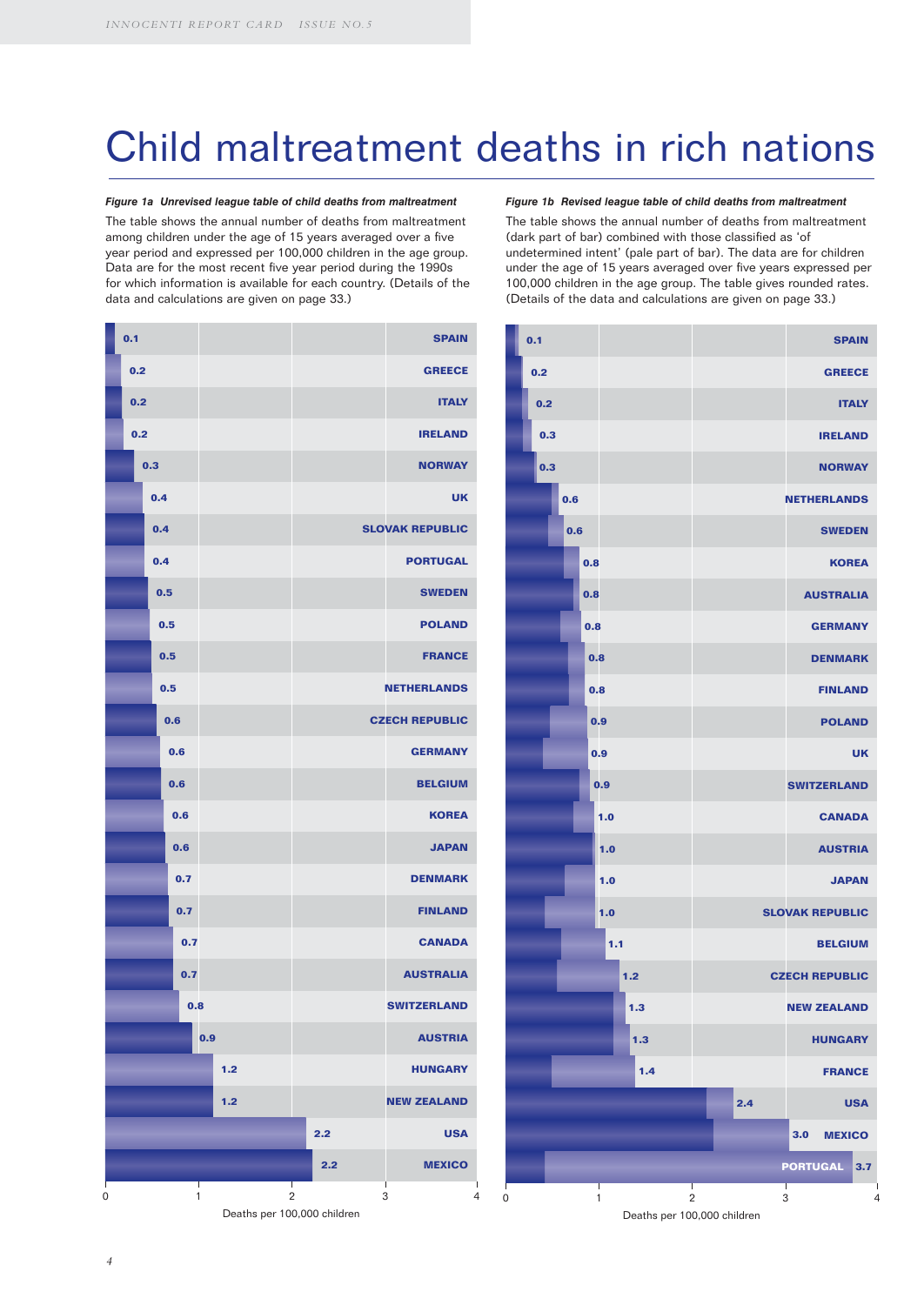# **Commentary**

### Part 1: Child deaths from maltreatment

Is the physical abuse of children more common in some industrialized countries than in others? Is it increasing or decreasing? Can it be related to other problems in teenage and adult life? Is the level of child abuse influenced by economic and social changes such as rising incomes, welfare reform, or the increasing participation of women in the workforce? Have some nations succeeded in evolving policies to prevent or reduce the maltreatment of children?

The attempt to answer all such questions is confounded by a stubborn problem. What constitutes child abuse? How can it be defined, measured, and recorded in ways that make it possible to compare one nation with another, or one period of time with another, or to relate the frequency or severity of child abuse to possible cause or consequence?

Figure 1a establishes a bridgehead into the issue by basing itself on the apparently firm statistical ground of child *deaths* from maltreatment (including both physical abuse and neglect) in each OECD country.

It can immediately be seen that the majority of the industrialized countries are grouped in mid-table with very little

difference in their rates of child maltreatment deaths.At the top is a small group of countries – Spain, Greece, Italy, and Ireland – where the rate appears extremely low (fewer than 0.2 maltreatment deaths for every 100,000 children).Towards the bottom of the table are two countries – Hungary and New Zealand – where deaths from maltreatment are approximately six times higher.And at the very bottom are two more countries – Mexico and the United States – where the rate of child deaths from maltreatment is more than ten times higher.

But as a league table of child abuse, Figure 1a has a number of evident weaknesses. First, it records only extreme cases of maltreatment. Second, deaths from maltreatment are so few that the rankings may be susceptible to slight and possibly random changes in incidence rates; three of the five countries at the

### The nations of the OECD

The *Innocenti Report Cards* investigate child well-being in rich nations. The series draws data from the 30 members of the Organisation for Economic Co-operation and Development (OECD), the group of countries that produce two-thirds of the world's goods and services.

top of the league table, for example, are registering only two or three child maltreatment deaths per year, and in such cases a single incident – perhaps a mentally disturbed parent who kills his or her children – can double the annual total.To damp such volatility, Figure 1a uses a five-year average for each OECD country.

But if such statistical precariousness counsels caution when standing underneath the league table of child deaths constructed in Figure 1a, a look into its foundations suggests even more strongly that a rapid retreat is the only sensible option.

#### **Do we trust the figures?**

Maltreatment deaths may seem an unambiguous category on which to base international comparison; but the problem is that it is only the death that is clear and uniform – not the cause, or the

The OECD member countries are: Australia, Austria, Belgium, Canada, the Czech Republic, Denmark, Finland, France, Germany, Greece, Hungary, Iceland, Ireland, Italy, Japan, the Republic of Korea, Luxembourg, Mexico, the Netherlands, New Zealand, Norway, Poland, Portugal, the Slovak Republic, Spain, Sweden, Switzerland, Turkey, the United Kingdom of Great Britain and Northern Ireland, and the United States of America.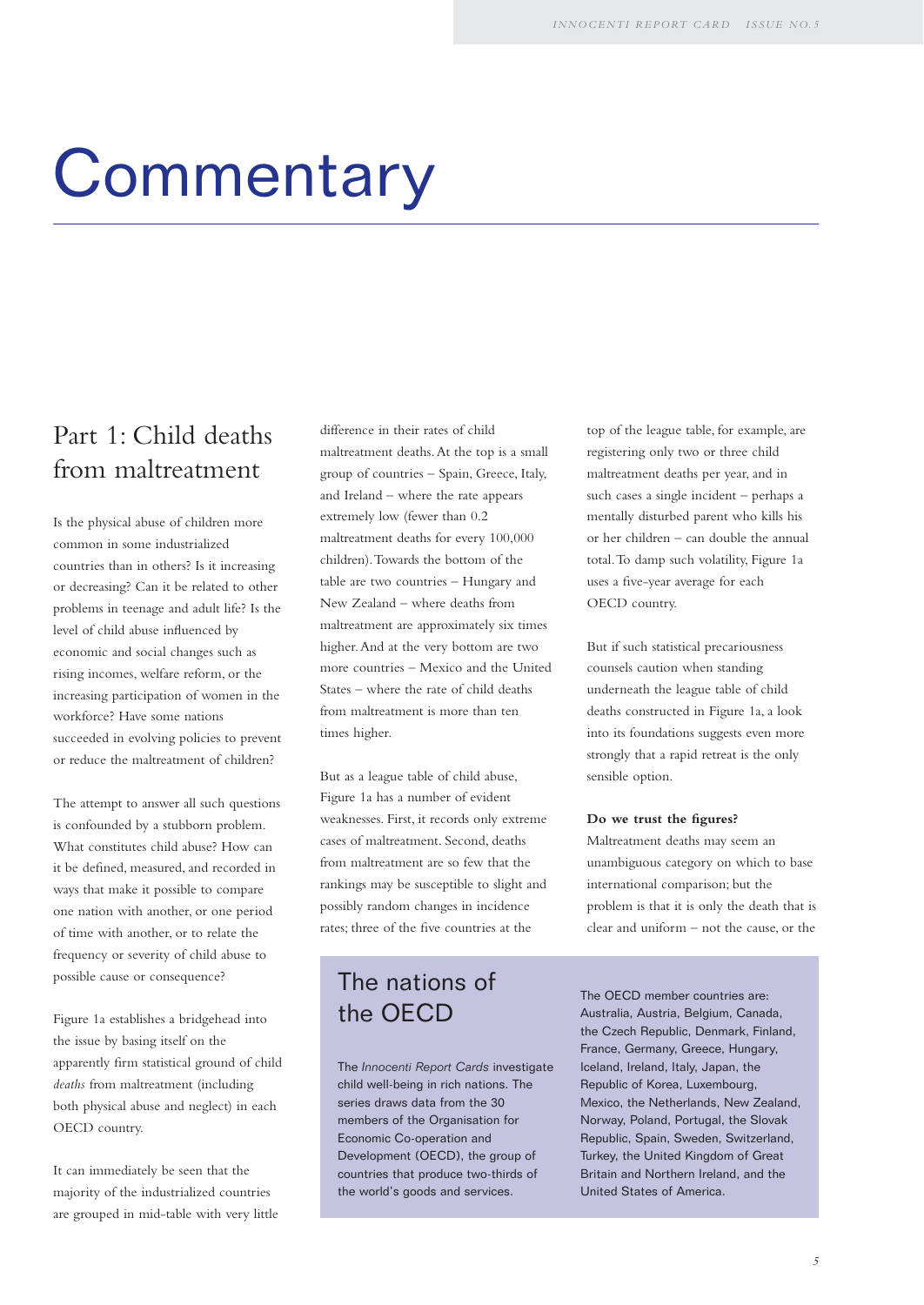### Measuring maltreatment: the data sources

A variety of different sources and types of data are available to those attempting to study the maltreatment of children. However, the data are very varied in quality.

#### **Official statistics**

These are data from national administrative records. In cases where a child dies the death is registered and a cause assigned by medical personnel or after a coroner's inquiry. Official mortality data are taken from death certificates, vital statistics registries, medical examiners' reports and coroners' or mortuary reports.

Data on physical maltreatment that results in injury but not death are drawn from child abuse reports to official agencies or from criminal statistics. In those countries where statistics are derived from reports this means that a social worker, doctor, teacher, law enforcement officer, family relative or other interested party has informed the authorities about a suspicion of child maltreatment. The report will be likely to lead to an investigation to ascertain the validity of the suspicion. The process varies from country to country but usually the investigation results in the case being assigned to one of three categories. A case is considered 'substantiated' if the balance of evidence indicates that maltreatment has occurred. A case is 'suspected' if there is not enough evidence to substantiate maltreatment but there nevertheless remains a suspicion that maltreatment has occurred. A case is 'unsubstantiated' if there is sufficient evidence to conclude that the child has not been maltreated.

In other countries the official data are derived instead from criminal

statistics. To appear in such statistics the case of maltreatment must have been substantiated in a court of law and the perpetrator convicted.

#### **Survey data**

Survey data are collected through studies that are specifically designed to measure the incidence or prevalence of child maltreatment. Surveys usually involve asking people either about their own experience of maltreatment, or about their behaviour towards children in their care. The majority are based on a retrospective questionnaire in which adults are asked about their experiences as children. The most robust surveys involve a large and representative sample of people. However, many surveys – in particular those using 'group data' – are not representative and are therefore considered less reliable.

Group data derives from surveying small samples of respondents who belong to very specific population groups (for example hospital patients or women in shelters). As such data are not representative, group studies use comparison with 'control groups' to derive estimates and statistical trends.

#### **Comparing different data sources**

Whether using official data or survey data the comparison of child maltreatment statistics between and within countries is problematic. Methods for assembling statistics differ from country to country (for example data from countries that base official statistics on reporting cannot be compared to those that base official statistics on criminal records as only a proportion of substantiated cases lead to a criminal conviction of the

perpetrators). Furthermore, there is no standard definition for child maltreatment even within countries. Survey data, although useful, cannot be compared to official statistics as survey data measure the admission of child maltreatment by either victims or perpetrators while official data only include the cases that come to the knowledge of official child welfare bodies.

Not surprisingly therefore, survey data are inclined to produce higher figures for child maltreatment than are established from official statistics. One example from the UK has survey data estimating 389 cases each year of serious physical maltreatment per 100,000 children and 778 cases of moderate physical maltreatment as compared to official data records of 70 reported cases of physical maltreatment per 100,000 children per year.

This *Report Card* uses mortality data that have been drawn from official statistical records and submitted by national governments to the World Health Organization for inclusion in the WHO Mortality Database based on the 'International Classification of Diseases, Injuries and Causes of Death'. The *Report Card* also uses official statistics for non-fatal physical maltreatment and selected survey data in cases where the *Report Card* team considered the samples to be both representative and of an adequate size to ensure that the data are robust.

Sources: see page 35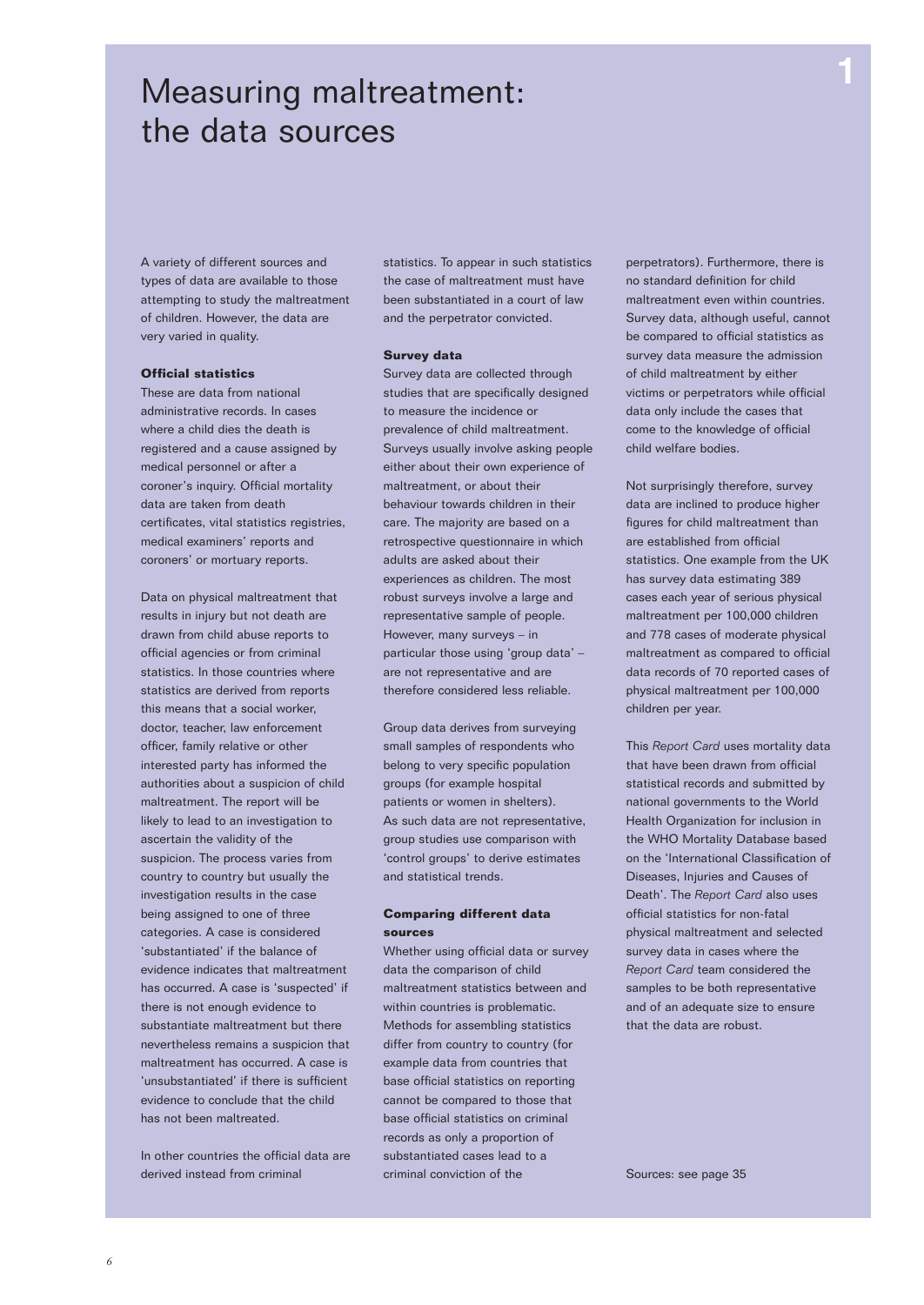process by which it is reported, or the rigour with which it is investigated, or the criteria by which it is classified.

In some countries the death of a child may trigger an automatic investigation by a multi-disciplinary child death review team; $<sup>1</sup>$  in others, there may be only a</sup> cursory inquiry before the death is assigned to a category marked 'accident' or 'undetermined'. Even within the same nation, procedures may vary considerably; in cities across the United States, for example, the proportion of child deaths that are followed up by autopsy can vary between 13 per cent and 82 per cent.<sup>2</sup> And even when a child death is closely investigated, the results may be inconclusive and the cause relatively easy to disguise. Did the two year-old fall from a window or was he dropped? Was the new-born baby a victim of sudden infant death syndrome or was she suffocated? Did the monthold baby drown in a moment of inattention or was she held under? Was the broken neck the result of a trip or a push? Was the cerebral trauma caused by a fist or a fall?

Those responsible for deciding such issues, and for completing the paperwork, often find themselves in an unenviable position. Is the suspicion strong enough to justify detonating the dam of silence and releasing the emotional, legal, and bureaucratic deluge of a homicide inquiry? And what if those suspicions are misplaced? Who would want to be responsible for adding a charge of murder or manslaughter to the sufferings of innocent parents who have lost a child?

In time, such complex human dilemmas are reduced to the ticks in boxes that eventually become the statistics.And along the way there is considerable scope for interpretation and therefore variation, not to mention the possibility of simple bureaucratic misclassification; a 1993

study in New Zealand, for example, found that less than one third of child deaths from intentional injury had been correctly classified as death from abuse.<sup>3</sup> Similarly, a review of 384 child deaths in the State of Missouri found that over half of child deaths known to have been caused by maltreatment had been incorrectly classified.<sup>4</sup>

The cumulative result of all this is a growing unease about the process, and a growing certainty that child deaths from maltreatment are under-represented by the available statistics.

#### **A revised estimate**

All of this leaves the league table presented in Figure1a in a tottering state. The differences it reveals between most OECD nations are too small, too susceptible to marginal random changes and differences in reporting procedures, to have a great deal of significance.

The revised league table presented in Figure 1b attempts to overcome some of these problems in a novel way.To the national totals of child deaths from maltreatment, it adds all child deaths from 'undetermined causes'.

Clearly, the assumption being made here is that when no other cause or motive can be established the death of a child is most likely to be the result of abuse or neglect that cannot be proven in a court of law.

Such reasoning would not do at all for establishing cause of death in individual cases where high levels of proof are obviously required. But whereas at the individual level the principle of 'innocent until proven guilty' must apply, at the statistical level it seems reasonable to assume the opposite. Confidence in this assumption is boosted by the fact that few practitioners in the field of child protection, medical or social, would

quarrel with the idea that a large proportion of deaths from undetermined causes are in fact deaths from unprovable maltreatment.

More vigorous investigation and more consistent recording of child deaths is needed in all nations. In the meantime, combining child deaths from proven physical abuse and neglect with child deaths from undetermined causes provides a more realistic overview.And a comparison between the two league tables (Figures 1a and 1b) is immediately useful in showing that some OECD countries have more to be concerned about than others.

It can be seen straightaway that national rankings at the very top and bottom of the league table are not radically affected by the addition of deaths from undetermined causes (for the top dozen countries, the average increase is about 25 per cent). But for the Czech Republic, the Slovak Republic, and the United Kingdom, the rate of child deaths from maltreatment more than doubles when deaths from undetermined causes are added in. For France the rate is almost trebled.All of these previously high-ranking countries are thereby brought down into the lower half of the table. More dramatically still, the child maltreatment death rate in Portugal can be seen to be eight times higher when the 'undetermined' category is included – sending Portugal plummeting from eighth place to bottom position below Mexico and the United States.

Despite these changes in the rankings of individual OECD countries, the revised league table of child deaths from maltreatment retains the same basic pattern.A small group of countries heads the league with revised incidence rates of 0.3 or less per 100,000.Approximately half of the OECD countries then follow in a mid-table band with revised rates of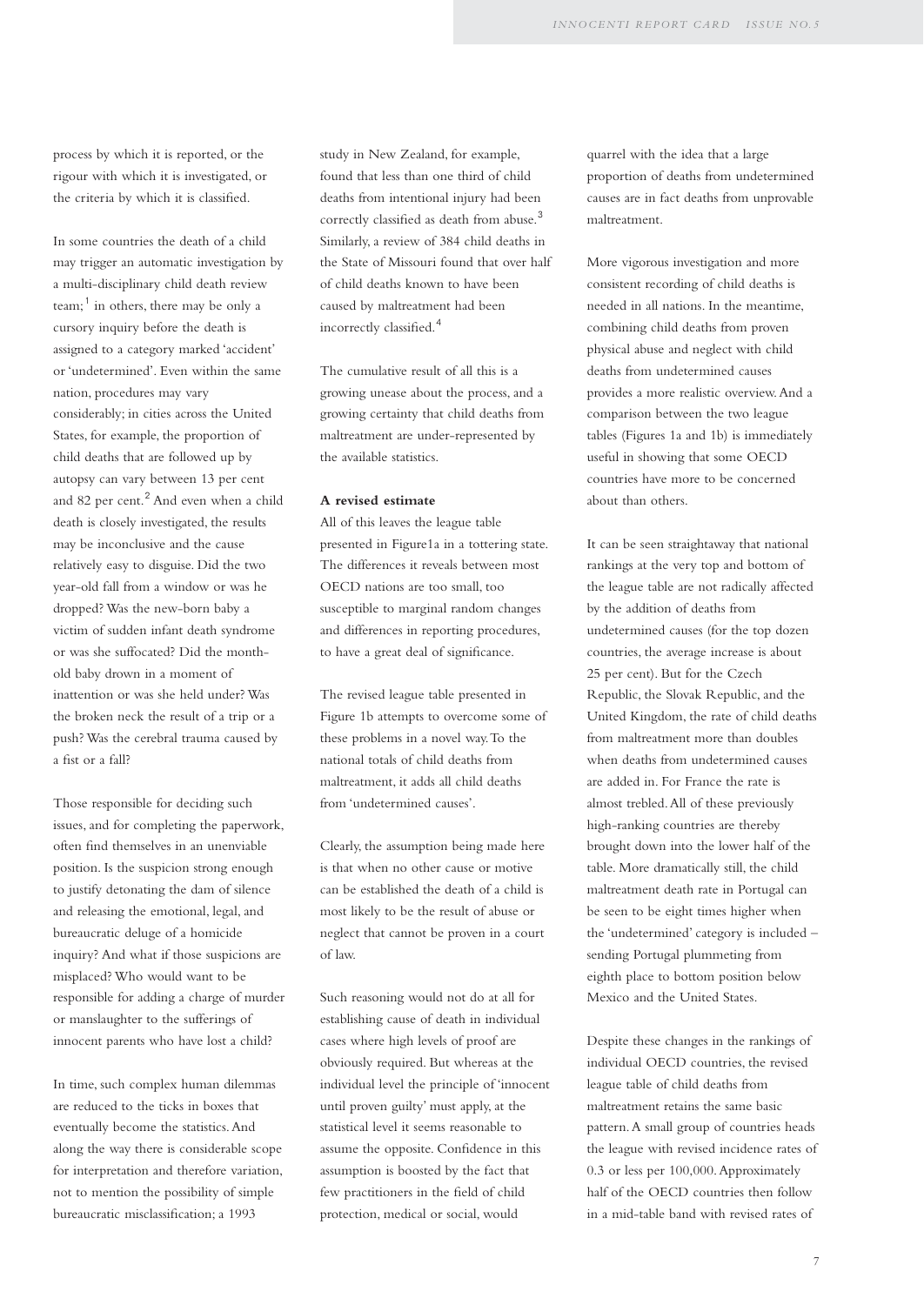#### *Figure 2*

#### *Number of child maltreatment deaths*

The table shows the total number of maltreatment deaths among children under the age of 15 and those under the age of one year. The totals are for a five year period and include deaths that have been classified as 'of undetermined intent' as in Figure 1b.

|                        | Children<br>under<br>15 years | of which<br>under<br>1 year |
|------------------------|-------------------------------|-----------------------------|
| <b>AUSTRALIA</b>       | 156                           | 39                          |
| <b>AUSTRIA</b>         | 66                            | 16                          |
| <b>BELGIUM</b>         | 98                            | 26                          |
| <b>CANADA</b>          | 284                           | 91                          |
| <b>CZECH REPUBLIC</b>  | 105                           | 23                          |
| <b>DENMARK</b>         | 40                            | 8                           |
| <b>FINLAND</b>         | 41                            | 12                          |
| <b>FRANCE</b>          | 765                           | 161                         |
| <b>GERMANY</b>         | 523                           | 148                         |
| <b>GREECE</b>          | 16                            | з                           |
| <b>HUNGARY</b>         | 113                           | 51                          |
| <b>ICELAND</b>         | 1                             | 1                           |
| <b>IRELAND</b>         | 12                            | 4                           |
| <b>ITALY</b>           | 104                           | 13                          |
| <b>JAPAN</b>           | 916                           | 257                         |
| <b>KOREA</b>           | 414                           | 55                          |
| <b>LUXEMBOURG</b>      | 2                             | 1                           |
| <b>MEXICO</b>          | 4,974                         | 1,006                       |
| <b>NETHERLANDS</b>     | 84                            | 26                          |
| <b>NEW ZEALAND</b>     | 55                            | 19                          |
| <b>NORWAY</b>          | 14                            | 1                           |
| <b>POLAND</b>          | 363                           | 131                         |
| <b>PORTUGAL</b>        | 320                           | 29                          |
| <b>SLOVAK REPUBLIC</b> | 51                            | 16                          |
| <b>SPAIN</b>           | 44                            | 9                           |
| <b>SWEDEN</b>          | 53                            | 8                           |
| <b>SWITZERLAND</b>     | 56                            | 11                          |
| <b>UK</b>              | 502                           | 143                         |
| <b>USA</b>             | 7,081                         | 1.889                       |
| <b>TOTAL</b>           | 17.253                        | 4,197                       |

0.6 to 1.0 per 100,000. Near the bottom of the league falls a group of five countries – Belgium, the Czech Republic, New Zealand, Hungary, and France – with revised rates of between 1.1 and 1.4 per 100,000.And at the very bottom of the table are three countries – the United States, Mexico and Portugal – with revised rates of 2.4 to 3.7 per 100,000.

#### *Figure 3 Fatality victims by type of maltreatment*

The bars show the percentage of fatality victims by the type of maltreatment causing death. Data are from the USA and are based on official statistics from 25 states involving 708 victims under the age of 18 in the year 2000.



#### *Figure 4 Perpetrators of physical abuse of children*

The graph shows the nature of the relationship between the family member who perpetrates physical abuse and the child victim. The data show the percentage of perpetrators and are for substantiated cases of physical abuse in Canada in 1998. Only cases where the perpetrator was a relative are included. (These represent the great majority of all cases.)



Although an improvement, the revised table also has its flaws. It may, for example, punish countries that are more sensitive to the child abuse issue and more zealous in reporting it (for example those countries in which suspicious child deaths are more carefully investigated and more likely to be classified under 'undetermined cause' as opposed to 'accident').

#### **An OECD overview**

Using data from the revised league table, Figure 2 gives the five year totals for child deaths from maltreatment across the industrialized nations.And it delivers the sad news that almost 3,500 children under the age of 15 die each year of physical abuse and neglect (almost 1,000 of them in Mexico).Two children die from maltreatment every week in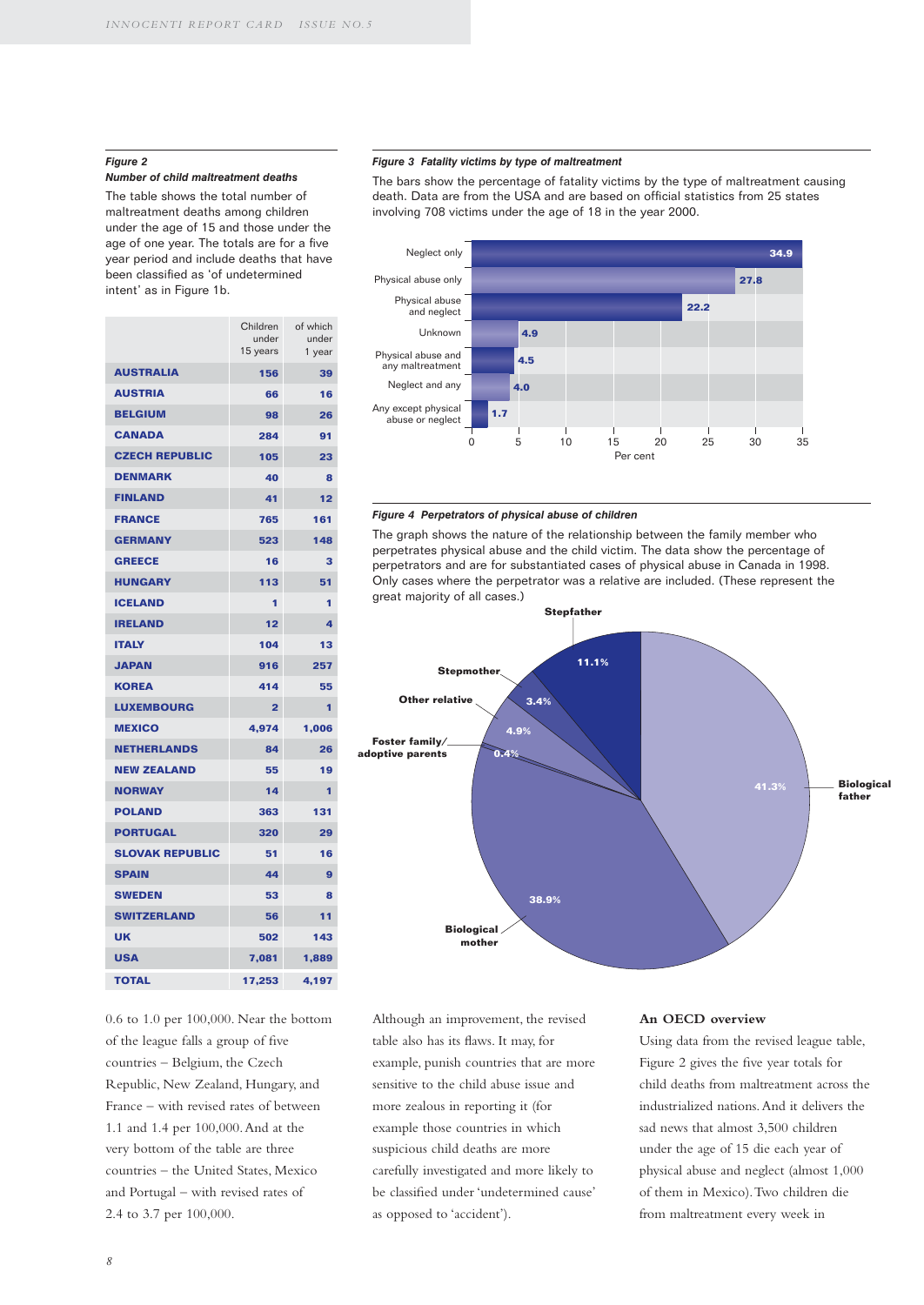#### *Figure 5 Rate of child maltreatment deaths in the 1970s and 1990s*

The dark bars show the annual number of deaths from maltreatment averaged over a five year period during the 1990s (as Figure 1b) and the pale bars show the rates over the five year period 1971-75 (the basis for the ranking). Rates are expressed per 100,000 children aged under 15 years. The totals include deaths that have been classified as 'of undetermined intent' as in Figure 1b.



Deaths per 100,000 children

Germany and the United Kingdom, three a week in France, almost four a week in Japan, and 27 a week in the United States. Overall, approximately one third of those deaths fall into the category of 'undetermined causes'.

No internationally comparable data yet exist to allow these 3,500 fatalities a year to be broken down into deaths from physical abuse and deaths from neglect. But within individual nations, attempts have been made to assess the relative

importance of the two categories. Figure 3, for example, shows the results of a recent survey of more than 700 child maltreatment deaths in the United States; approximately one third of those deaths were attributed to neglect, just over one quarter to physical abuse, and about a fifth to a combination of the two.

Nor can the OECD total be broken down according to who is perpetrating the abuse. Even national surveys are relatively uncommon, but Figure 4 presents the results of one Canadian attempt to break down over 7,000 substantiated cases of child abuse by category of carer.And it clearly shows where the bulk of the problem lies: 80 per cent of child abusers are the biological parents. Responsibility appears to be shared about equally between men and women, though given that women tend to spend significantly more time coping with the demands and responsibilities of children it is perhaps surprising that the percentage of abuse committed by men is as high as shown here.

#### **Is child abuse declining?**

Turning to the question of change over time, Figure 5 uses the revised table of child maltreatment deaths to show how that rate has changed since the 1970s in the 23 industrialized nations for which data are available.And it reveals that in 14 of those countries the rate of child deaths from maltreatment has fallen, in some cases steeply. In a further four countries the rate has remained stable and in five countries there has been an increase (though in all except Portugal the increase is so small as to be of little statistical significance).

For non-fatal child abuse, a trend is more difficult to establish. Reports and investigations may be increasing, but this may reflect a rising level of awareness rather than a rising level of abuse. Indeed many of the measures taken by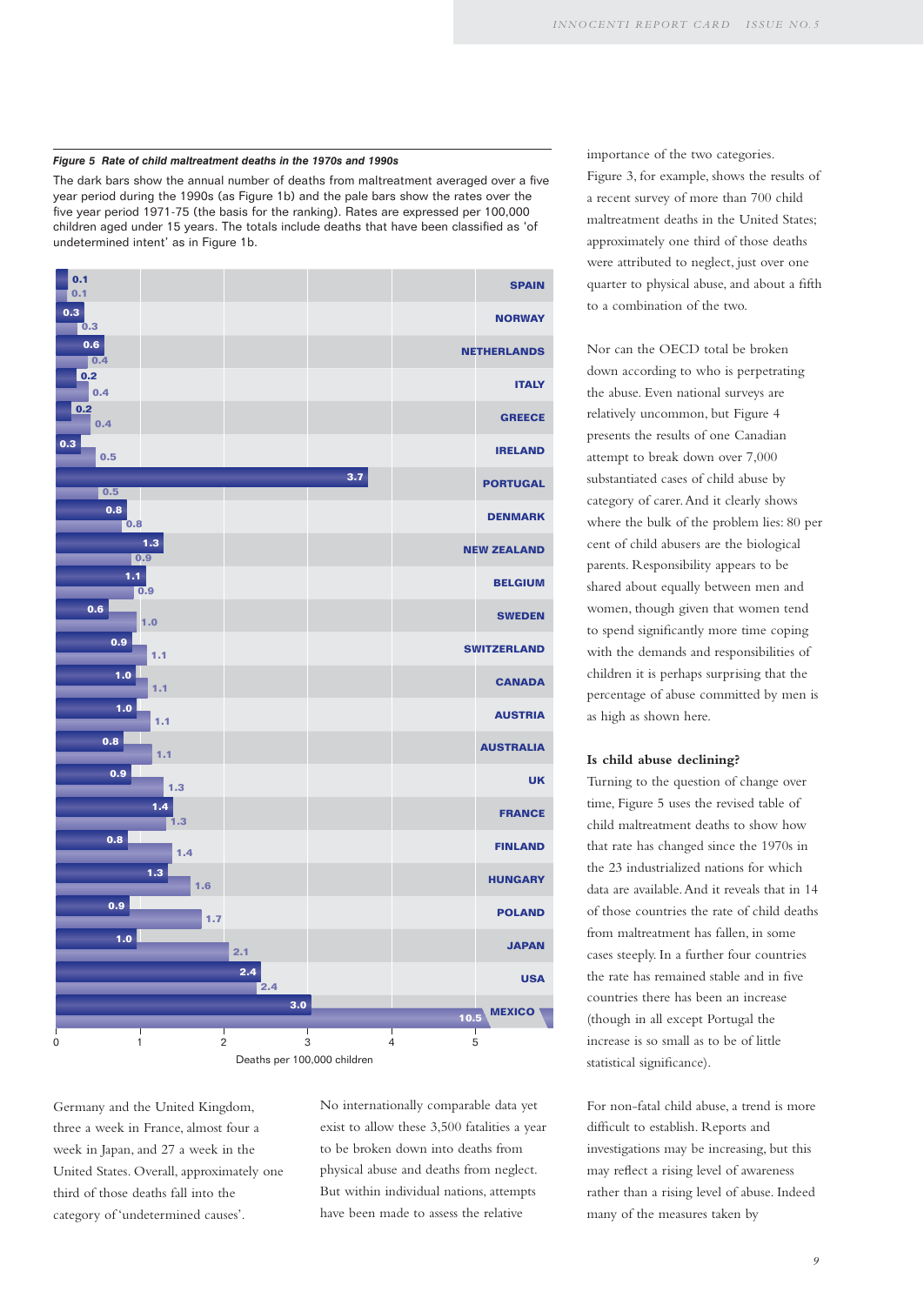governments to benefit and protect children, such as home-visiting by health workers and special programmes targeted towards children from disadvantaged backgrounds, are likely to uncover cases of abuse and neglect which would previously have gone unnoticed (at least until resulting in serious injury or death). Such programmes may also enable earlier intervention and so prevent some of the most severe cases of child abuse.All of this might then surface in statistics showing a decline in the number of cases of serious child abuse at the same time as recording a rise in the number of cases of known maltreatment.This obviously makes it difficult to interpret changes over time in child abuse data. In the United States, for example, the number of reported cases of child abuse and neglect has risen fivefold in 20 years to almost 50 cases per 1,000  $children<sup>5</sup> - indicating either a significant$ change in levels of abuse or a rise in awareness and reporting, or both.

But given that Figure 5 is dealing not with abuse but with actual *deaths* from abuse and neglect (which are unlikely to have gone unreported in either period), and given that the table includes 'undetermined' deaths (which to some extent pre-empts the problem of whether deaths have been properly investigated and classified), it is likely that the data present a fairly accurate picture of the change in the level of child deaths from maltreatment over the last two decades. The decline shown is also consistent with the experience of most child welfare practitioners and researchers.

It therefore seems possible to conclude that child deaths from maltreatment are in quite marked decline in the great majority of countries in the industrialized world.

Although it is probable that child *maltreatment* is also in decline, this cannot be deduced from the decline in child

#### *Figure 6 Child versus adult maltreatment deaths*

The table shows the annual number of deaths from maltreatment among children aged under 15 years (dark bar) and among people aged 15 years and over (pale bar). The totals for both groups include deaths that have been classified as 'of undetermined intent' and are averaged over five years.



deaths. Not only is the relationship between the two a complex one (see below) but there is also a possibility that the decline in deaths could be influenced by advances in emergency and medical services (which obviously have the potential to reduce deaths without reducing maltreatment).

#### **Violence and carelessness**

Is the danger of physical abuse and neglect of children related to the level of violence in society as a whole?

Figure 6 uses internationally comparable data to explore this relationship by comparing child deaths from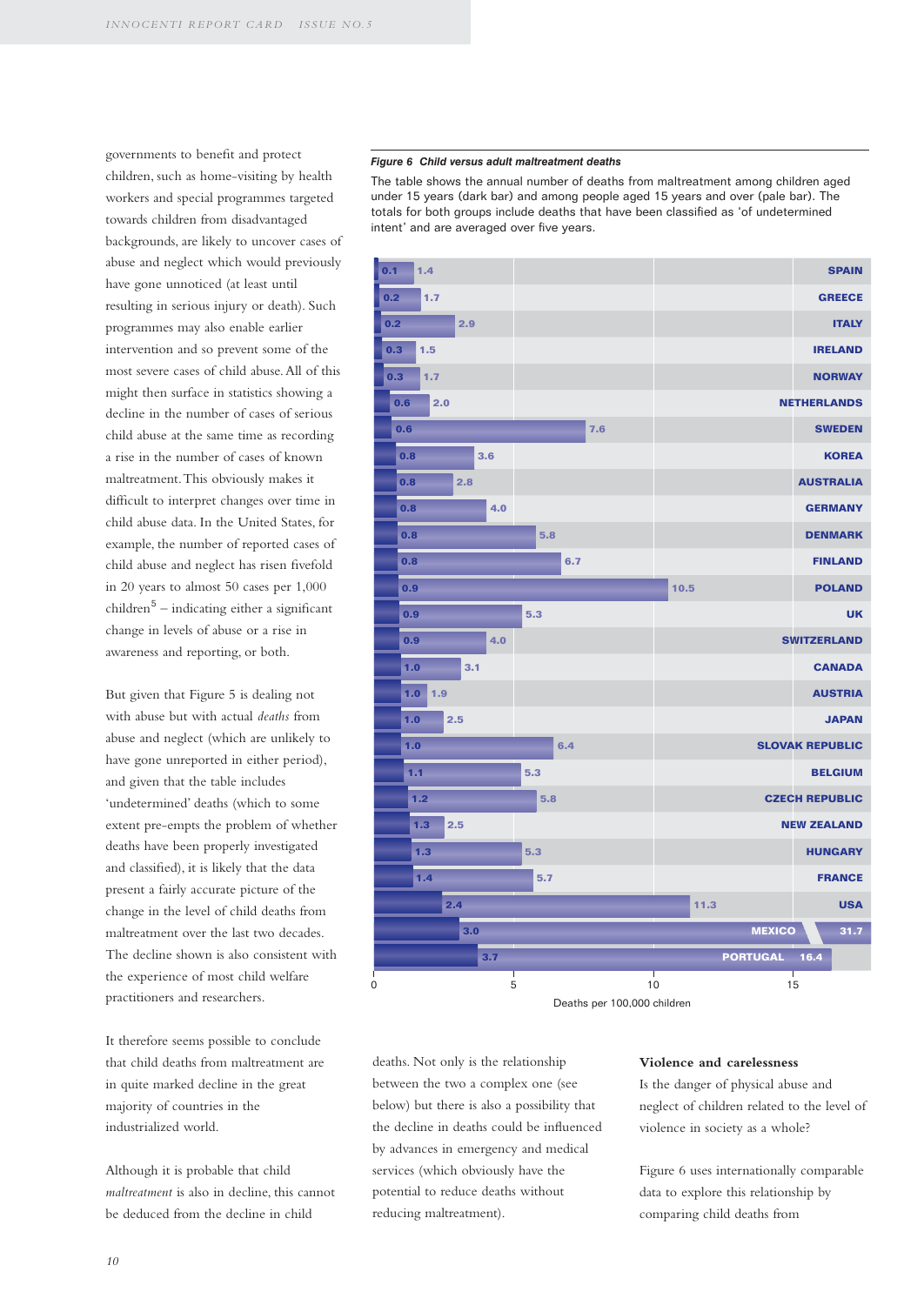maltreatment with each OECD country's adult homicide rate.

Overall, it shows that the same small group of countries that have extremely low rates of child death from maltreatment also have very low rates of adult homicide. Similarly at the other end of the table, the three nations with very high levels of child deaths from maltreatment – the United States, Mexico, and Portugal – also have exceptionally high adult homicide rates. In between these two extremes lie the bulk of the industrialized nations, all with fairly low rates of child maltreatment deaths and variable rates of adult homicide.

Figure 7 examines a different relationship – that between child deaths from maltreatment and child deaths from injuries (the subject of an earlier *Report Card* and used here as a possible indicator of a society's overall level of concern for the safety and well-being of children). The first column ranks each OECD country by its revised rate of child deaths from maltreatment but divides the 26 countries listed into three colour-coded leagues with pale blue representing the best performers, mid-blue the average performers, and dark blue the worst performers.The second column then presents each country's rate of child deaths from injuries of all kinds, again colour-coded according to performance. In reality, the boundaries between these two categories of child death are less than distinct, and once again there are problems of classification. (Should a death be attributed to its immediate or underlying cause? Is the death of a child from fall or fire or drowning to be assigned to 'neglect','accident', or 'undetermined'?) But taken together, the two columns in Figure 7 nonetheless suggest a close correspondence between two different measures of the care and protection that societies afford to their

children.And they show again that the record of the Nordic and southern Mediterranean countries (with the exception of Portugal) is markedly better than that of the countries to be found in the lowest category of both tables – the Czech Republic, New Zealand, Hungary, the United States, Mexico, and Portugal.

#### **Youngest at most risk**

International official statistics also allow a breakdown by age group of all child deaths from physical abuse and neglect.

The results, presented in Figure 8a, show that infants under one year are in greatest danger of death from maltreatment, with a risk level approximately three times higher than for those aged one to four (who themselves face almost double the risk of five to fourteen year-olds).

Comparison of such age and risk profiles between different OECD nations also shows that the rate of maltreatment deaths for infants tends to vary less than the rate for older children.This may be because the level of risk for infants reflects more the common 'biological' stresses and vulnerabilities of the first year of life than the diverse social and economic circumstances that condition the risks to older children. Parents of new-borns are everywhere faced with huge and sudden responsibilities for a dependent and demanding human being. Along with the curtailment of previous freedoms, and possible new pressures on relationships and finances, they may also have to contend with feelings of exhaustion, inadequacy, and possibly depression.All of these well-known pressures are coped with and kept in perspective by a majority of new mothers and fathers, but they can prove too much for parents who are ill-prepared, ill-equipped, and unsupported.

The special vulnerability of the child at this age is equally obvious.An infant's

#### *Figure 7*

#### *Maltreatment deaths and all injury deaths*

The table shows the annual death rates from maltreatment (including 'undetermined') and the rates from all injuries (including those resulting from maltreatment). Rates for maltreatment deaths are for children under the age of 15 years averaged over a five year period during the 1990s. Rates for all injury deaths are among 1 to 14 year-olds in 1991-95. All rates are expressed per 100,000 children in the age group. Dark blue denotes the worst performing countries, medium blue the average performers and light blue the best.

|                       | Maltreatment All injuries |      |
|-----------------------|---------------------------|------|
| <b>SPAIN</b>          | $0.1 -$                   | 8.1  |
| <b>GREECE</b>         | 0.2                       | 7.6  |
| <b>ITALY</b>          | 0.2                       | 6.1  |
| <b>IRELAND</b>        | 0.3                       | 8.3  |
| <b>NETHERLANDS</b>    | 0.3                       | 7.6  |
| <b>NORWAY</b>         | 0.6                       | 6.6  |
| <b>SWEDEN</b>         | 0.6                       | 5.2  |
| <b>KOREA</b>          | 0.8                       | 25.6 |
| <b>AUSTRALIA</b>      | 0.8                       | 9.5  |
| <b>DENMARK</b>        | 0.8                       | 8.3  |
| <b>GERMANY</b>        | 0.8                       | 8.1  |
| <b>FINLAND</b>        | 0.8                       | 8.2  |
| <b>POLAND</b>         | 0.9                       | 13.4 |
| <b>UK</b>             | 0.9                       | 6.1  |
| <b>SWITZERLAND</b>    | 0.9                       | 9.6  |
| <b>CANADA</b>         | 1.0                       | 9.7  |
| <b>AUSTRIA</b>        | 1.0                       | 9.3  |
| <b>JAPAN</b>          | 1.0                       | 8.4  |
| <b>BELGIUM</b>        | 1.1                       | 9.2  |
| <b>CZECH REPUBLIC</b> | 1.2                       | 12.0 |
| <b>HUNGARY</b>        | 1.3                       | 13.7 |
| <b>NEW ZEALAND</b>    | 1.3                       | 10.8 |
| <b>FRANCE</b>         | 1.4                       | 9.1  |
| <b>USA</b>            | 2.4                       | 14.1 |
| <b>MEXICO</b>         | 3.0 <sub>1</sub>          | 19.8 |
| <b>PORTUGAL</b>       | 3.7                       | 17.8 |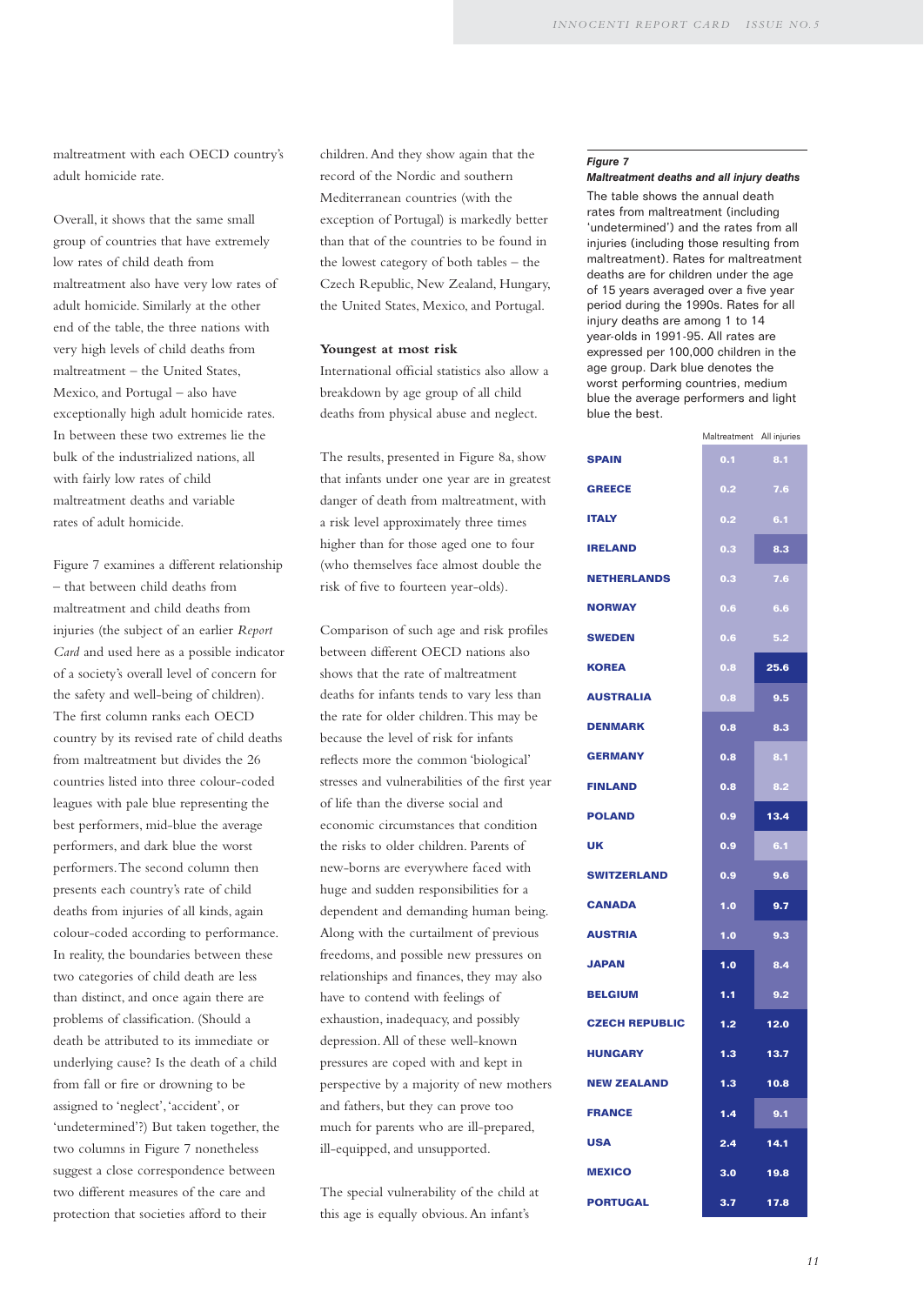#### *Figure 8a Risk by age*

The table shows the number of deaths from maltreatment (including 'undetermined') over five years per 100,000 children throughout the OECD countries as a whole.



#### *Figure 8b Victims by age*

The chart shows the percentage of maltreatment deaths that occur in each of three age groups throughout the OECD countries as a whole. The data are over a five year period and include deaths that are classified as 'of undetermined intent'.



very smallness and immaturity means that he or she can be more easily lifted, dropped, thrown, or shaken, and that little force is required to cause serious or even fatal harm.The relatively large size of the head and weakness of the neck muscles means that cerebral trauma, the main cause of assault deaths for infants, is a particular risk. Sadly, this age-specific vulnerability persists even after injury has occurred; a baby can neither articulate specific hurt nor easily appeal to others for help. Often, also, the abused infant will be solely in the care of those who have caused the injury and who may well delay seeking help either through denial or through fear of exposing themselves to the consequences.

For the majority of families, these stresses and vulnerabilities gradually lessen as

circumstance stabilise, parents mature, and children become more robust, less dependent, and more capable of evading blows, running away from danger, and appealing to others for help. More force is now needed to bring about serious injury or death. It is also likely that truly violent or psychotic parents will already have struck before a child reaches the age of four or five.

But while Figure 8a shows risk declining with age, Figure 8b shows that a certain level of risk nonetheless persists into middle and late childhood and that in absolute terms the majority of child deaths from maltreatment occur in the higher age group five to fourteen. It should also be remembered that these statistics apply only to child *deaths* from maltreatment, and that the lower

incidence of maltreatment deaths among older age groups may reflect declining vulnerability rather than declining abuse.

For older children, the risk begins to rise again with the onset of adolescence and an increasing participation in the life of the adult world. For some children, this may mean an increasing risk from violence, crime, alcohol, drugs, gangs, and firearms.The pattern of deaths therefore begins to correspond more closely to the pattern of homicide in the population at large.

Before leaving this topic of age-specific risk, it should be pointed out that in the United States, and perhaps in other OECD countries, the transition to a more adult pattern of risk now appears to be occurring at an earlier age. 'Childhood' as the term is used in this *Report Card* covers the years from birth to 15. But for many American children, and particularly for Black and Hispanic children, the transition to adult patterns of violent death is now beginning not at 15 but at 13.<sup>6</sup> Indeed so sudden and serious is this trend that the homicide rate for 13 to 17 year-olds is now approximately 50 per cent higher than for the population at large. *"Age 13 is clearly the line of demarcation for this phenomenon,"* writes David Finkelhor. *"That is the age at which rates begin to rise dramatically and the age above which the recent historical increase has occurred."*<sup>7</sup>

#### **Are deaths a measure of child abuse?**

Death has dominated this discussion so far, as it tends to dominate so much of the discussion on child abuse and neglect.

In part this is because the deaths of children at the hands of those who are supposed to be caring for them represents a shocking extreme which compels the attention of press and public. But in part, also, it is because death is a definite,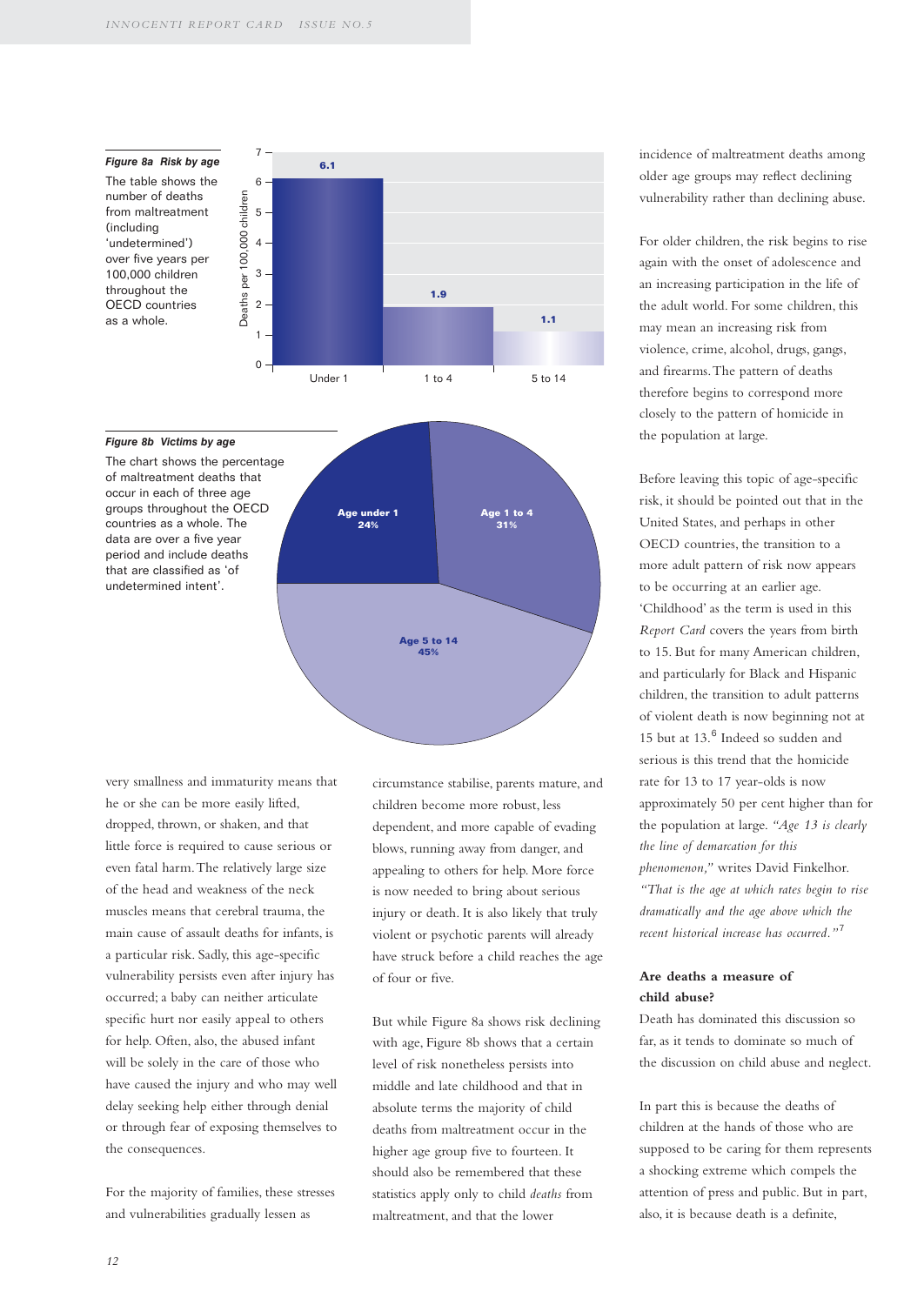measurable event – an island of dry data in an ocean of statistical uncertainty. Or as researchers Trocmé and Lindsey put it: *"In response to the paucity of hard outcome data it seems only logical to turn to child homicide rates: one of the only available sources of data that has been systematically collected over an extended period of time."* <sup>8</sup>

But it is a short step from measuring child deaths by maltreatment to assuming that such deaths are the extreme end of a continuum of abuse and that, as such, they are a guide to the overall level of child maltreatment in a particular society and even to the effectiveness of that society's child protection services. Are these assumptions valid? Does Figure 1b represent the broad level of child abuse in each OECD nation?

The continuum model, which sees child death from maltreatment as the result of a gradually escalating level of violence and neglect, is widely accepted. But it has not gone unchallenged.

In the United States, for example, a 1990 survey of child deaths from abuse found that in 60 per cent of cases reviewed *"there was no evidence of a pattern of escalating violence"* and that 'single assault fatalities' were almost as common as deaths from repeated abuse. Similarly a 1992 survey in the United Kingdom found that there was no evidence of previous abuse in most cases of child homicide.And in Canada, an investigation of child deaths from maltreatment found evidence of previous violence in only 40 per cent of cases.<sup>9</sup> It is also possible that child deaths from a single assault are under-recorded as they may be easier to disguise as accidents than deaths from prolonged maltreatment.

But if a significant percentage of child deaths from maltreatment are not preceded by escalating abuse or neglect, what is their specific context?

Research in individual OECD nations suggests a range of answers, many of them related to parental psychosis or severe mental disturbance.

A review of almost 100 child deaths in Sweden, for example, has shown that more than half involved a mother or father who killed his or her children before committing suicide.<sup>10</sup> Similar investigations in other countries have found that a majority of parents who kill their children are severely mentally disturbed.<sup>11</sup>

Other studies in Canada, Sweden, the United States, and the United Kingdom have developed this idea to demonstrate that mental illness represents a significant divide between parents who kill children and those who abuse without causing death.<sup>12</sup> In other words, those who kill may represent a special category rather than the extreme of a continuum; for the great majority of parents, even abusive parents, there appears to be a limit, a threshold of abuse and neglect beyond which lie a very much smaller number of very much more severe cases.And it is these few 'beyond the threshold' cases, very often associated with mental derangement, that are likely to result in the death of the child. Unfortunately, identifying such cases in advance presents almost insuperable difficulties.And for those who have to make the call, even erring on the side of safety is not an easy option; very often they are caught between the rock of risking children's safety and the hard place of violating parents' rights.

#### **Infanticide**

With or without psychosis as a factor, there is another sense in which it might be argued that a proportion of child deaths from maltreatment constitute a special case.

Infanticide as a legal term is objected to by some on the grounds that it suggests a

separate and lesser crime than homicide and thereby devalues the life of a child. But as an anthropological term, it describes the killing of a newly-born child by a parent or other family member who does not want the child, or who has a grievance against it, or who is illprepared to look after it, or who may be suffering from childbirth-related mental disturbance.This list embraces an untidy gamut of human circumstance – from the jealous boyfriend who believes the child not to be his, to the grandfather who considers that the birth has brought disgrace to the family, to the desperate and depressed teenage mother who feels she has nowhere to turn. Nonetheless infanticide appears to be a category which covers a significant number of infant deaths from maltreatment.And it is a category that appears to be related less to patterns of child abuse in general, or even to the social and economic circumstances commonly associated with physical abuse, and more to the particular circumstances and pressures surrounding birth.

None of these circumstances makes the act of killing a child any the less horrific. Nor do they entirely invalidate the continuum model which sees child deaths from maltreatment as the end result of a gradual escalation ranging from mild to severe physical abuse and neglect. But the evidence does suggest that a significant number of infant maltreatment deaths have their own distinct context and cause and may therefore call for different approaches to protection and prevention.

#### **How big is the abuse iceberg?**

This *Report Card* has argued that there are a great many reasons for treating the statistics of maltreatment deaths with special care. First, the combination of very small base numbers with varying national reporting procedures may mean that marginal differences between countries have little significance. Second, the individual and social circumstances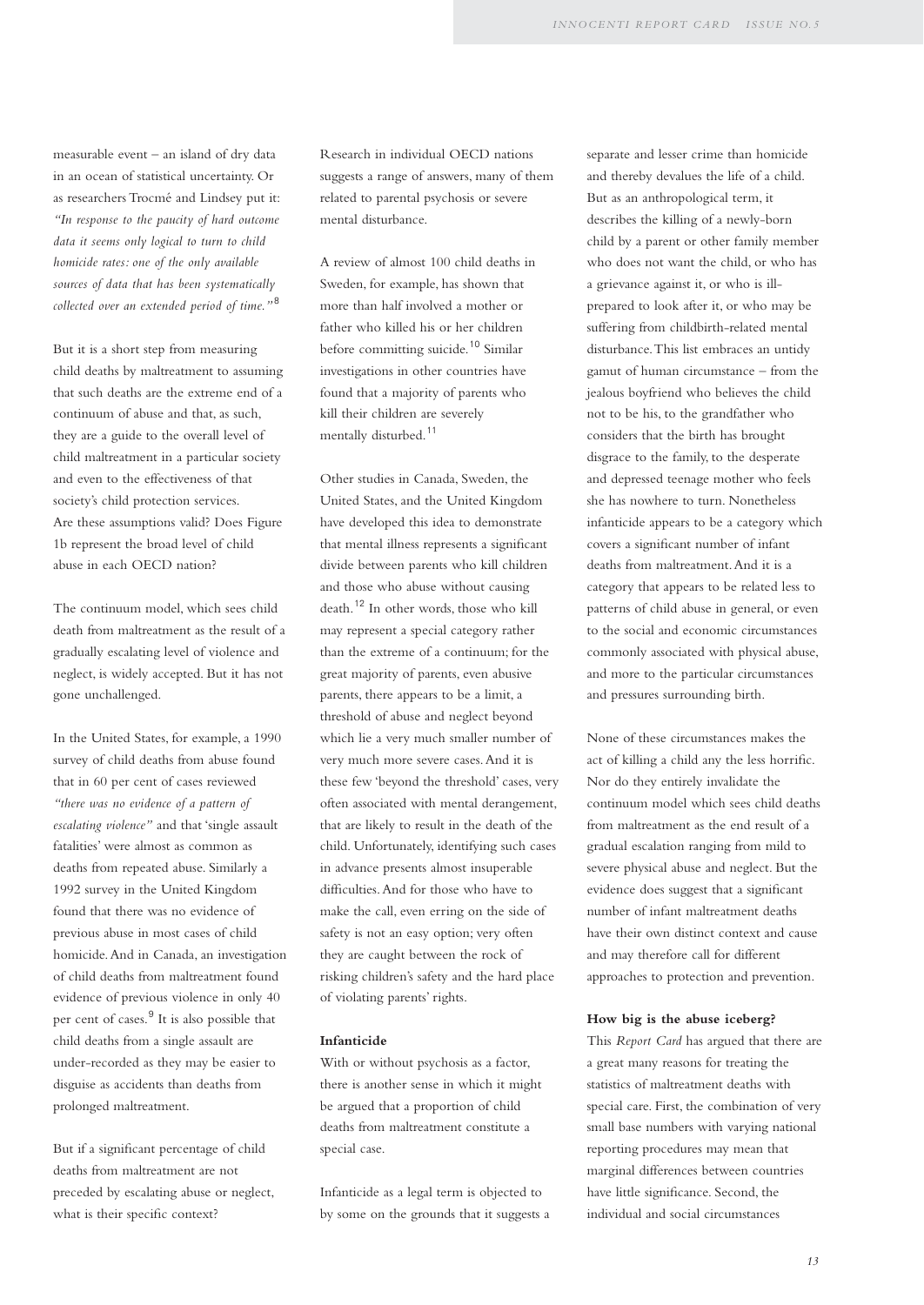associated with the kind of maltreatment which brings about death, and especially infant death, may not be typical of the circumstances associated with non-fatal abuse or conform to the model of escalating abuse and neglect.

It would therefore be unwise to use the narrow base of child deaths on which to build broad international comparisons or from which to generalise about the vastly larger and potentially much more diverse problem of non-fatal child maltreatment.

In particular, there is a danger that press, politicians and public will become too narrowly focused on child deaths – the measurable and high-profile dimension of the problem – at the expense of wider problems of abuse and neglect that affect the lives of very much larger numbers of children.

Given these limitations of child maltreatment deaths as an indicator, what do we know about the true extent of the wider problem of child maltreatment in the industrialized nations, about its correlates and causes, its costs and its consequences?

Unfortunately there are no accepted definitions or measures of non-fatal child abuse or neglect that would allow accurate comparison between different nations or across different time periods. It is however clear that maltreatment deaths are but the tiny, tragic tip of a very large iceberg of abuse.

As the data from different nations are not comparable, it must again be left to individual national examples to suggest the scale of that iceberg. Substantiated cases of physical child abuse were found by one recent Australian survey, for example, to be 150 times the level of abuse deaths (Figure 9), a ratio rising to more than 600 to 1 if neglect and sexual and emotional abuse are included. In

France, recent data suggest something like 300 substantiated cases of child abuse and neglect for every one death.<sup>13</sup> In Canada, different definitions have yielded a ratio of more than 1,000 to 1.<sup>14</sup>

When it comes to reported as opposed to substantiated abuse, the figures are even higher. In the United States, for example, the estimated 1,400 child homicides every year represent less than 0.05 per cent of the 3 million cases of non-fatal child abuse and neglect that were reported to state child protection service agencies in 1996.<sup>15</sup>

Unfortunately even these alarming figures do not necessarily reflect the real scale of the issue. For in the ever more murky waters below the known strata of substantiated abuse and reported abuse lies the unseen bulk of abuse cases that are never even reported.

Ultimately, the only way to view the iceberg as a whole, and to monitor changes in its size and shape over time, would be to conduct in-depth interviews with representative samples of parents and children. If a consistent method and approach to such interviews were to be

#### *Figure 9 The physical maltreatment 'iceberg'*

For every one death from maltreatment among children under the age of 15 years in Australia during 1999-2000 there were 150 cases of physical abuse that were substantiated following investigation.



adopted, then national statistics would become more refined and reliable, and like-with-like international comparisons would become more possible. Such data are needed to inform the debate and guide child protection policies.And their lack demonstrates the low priority so far afforded to this issue by most OECD governments (and in particular by countries such as Turkey which does not feature anywhere in the figures and tables presented in this *Report Card* as it can provide no adequate statistics).

#### **A sample study**

Some attempts have been made by individual nations to measure the problem of child abuse in more refined ways and to draw up operational definitions by which it might be measured and graded according to frequency, duration, or severity. But even given such definitions, research faces the obvious and inherent difficulty that interviewees may be unwilling to enter – and must not be insensitively led – into detailed descriptions of painful and humiliating experiences.

One of the most recent attempts to confront these difficulties is a survey by the United Kingdom's National Society for the Prevention of Cruelty to Children (NSPCC) which looked at a random sample of almost 3,000 young people aged 18 to 24 (interviewing children themselves would of course raise significant ethical problems and it was assumed that young adults would still have clear memories of any abuse in childhood). Overall, the UK research found that seven per cent had suffered serious physical abuse – defined as regular violence causing physical effects lasting until at least the next day.Almost one quarter had suffered less severe physical abuse – defined as treatment at the hands of their families that breached normally acceptable standards (i.e. standards considered acceptable by 90 per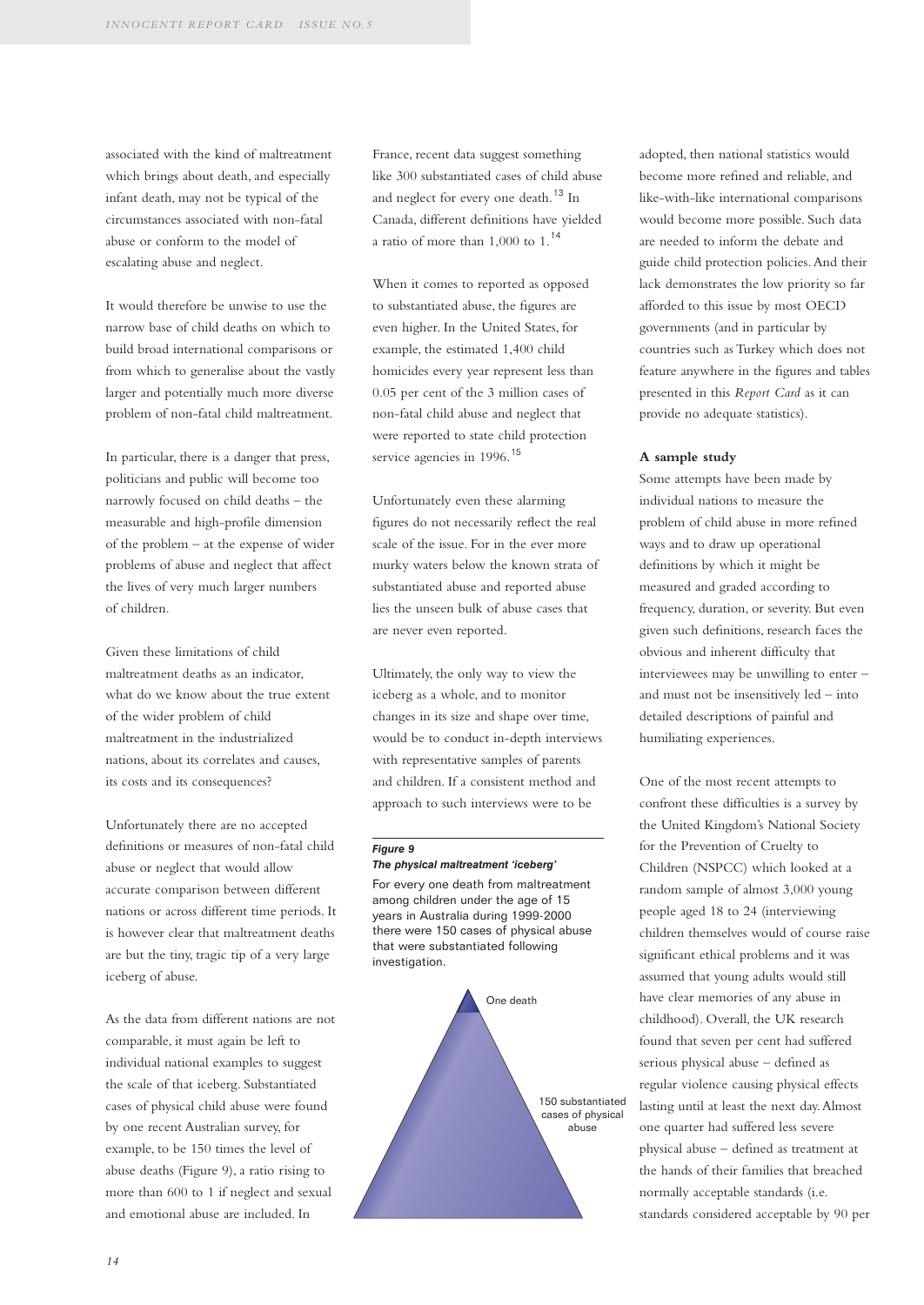cent of the population). High as these figures are, they are still likely to underestimate the scale of the problem both because they cannot entirely overcome victim reluctance to reveal past abuse and because, being reliant on personal recollection, they are unable to reveal violence or maltreatment experienced during early infancy.

Nonetheless, several of the NSPCC's findings are relevant to current international discussion of the abuse issue.

First, it was found that measuring the extent and degree of child abuse using a self-assessment method – allowing each respondent to decide subjectively on whether and to what degree he or she had been maltreated – does not appear to offer a way around the problems of definition and measurement. Of those respondents identified as 'seriously abused' (according to the criteria established by the survey) less than half assessed themselves as having been abused. Of those identified as victims of 'intermediate abuse', fewer than 10 per cent described themselves as abused even though all had received treatment that was described as 'never justified' by almost all survey respondents. (This finding does not appear to be particular to the methods used in the survey. In the United States, a 1994 survey of more than 10,000 adults found that 40 per cent of those who had required medical intervention for maltreatment on two or more occasions did not consider themselves to have been abused.<sup>16</sup>)

As the UK example illustrates, the dissonance between subjective and objective assessments of abuse cannot be dismissed as merely reflecting differences in what is considered acceptable by academic researchers and what is considered acceptable by the public at large. Rather, it seems likely that the

discrepancies reflect one of the most central and distressing aspects of child abuse: the fact that the hurt comes from those who are, or are supposed to be, the source of love and care. How is a child to reconcile this most painful of contradictions? Perhaps, it has been suggested, by assuming that abuse is normal, deserved, necessary, and that the fault lies not with the abuser but with the abused.This would help to explain why the prevalence and severity of abuse is judged to be less when subjectively rather than objectively defined.And it may also help to explain why low selfesteem is often the mark that is left on the abused child long after the physical signs have disappeared.

A second aspect of the UK research relevant to the international discussion of child maltreatment is its attempt to measure and grade the kind, degree, and frequency of the abuse.As we shall see later in this *Report Card*, there are arguments for treating all physical violence against children as abuse, but the UK report makes a distinction between punishment and abuse in an attempt to examine whether the escalation of the former into the latter is a common occurrence.

As expected, physical abuse was found to be more likely where physical punishment was more common, but progression from one to the other did not appear to be even or inevitable.As the report says:

*"There appeared to be a divide between the families where children were hit with implements or often hit to a level which caused lasting pain, bruising or other injury, and those where occasional slaps occurred which rarely or never had lasting effects. There was no substantial bridging group in which smacking was regular but not severe, which we would have expected to find if escalation were a common phenomenon. In*

*general it seems that parents either hit children rarely and lightly, or they do it to cause serious hurt."* <sup>17</sup>

Quoting research from a generation ago that concluded *"those mothers who smack most frequently also smack hardest,"* the NSPCC report suggests that *"this seems as true today as it was 30 years ago."* It also concludes that the divide between parents who stop short and those who cross the line into severe abuse may represent *"a qualitative difference between parents able to enter into their child's feelings or distress and those who cannot do so, or whose own anger takes precedence over the child's needs."* <sup>18</sup>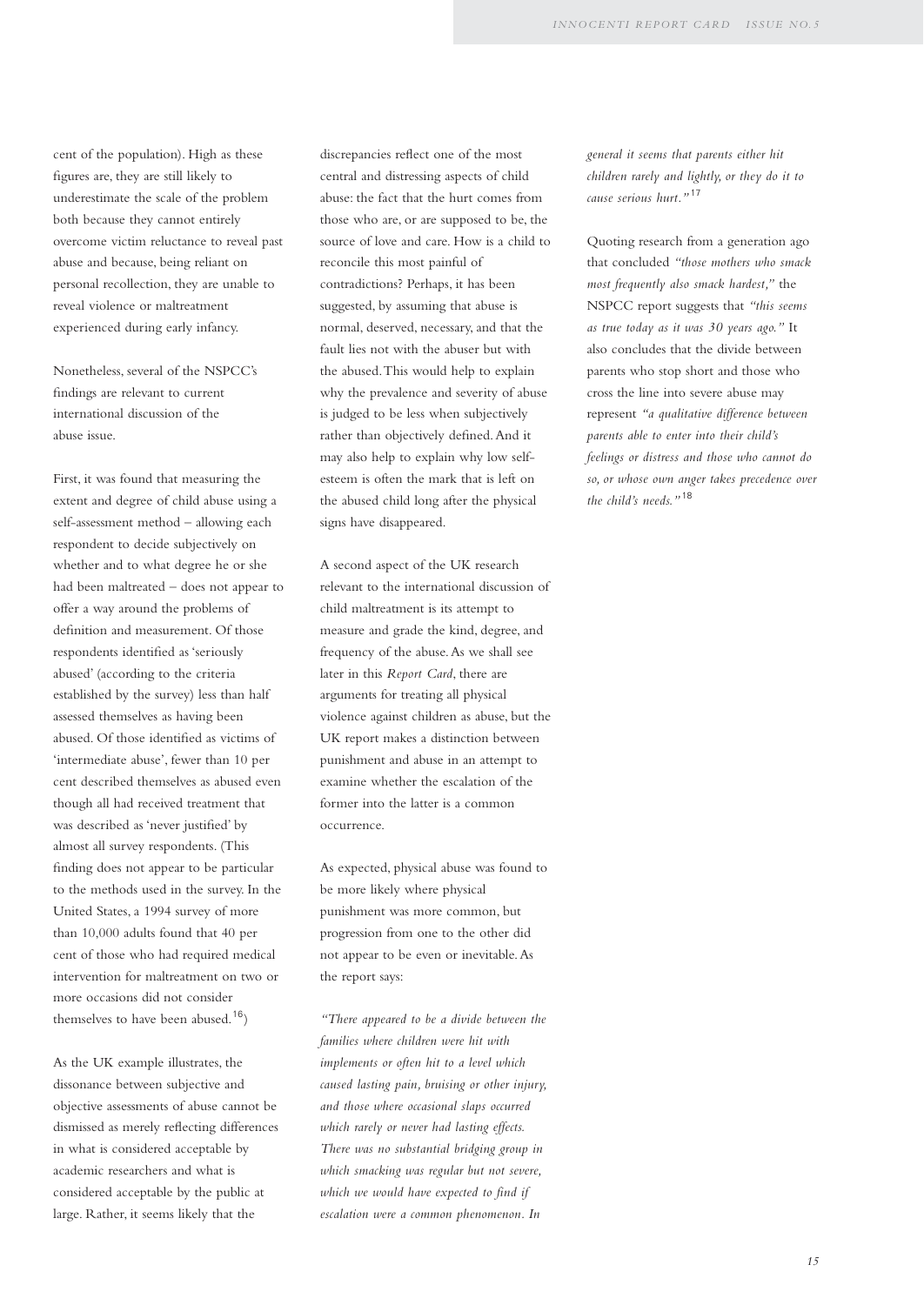### Part 2: Correlates, causes, consequences, costs

This report now turns to what an international review of the data might tell us about some of the possible correlates, causes, and consequences of the physical abuse and neglect of children.

The list of factors most commonly associated with the maltreatment of children includes: class and race, poverty, lone parenthood, unemployment, domestic violence, family breakdown, children not living with biological parents, social isolation, child ill-health or disability, mental ill-health, drug and alcohol abuse, teenage parenthood, low educational levels, and parents having been abused in their own childhood.

As the *Report Card* series has frequently pointed out, the attempt to demonstrate such links is a dangerous necessity. It can deepen understanding of the factors that contribute to the problem of child maltreatment; it can help identify children at higher risk; and it can help to make protection services more effective; but it also needs to carry a statistical health warning.

First, the factors listed above clearly overlap and interact.And to the extent that they have been shown to raise the risk of child maltreatment, they do so by complex pathways.This makes it difficult to know whether, for example, lone parenthood *per se* has an effect on the likelihood of physical abuse, or whether the observed effect is simply the result of the greater economic and other stresses that lone parenthood often entails.

Similarly, while the statistics for the United States may show for example that children in African-American families are

two or three times more likely to die from maltreatment,<sup>19</sup> it seems likely that the operative factor is not ethnicity but poverty (which disproportionately affects ethnic minority families).

Second, guilt by association can unfairly stigmatise and even undermine families who love and care for their children but are characterised as 'high risk' because of, say, poverty or lone parenthood.A link has clearly been shown, for example, between abuse in childhood and the likelihood of the victim in turn becoming an abusive parent. But this has tended to enter the public consciousness as 'abused children grow up to abuse their own children', whereas in fact two thirds of parents who were abused in childhood do not abuse their own children.<sup>20</sup>

Lastly, there is also a danger of placing too much emphasis on the association between child abuse and any one factor, or of attempting to build a hierarchy of the social or economic characteristics associated with the maltreatment of children.There is today a broad consensus among child welfare practitioners that the most useful guide to children at risk is not analysis of the relative weights of the different individual risk factors but their *accumulation*.

In the context of these warnings, the following section examines some of the characteristics of individuals and families that have been found to be commonly associated with a higher risk of child maltreatment.

**Drugs, violence, and family structure** Of all the family problems recorded by

investigators into the circumstances of child maltreatment, one of the most common and most serious is drug and alcohol abuse.

This appears especially true of the United States where more than eight million

children are estimated to live with one or more substance-abusing parent and where one baby in every 20 is exposed before birth to illicit drugs.<sup>21</sup> These are shocking figures in their own right. But their specific importance for the issue of child abuse has been illustrated by a survey of child welfare professionals in which 80 per cent said that *"substance abuse causes or contributes to at least half of all cases of child maltreatment."*<sup>22</sup> Similarly, 85 per cent of States in the US report that substance abuse is one of the two leading problems (along with poverty) in families reported for child maltreatment.<sup>23</sup> Other researchers have concluded that substance abuse triples the risk for child maltreatment.<sup>24</sup>

Substance abuse is of course closely associated with poverty, but it also appears to have a strong independent association with violence and neglect. This may be because many substanceabusing parents give priority to acquiring and using drugs or alcohol; or they may have low self esteem, low tolerance levels, and what is chillingly called 'disinhibition of aggressive impulses'. Other studies have suggested that drug abuse is particularly strongly linked to neglect and emotional maltreatment.<sup>25</sup>

#### **Domestic violence**

With or without the fuel of alcohol or drugs, violence between adult members of the same household is also a commonly reported feature of homes in which children are found to have been maltreated.

Figure 10 draws on data from Germany to investigate this relationship by comparing children's accounts of physical abuse with their accounts of witnessing violence between their parents. It also attempts to differentiate between different levels of abuse and to relate those levels to whether the victims had witnessed adult domestic violence 'often',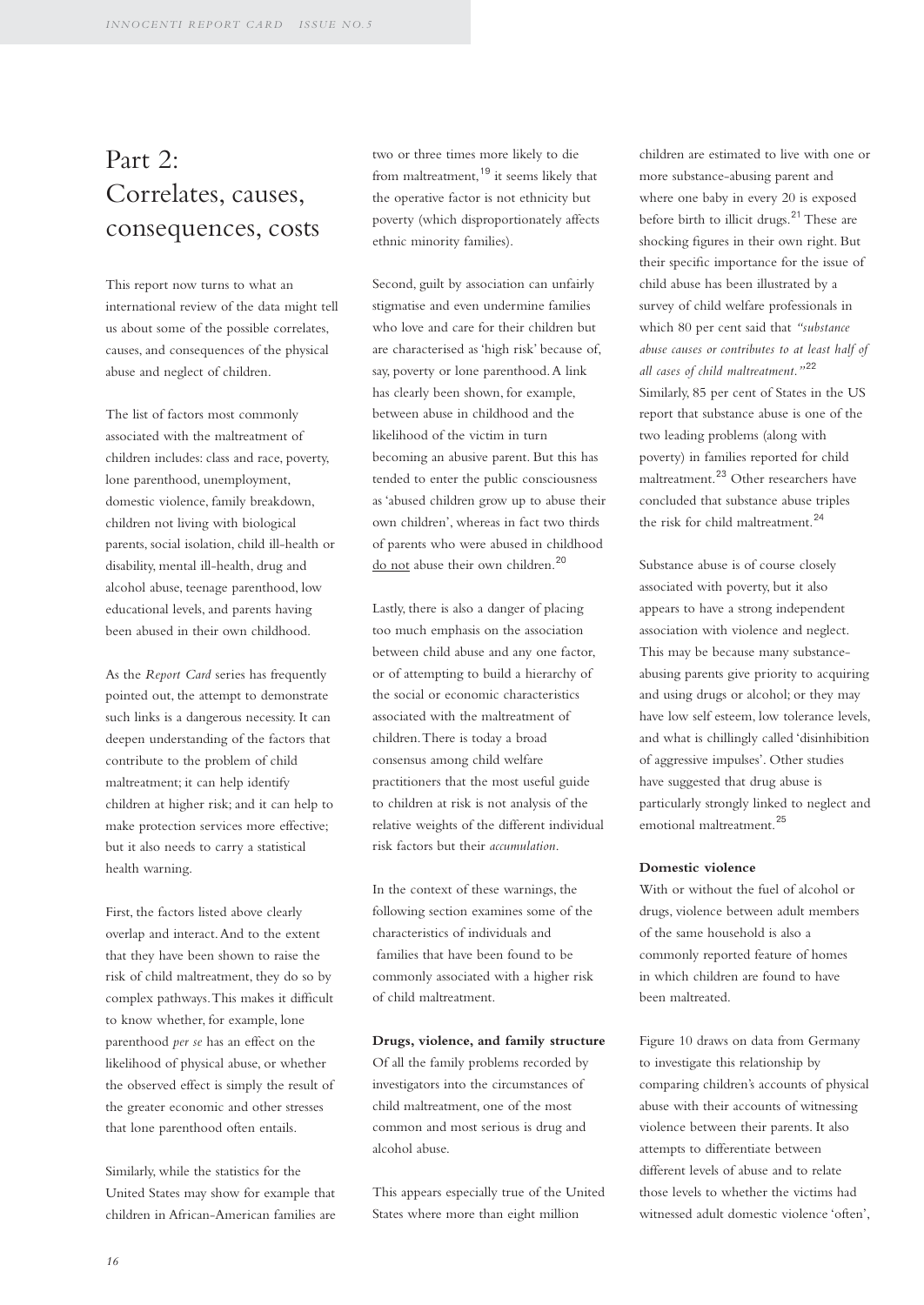#### *Figure 10 Domestic violence and physical abuse of children*

The table shows the percentage of adolescents who have experienced different degrees of physical abuse in relation to their experience of physical violence between the adults who care for them. The different colours of the bars indicate the extent of the physical abuse experienced by the child. Those in Group 1 never witnessed domestic violence, those in Group 2 sometimes witnessed domestic violence and those in Group 3 often witnessed domestic violence. The adolescents involved were asked to report incidents of domestic violence witnessed during the 12 month period before the survey was conducted in Germany in 1998.



How often child witnessed domestic violence in the home

'sometimes', or 'never'. Overall, the results show that the proportion of children experiencing all three levels of abuse rises with each increase in the frequency of witnessing violence in the home.

It may be said that such data yield the unsurprising conclusion that violence towards children is more common in violent homes. Indeed it would be surprising if adult partners who resort to violence to resolve their own disputes did not also use violence in controlling their children. But the details revealed are of richer interest. Figure 10 shows, for example, that more than 50 per cent of

children who 'often witness' violence between adults in the home never or only rarely experience physical abuse themselves. Clearly, some adults who are violent with each other are capable of restraining themselves when it comes to dealing with children. Nonetheless, of those children who 'often' witnessed domestic violence, almost one in five also 'often' experienced severe forms of physical abuse.

At the other extreme, the chart shows that in homes where there was never any violence between adult partners, only one child in a hundred 'often'

experienced severe forms of physical abuse, and only three in a hundred experienced such abuse 'sometimes'. But it is again cause for concern that over seven per cent of children did suffer some physical abuse even in homes where there was no known violence between parents.

Overall, surveys to date in different industrialized countries suggest that 40 per cent to 70 per cent of men who use physical violence against their partners also physically abuse their children; that about half of women who are physically abused by their partners also abuse their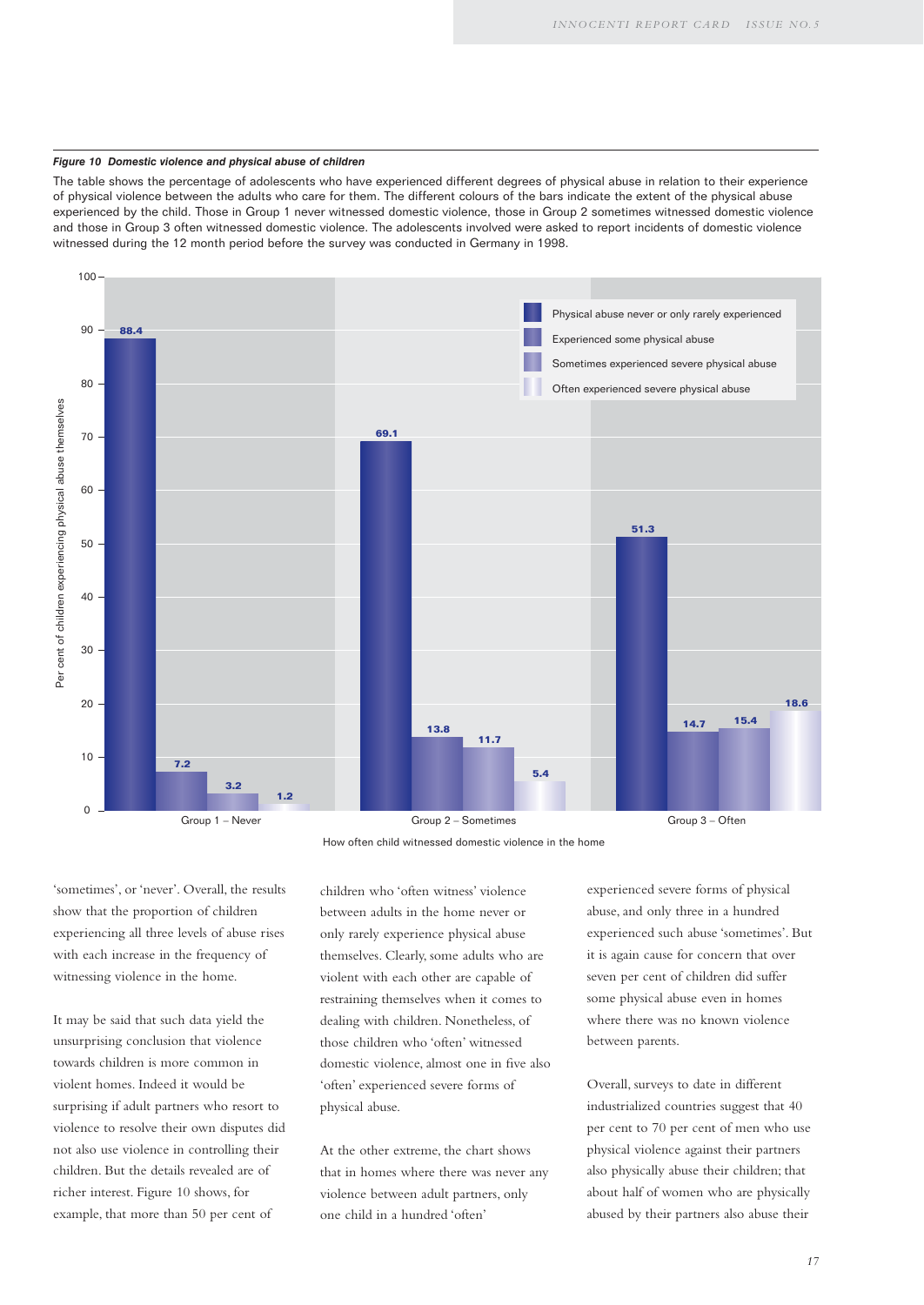children;<sup>26</sup> that in 30 per cent to 60 per cent of homes where either women or children are physically abused, both forms of abuse co-exist; $27$  and that the greater the frequency and severity of violence between partners, the greater the risk to the child.<sup>28</sup>

Figures11a and 11b again draw on recent data from three individual countries, Australia, Canada, and the United States, to investigate another possible correlate of child abuse – family structure.

The results are strikingly similar for all three – with the risks to the child being almost doubled if the child is growing up with only one parent (whether male or female).

As already noted, particular care must be taken in interpreting and communicating such findings in order to avoid unfairly stigmatising caring and successful single parents. First, the three surveys drawn upon for Figures11a and 11b identify not the perpetrators of the abuse but the home circumstances of the victim.The person responsible for the maltreatment of a child in a single parent household is therefore not necessarily the single parent himself or herself. Second, it seems likely that the strength of the association between single parenthood and the likelihood of child maltreatment resides not in the fact of single parenthood but in the combination of low income, stress, and social isolation which frequently accompany single parent status.<sup>29</sup>

It is therefore time to turn to the fact that so many of the factors that have been linked with the physical abuse and neglect of children are closely associated with economic circumstance.

#### **Poverty and stress**

Figure 12, based on a 1993 survey in the United States, shows that maltreatment

#### *Figure 11a Family type and physical maltreatment*

The table shows the number of children who have suffered demonstrable harm as a result of physical maltreatment according to whether they are living in two parent families, single parent families or living without either parent. Data are from the USA in 1993 and are expressed per 1,000 children. The word 'parent' indicates either biological parents or adoptive or step parents. The data do not identify the person perpetrating the maltreatment but the home circumstances of the child victim.



#### *Figure 11b Family type and physical maltreatment*

The table shows the risk of a child experiencing physical abuse when living in a single female parent household, a single male parent household or in any other family structure. The risk is expressed as being relative to the average risk of physical maltreatment among children in the population as a whole. The data refer to substantiated cases of maltreatment in Canada in 1998 (dark bars) and Australia in 1995/6 (pale bars). The data do not identify the person perpetrating the maltreatment but the home circumstances of the child victim.



maltreatment among children in the population as a whole

of children tends to decrease as incomes rise, with the children of families earning less than \$15,000 a year being approximately twice as likely to be physically abused as children in families with incomes between \$15,000 and \$29,000. In Sweden also, a recent government report has concluded that *"A weak family economy stands out as the*

*background factor most closely associated with child abuse, sexual abuse, and bullying.The worse the family economy,* the greater the risk of abuse."<sup>30</sup> Of course it may also be that the poorer the family the greater the contact with state health and welfare services and the greater the likelihood of child abuse being uncovered.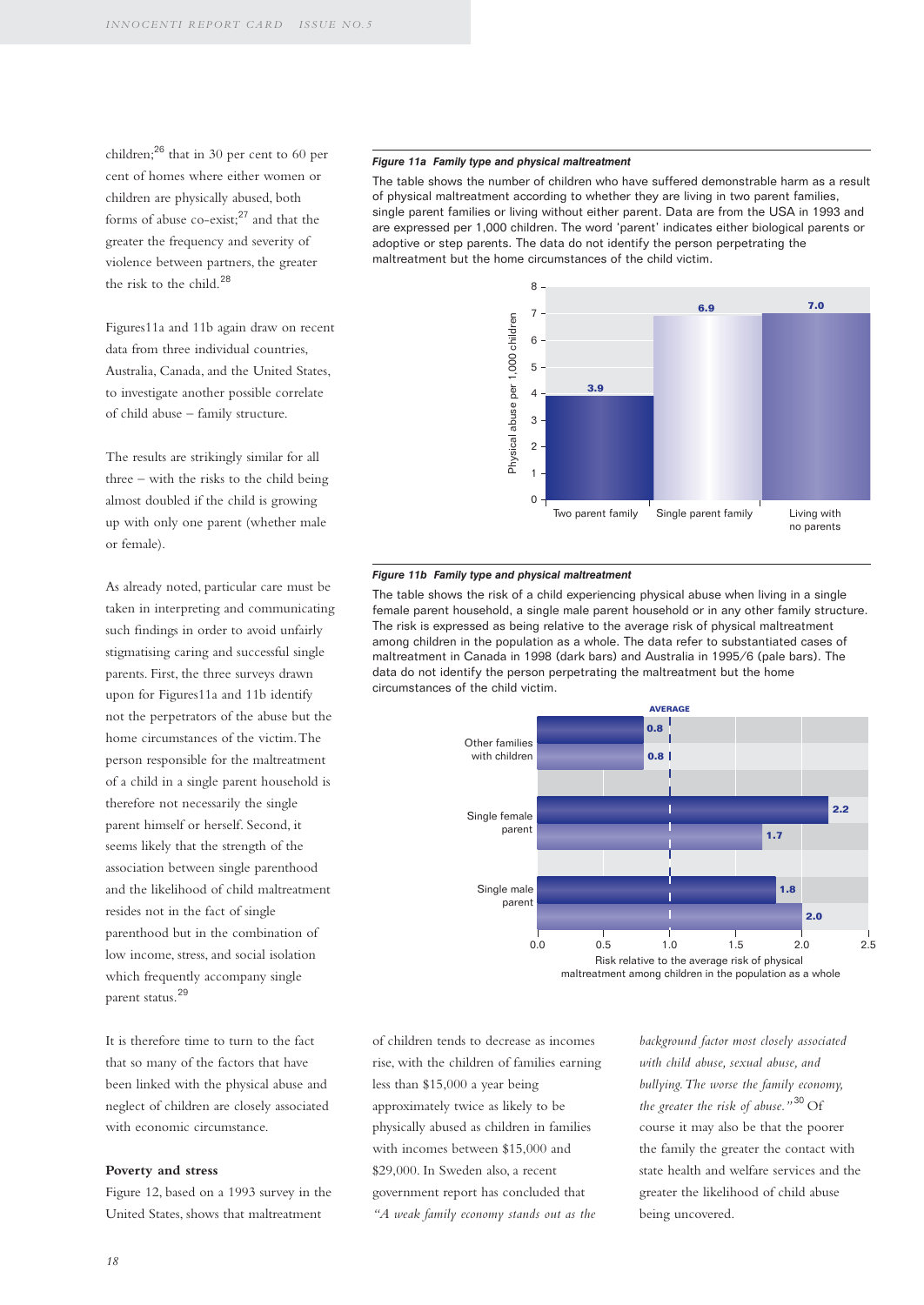#### *Figure 12 Family income and physical maltreatment*

The table shows the number of children who have suffered demonstrable harm as a result of physical maltreatment by a parent or parent substitute. Data are expressed per 1,000 children living in families in each income bracket. Data are from the USA in 1993.



Exactly how and by what means poverty influences levels of child maltreatment is a more complex issue in which the different forces involved overlap and interact. Unemployment or single parenthood, for example, may be shown to be linked to higher levels of child maltreatment, but this finding does not illuminate how the link actually works. Does unemployment have an effect on child maltreatment that is independent of, and in addition to, the effect of increased poverty? Is the link between lone parenthood and child abuse caused by the fact that lone parents tend to be poorer, or by the fact that bringing up a child alone tends to be more stressful? Or is it both?

What seems clear is that physical abuse and neglect are very closely associated with stress.And although this may be saying very little – parents who abuse children are likely to be stressed – it at least offers a single viewing point from which to survey all or most of the factors that appear, in some degree, to be associated with the problem.

A large Canadian survey conducted in late 1998 attributed at least one stress factor to two thirds of the 7,672 abuse

cases investigated. In all, approximately 25 per cent were associated with lack of social support and a similar proportion was linked to a parent or carer with a history of abuse in his or her own childhood.Approximately 20 per cent were associated with substance abuse, and 20 per cent with mental health problems.<sup>31</sup> Other studies and commentaries have attempted to further analyse the relationship between stress and abuse by suggesting that child maltreatment may rise as parental sense of control declines and the feeling of not being able to cope increases.<sup>32</sup>

But from the point of view of the child it is important to bear in mind that the many factors that may be associated in some degree with child abuse add up to a long, painful, and cumulative list of disadvantages.A child who suffers maltreatment that is associated with poverty has the poverty to suffer as well as the maltreatment.A child with a depressed or addicted parent will suffer pain and anxiety and disadvantage that may not only include but go well beyond the kind of maltreatment discussed in this report.A child who suffers physical abuse because his or her parents frequently resort to violence in their dealings with

each other will grow up with disadvantages that go deeper than bruises.

#### **Preventing abuse**

Apart from the immediate pain and any long-term physical damage, the maltreatment of children can also impair the ability to thrive and develop normally. It can undermine the ability to learn, to communicate, to form attachments, and to interact normally with others. It can cause anxiety, depression, aggression, and a lowered sense of self-worth. Unsurprisingly, it can and often does result in severe psychological damage and behavioural problems. Further possible long-term effects include a greater tendency to physical inactivity, to cigarette smoking, alcoholism, drug abuse, risky sexual behaviour, and suicide.As Neil Guterman, one of America's leading researchers into the consequences of child abuse and neglect, has written:

*"We not only face a moral imperative to work to end this all-too-common form of victimization and deprivation of our youngest citizens.We also face a societal imperative, confronting us with the reality that child abuse and neglect, particularly experienced early in life, form the taproot of some of the most destructive and costly social problems of our day, including substance and alcohol abuse, problematic school performance, juvenile delinquency and crime, later-life depression, and domestic violence."* <sup>33</sup>

Various attempts have been made to calculate the direct and indirect financial cost of all this to society at large, with the bills for industrialized countries amounting to many billions of dollars a year in lost potential and earnings, reduced returns on educational investments, remedial and special school facilities, costs to health services (including mental health services), social welfare and children's agency services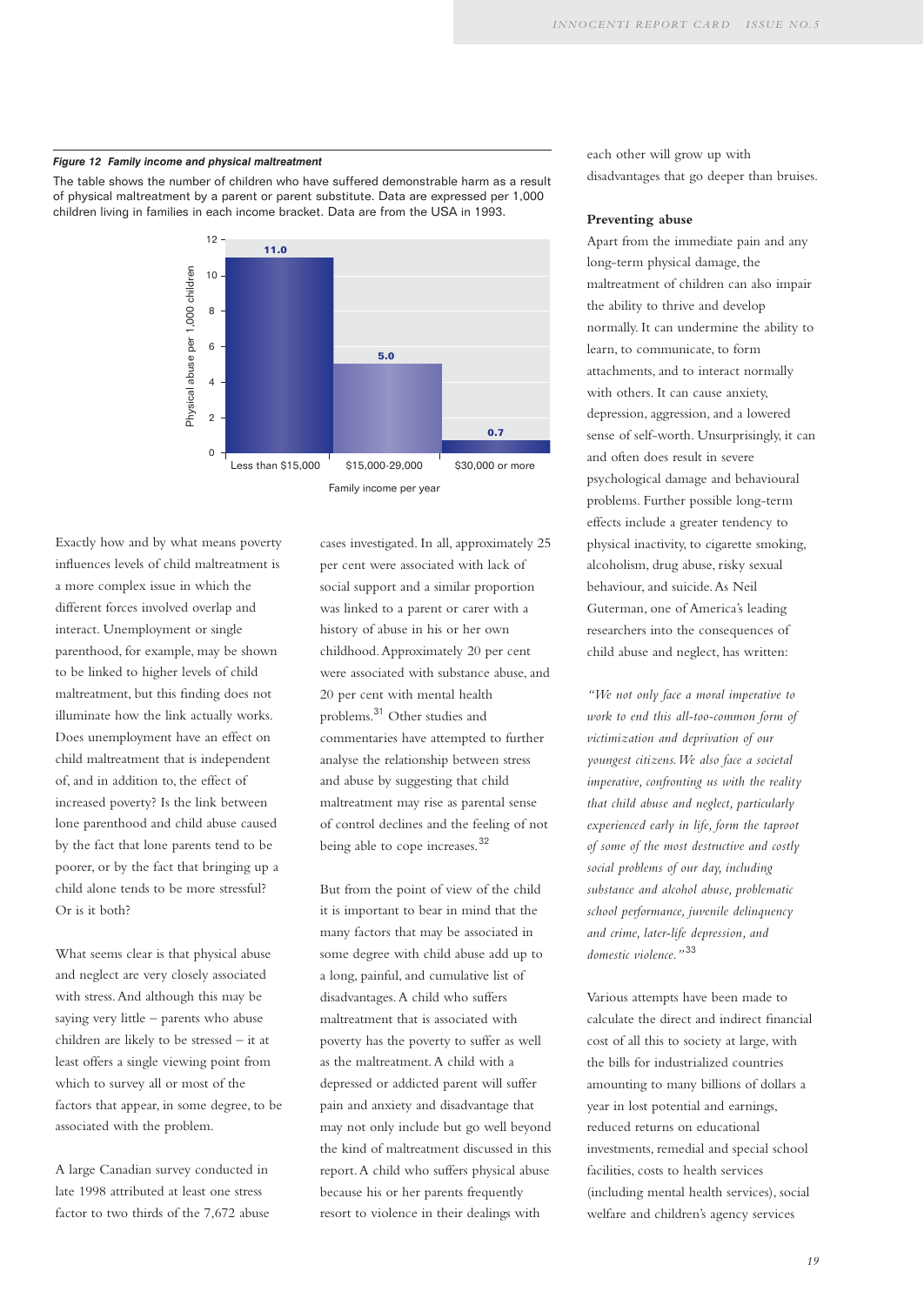## **<sup>2</sup>** The USA: Colorado counts the cost

The burden of child abuse falls first and foremost on the abused child. But there are also costs to society. And although impossible to itemise in detail, the bill includes:

- Medical costs for treatment of injuries, long-term disabilities, and psychiatric disorders.
- Social services costs for the investigation and monitoring of child abuse, family and child care programmes, child care institutions, help-lines, programmes for children who leave home to live on the streets, and subsidised fostering and adoption programmes.
- Legal costs for police and court time, prison services, probation and parole boards.

In addition, the strong association between child abuse and a variety of later-life problems means that society also incurs significant long-term costs arising from higher rates of educational failure, unemployment, substance abuse, teenage pregnancy, crime and violence. All of these are associated in some degree with child abuse, and all lead to significant costs through welfare payments, reduced tax revenues, lost educational investments, and the many consequences of social alienation and crime.

Putting a dollar figure on the bill is extremely difficult. But the attempt has been made by researchers at the State University of Colorado.

Commissioned by a children's charity, the study concludes that the *direct* costs of child maltreatment in Colorado – including welfare services, out-of-home placement schemes, and other services provided by the Colorado Children's Welfare Department – amount to approximately \$190 million a year.

*Indirect* costs (those attributable to the *"known long-term consequences of child abuse"*) were calculated at a further \$212 million per year, including a share of the cost of incomemaintenance payments, substance abuse programmes, and medical, prison and police costs.

The researchers went on to calculate that the cost of an extended home visiting and family support programme (of a kind shown to be effective in reducing child maltreatment among 'high risk' families) would amount to an extra \$24 million a year. This sum is less than 1 per cent of the annual budget of the State of Colorado, and less than half of the amount spent on foster-care programmes alone.

Arguing that such prevention programmes could pay for themselves many times over, the Colorado Children's Trust believes that this kind of 'cost of failure analysis' is necessary to strengthen the case that *"money spent on the prevention of society's problems results in documentable savings over the short and long term."*

*"If we are able to reduce child maltreatment related expenditures by only 6 per cent,"* concludes the report, *"the cost of the prevention initiative would be offset."*

Source: see page 35

costs, legal and criminal justice bills, not to mention the costs of taking threatened or abused children into institutional care (Box 2).

But amid all this it needs to be re-stated that the real bill is presented to the child – a bill that is paid in pain and humiliation and bewilderment, in mental and emotional turmoil and distortion, in the impairment of the joy and purpose of childhood itself.

What, then, can be done to prevent or reduce the maltreatment of children with its immeasurable immediate suffering and its long train of personal tragedy and social consequence?

Commentary on different national strategies for preventing child maltreatment is beyond the scope of this *Report Card*. But there is clear evidence of a rising level of concern and debate on the issue across the industrialized world – evidence that includes the appointment of children's ombudspersons in several OECD countries, the setting up of child help-lines, the growing sophistication and integration of home visiting services, the increase in media coverage, and the closer monitoring of children considered at risk. Specific instances of that rising governmental and intergovernmental concern include the campaign to combat all forms of violence recently launched by the Council of Europe,  $34$  and the regular reports on child protection measures now being provided by most industrialized countries to the United Nations Committee on the Rights of the Child.

An international review of this experience suggests three overarching points likely to be relevant to national efforts.

First, in all countries the problem of child abuse and neglect needs to be brought out from the shadows of national life and into the ordinary daylight of public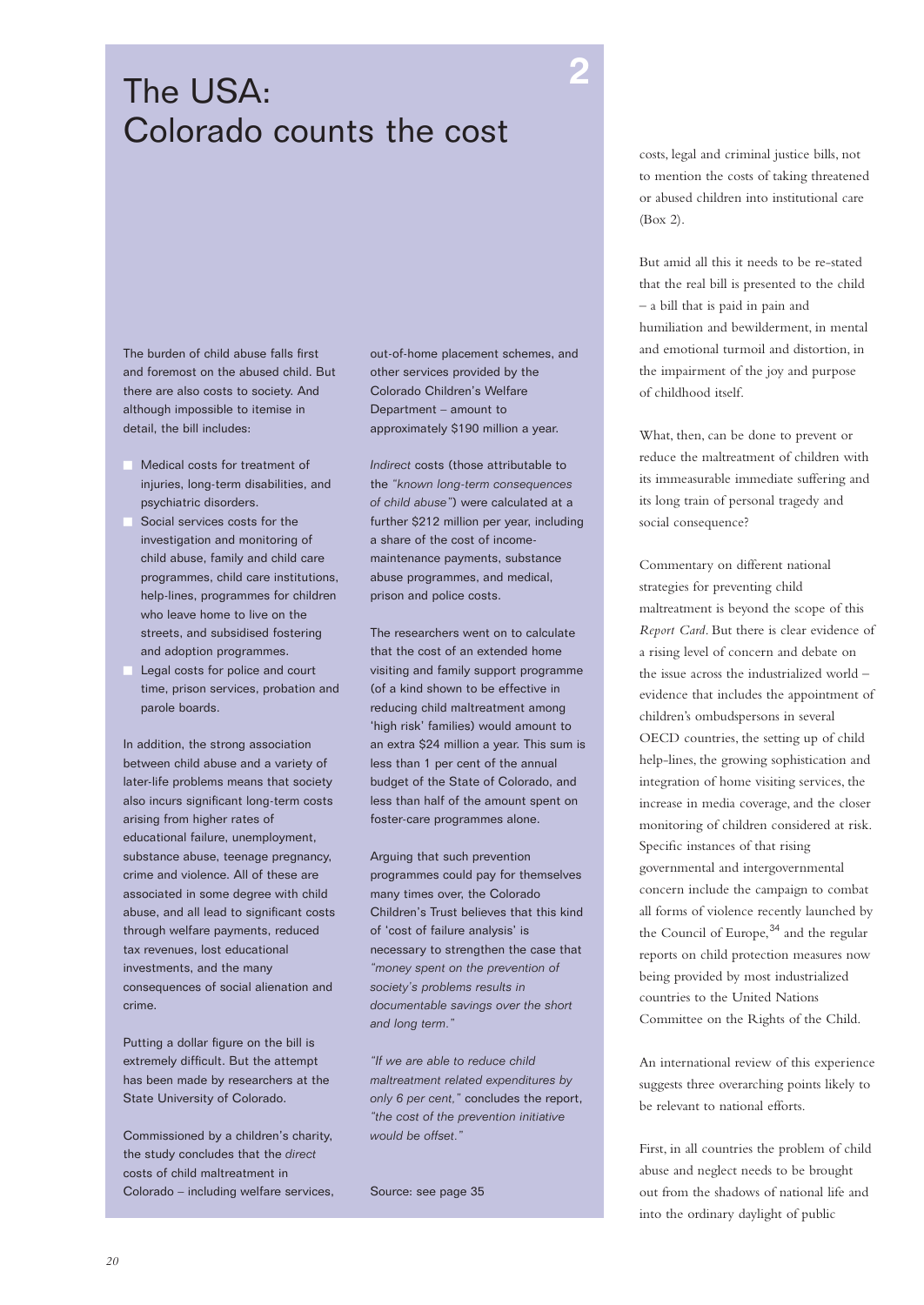attention.This is not at all the same thing as floodlighting a particular case for a few days. Press, politicians and public are willing to agonise briefly over such individual cases, but less willing to confront the broader, more everyday problem of non-fatal child abuse and neglect. In certain industrialized nations today, as many as one child in every fifteen is the victim of serious maltreatment.That is the problem, with huge consequences for children and for their societies, that is consistently left behind in the darkness when the media spotlight moves on.

Second, further developing the strategy of home visits appears to be the best and most immediately practical method of bringing about a significant reduction in child abuse and neglect.A majority of OECD countries now operate homevisiting services that reach out to every family with young children – advising parents, monitoring child development, providing families and health services with early warning of any problems, and linking families with special needs with other government and voluntary services. In recent years a great deal has been learnt about improving the effectiveness of such services.And perhaps the most important lesson is that it is not the fact of home visiting services but the quality of staff, training, and approach that can make a difference to the lives of children and their families.There is likely to be a decisive difference in effectiveness, for example, between health visitors who see their role as one of instruction and surveillance and those who approach the task in the spirit of valuing the parents' skills and enabling parents to cope even more successfully.

Confronting the possibility of child abuse is a small part of the work of most health visitors. Nonetheless, one of the important advantages of such services is that they can help to prevent the

conditions in which child abuse is likely to arise, and also to identify at the earliest possible time those children who are either being abused or are thought to be at serious risk.<sup>35</sup> But home visiting services have been found to be far less effective when they attempt the narrower task of targeting only those families where child maltreatment is suspected. Not only are such interventions likely to be too late, they are also likely to find it difficult to avoid hostility, resentment and denial as families feel themselves accused and stigmatised. Home-visiting therefore works best when it is extended to all families with young children, when it is embedded within regular health and social services, and when it makes first contact with the family in the first few days or weeks of a child's life. In this way all families can be supported and resources can eventually be targeted, with less risk of confrontation, lack of cooperation, or stigma, to those families who might otherwise begin the descent into the kind of problems which are the favoured breeding grounds of child abuse and neglect.

Across most of the United States home visiting strategies are, according to one author, *"the brightest star on the child maltreatment prevention horizon."* <sup>36</sup> Across most of Europe, with national health and social services to act as an institutional base, that star is considerably closer. Most nations of the European Union have well-established home-visiting systems, linked to comprehensive health and social service systems, which reach out to all or most families with new-born or very young children – one of several possible factors that might help to explain why the average rate of child deaths from maltreatment in the European Union is running at about one third the level of the United States.

Third, and more broadly still, experience would suggest that no national strategy

to prevent or reduce the maltreatment of children will achieve major gains without addressing the question of economic poverty which, as we have seen, is the close companion of physical abuse and neglect.This is not the place to discuss national anti-poverty strategies (the proportion of children living in absolute and relative poverty in the industrialized nations was the subject of the first *Innocenti Report Card*). But in the difficult recent climate of increasing poverty and inequality in the United States, Leroy Pelton has put the case bravely and well:

*"There is overwhelming and remarkably consistent evidence … that poverty and low income are strongly related to child abuse and neglect and to the severity of child maltreatment … Approximately 40 to 50 per cent of all child abuse and neglect incidents occur within the less than 15 per cent of all US families with children who live below the poverty level … Perhaps an "empowered" and superiorly competent person can ward off poverty, its deficits and/or stresses that can arise therefrom. But the environment is real, not just a matter of perception, and can overwhelm people … In short, we must address the poverty conditions that leave children abused, neglected, or otherwise harmed in the short run if we are to increase individual competencies and inner resources in the long run."* <sup>37</sup>

#### **A culture of non-violence**

Even if all of these significant levers of child abuse prevention were to be used, there are many who work in the field of child protection who believe that more fundamental action is needed. It is unlikely, they would argue, that poverty and stress will disappear in the immediate future.And the challenge of ending child abuse, therefore, is the challenge of breaking the link between adults' problems and children's pain. It ought not to be part of family culture, or of our societies' culture, for the psychological, social or economic stresses of adults to be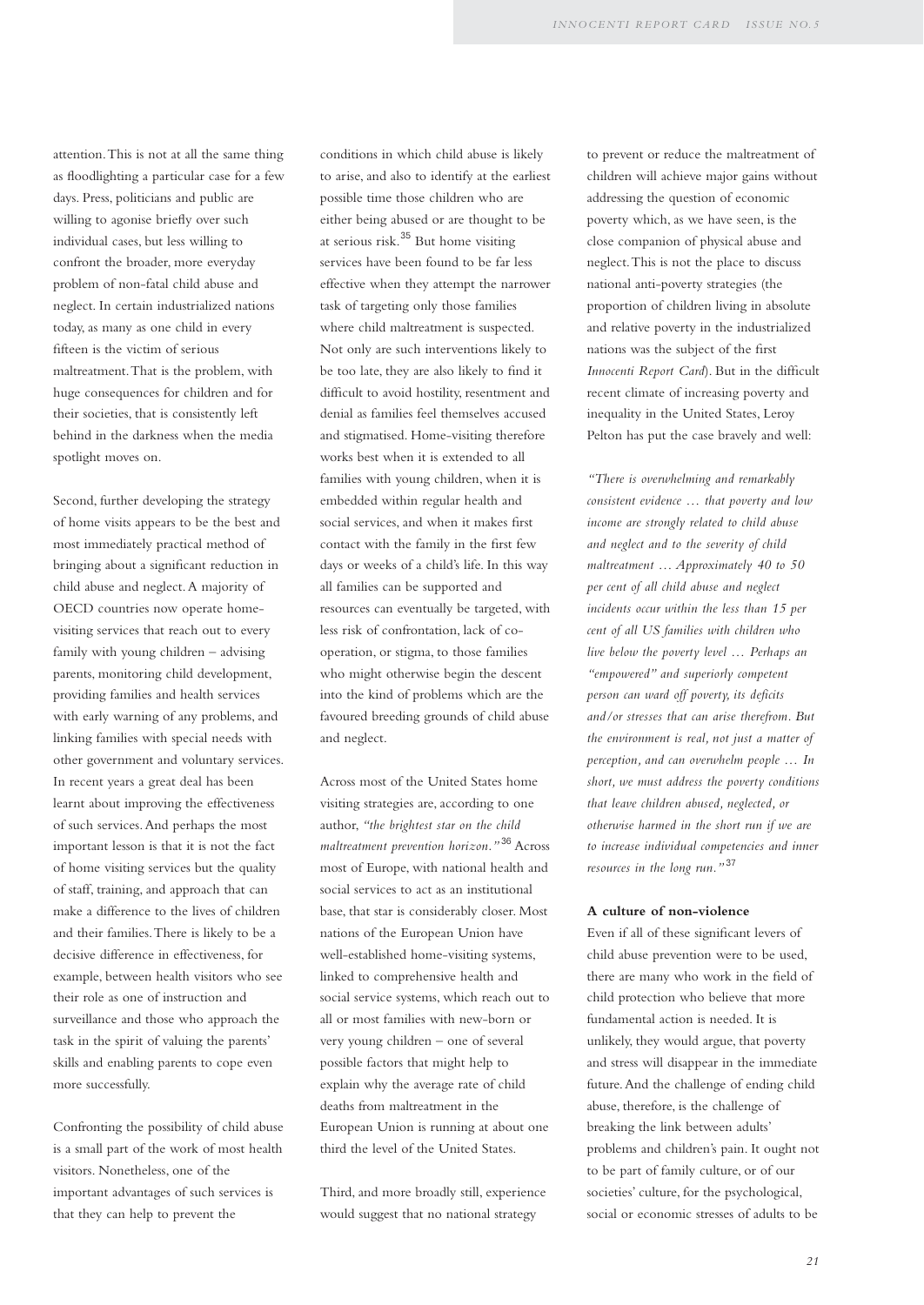vented on children, or for problems and frustrations to be so easily translated into abuse of the defenceless.The task is therefore one of creating a culture of non-violence towards children, of building a barrier of social and individual conscience which says that it is totally unacceptable in any circumstances for adults to express either their will or their frustrations in the language of violence towards the young.

Over recent decades, it has been the Nordic countries that have taken the lead in promoting such a culture of nonviolence.And though this has involved

campaigning against the promotion of 'violence-as-normal' in everything from toys to television programmes, its centrepiece has been the drive to end the most common violence of all – the hitting of children by parents or carers for the purposes of chastisement and discipline.

In many countries today this is still a radical idea. Probably a large majority of the world's children are subjected to some degree of physical violence at the hands of their parents or carers (Box 3) and it may be that there are very few societies, past or present, in

which this has not been the case. A mid-1990s survey in the UK, for example, found that 97 per cent of four year-olds were subject to physical punishment, almost half of them more often than once a week.<sup>38</sup> Similarly, research in the United States has shown that 94 per cent of three and four yearold children are smacked, spanked or beaten.<sup>39</sup> Disturbingly, it appears that such physical punishment often begins at a very early age.Two thirds of mothers in a sample survey in the United Kingdom admitted to smacking before the child's first birthday. According to the same study, about 25

### Child maltreatment: a global problem **3**

There is clear evidence that child maltreatment is a global problem. It occurs in a variety of forms in every country, whether rich or poor, and is deeply rooted in cultural, economic and social practices.

Throughout the world there were an estimated 57,000 deaths among children under 15 years of age that were attributed to homicide in 2000, according to the World Health Organization.

The risk of fatal maltreatment for children varies according to the income level of a country and region of the world. For children under five years of age living in high income countries the death rate from maltreatment is estimated at 2.2 per 100,000 for boys and 1.8 per 100,000 for girls. In low to middle income countries the rates are two to three times higher (6.1 per 100,000 for boys and 5.1 per 100,000 for girls). The highest homicide rates for children under five years are found in Africa – 17.9 per 100,000 for boys and 12.7 per 100,000 for girls.

Many child deaths however are not routinely investigated and there is general agreement that fatalities from child maltreatment are far more frequent than official records suggest in every country.

For example, gender ratios – in particular in East and South Asia – indicate the murder of baby girls in numbers that far exceed those classified as intentional injury in official mortality statistics. According to the latest population census in India, the national female-male sex ratio in the zero to six age group has dropped to 927 girls for every 1000 boys in India as a whole. In the states of Punjab and Haryana the ratio is as low as 793 girls to every 1000 boys. In the face of growing surveillance by local authorities there are reports of increasingly active attempts to disguise infanticide as death by natural causes. For example, by deliberately weakening and dehydrating a new born, by withholding prescribed medicines and by feeding alcohol to cause diarrhoea.

#### **Lawful violence**

Hitting children as a form of discipline is common and supported by the law in family homes in almost all countries of the world. Furthermore, it seems that harsh physical punishment by parents is commonplace in those countries for

which data are available. In a survey of children in Egypt, 37 per cent reported being beaten or tied up by their parents and 26 per cent reported injuries such as fractures, loss of consciousness or permanent disability as a result. In Ethiopia, 21 per cent of urban schoolchildren and 64 per cent of rural schoolchildren reported bruises and swellings resulting from parental punishment.

As yet the only countries to have prohibited all violent punishment of children are among the rich nations of the industrialized world. However, there have been various landmark human rights judgements condemning physical punishment of children from constitutional and supreme courts at national level in some of the poorest countries in the world including recently in Namibia, South Africa, Zambia and Zimbabwe. And a significant number of developing countries have moved to end physical punishment in schools and penal systems – for example recently in Ethiopia, South Africa, Thailand, Zambia and Zimbabwe.

Sources: see page 35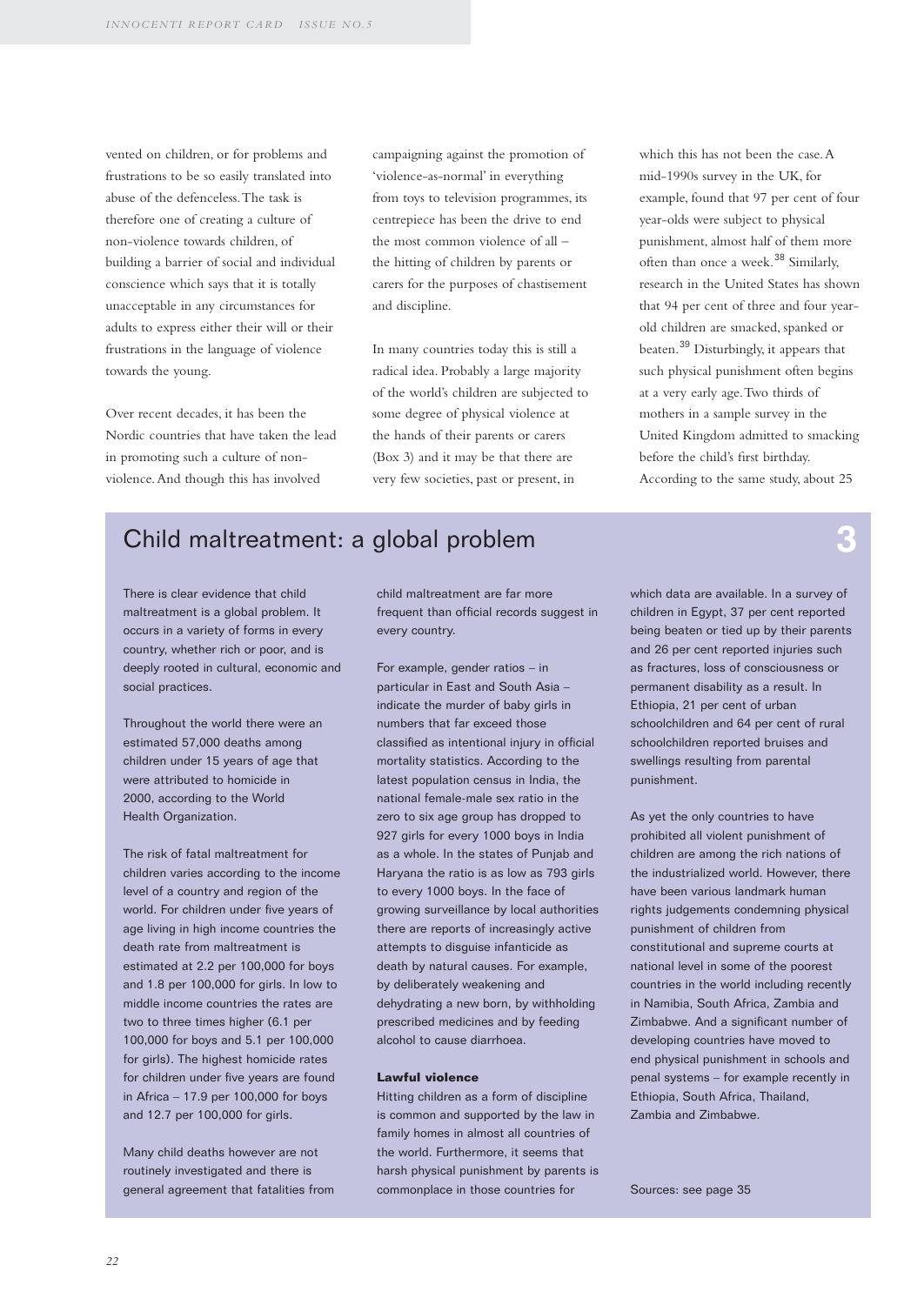per cent of children were found to be hit regularly with straps or canes.<sup>40</sup> And although the frequency of violence tends to decline with age, a 1995 report by the American Gallup Organization showed that 40 per cent of American 13 yearolds were regularly hit and that even at age 15 one quarter were still subject to being hit or beaten.<sup>41</sup>

In short, the hitting of children by parents or carers is, by a significant margin, the most common form of violence in the industrialized world.

Is there then a case for attempting to end a practice which is widely accepted as normal in almost every society, past and present, and is today practised by a clear majority of adults most of whom regard occasional physical punishment of children as not only normal but necessary?

The arguments against the physical punishment of children boil down to four: that hitting children is a violation of their fundamental human rights; that it can too easily escalate into more severe forms of physical abuse; that even when it does not it may still have consequences for the child's mental and emotional development; and that it makes a significant contribution to a wide range of societies' most intractable problems.

#### **A breach of human rights**

Much of what follows will be concerned with what is known and thought about the long-term consequences of the physical punishment of children. But it should be said at the outset that many advocates of an end to parental violence feel that no such external justification is necessary.

Physical violence against another person, they would argue, is a breach of that person's human rights and is recognised as such by its illegality in all nations.

### Germany: how smacking was banned

There is a growing international consensus that the use of any kind of physical violence against children is unacceptable and the number of OECD countries who have implemented an outright ban on physical punishment now stands at seven. One of the most recent to join the ranks of the converted was Germany where a law was enacted in November 2000.

The new legislation, which is written into the *Bürgerliches Gesetzbuch* (civil law), prohibits not only the physical punishment of children but also psychological harm and other degrading measures. At the same time the *Sozialgesetzbuch No.8* (which covers childcare law) was amended to impose an active duty on local authorities to *"promote ways in which families can resolve conflict without resort to force."*

While pressure to ban physical punishment had been growing among certain sectors for some time, it was after the general election of 1998 that the new government coalition of the Social Democratic Party and the Green Party included a commitment to legislation in their coalition agreement. Opinion polls showed the majority of Germans still opposed to a ban but, despite this, there was little opposition on either side of the German Parliament.

The expressed objectives of the legal change were to shift public attitudes so that all forms of violence against

Why should an exception be made for violence against the most vulnerable members of society?

One by one, the governments of European nations have been persuaded by this argument.

children might be viewed as unacceptable in the population as a whole, leading eventually to a break in the cycle of violence. The focus was on providing families with the means to move away from the use of force as a way of resolving conflict – rather than on a punitive approach that would put parents and carers in conflict with the law. The legal change was therefore accompanied by a widespread public education campaign entitled *"Mehr Respekt für Kinder"* (More Respect for Children). This was initiated by the government but implemented by a combination of federal and local authorities and non-governmental organizations. The campaign employed a wide variety of methods to get the message across including TV slots, the distribution of leaflets and educational materials for parents, public events and workshops and the introduction of structured courses as part of adult education programmes.

An evaluation of the campaign has found that it has so far been successful in raising awareness of violence against children among around 30 per cent of parents and children. There is evidence that the trend among the German public has continued to move away from support for physical punishment and to date there has not been a single prosecution of parents under the new legislation – suggesting that the 'help instead of punishment' approach may be working.

Source: see page 35

The first to act was Sweden (Box 5) which as long ago as 1957 deleted a legal provision exempting from 'common assault' parents whose use of physical punishment caused minor injuries to their children. Similar amendments – removing legal defences previously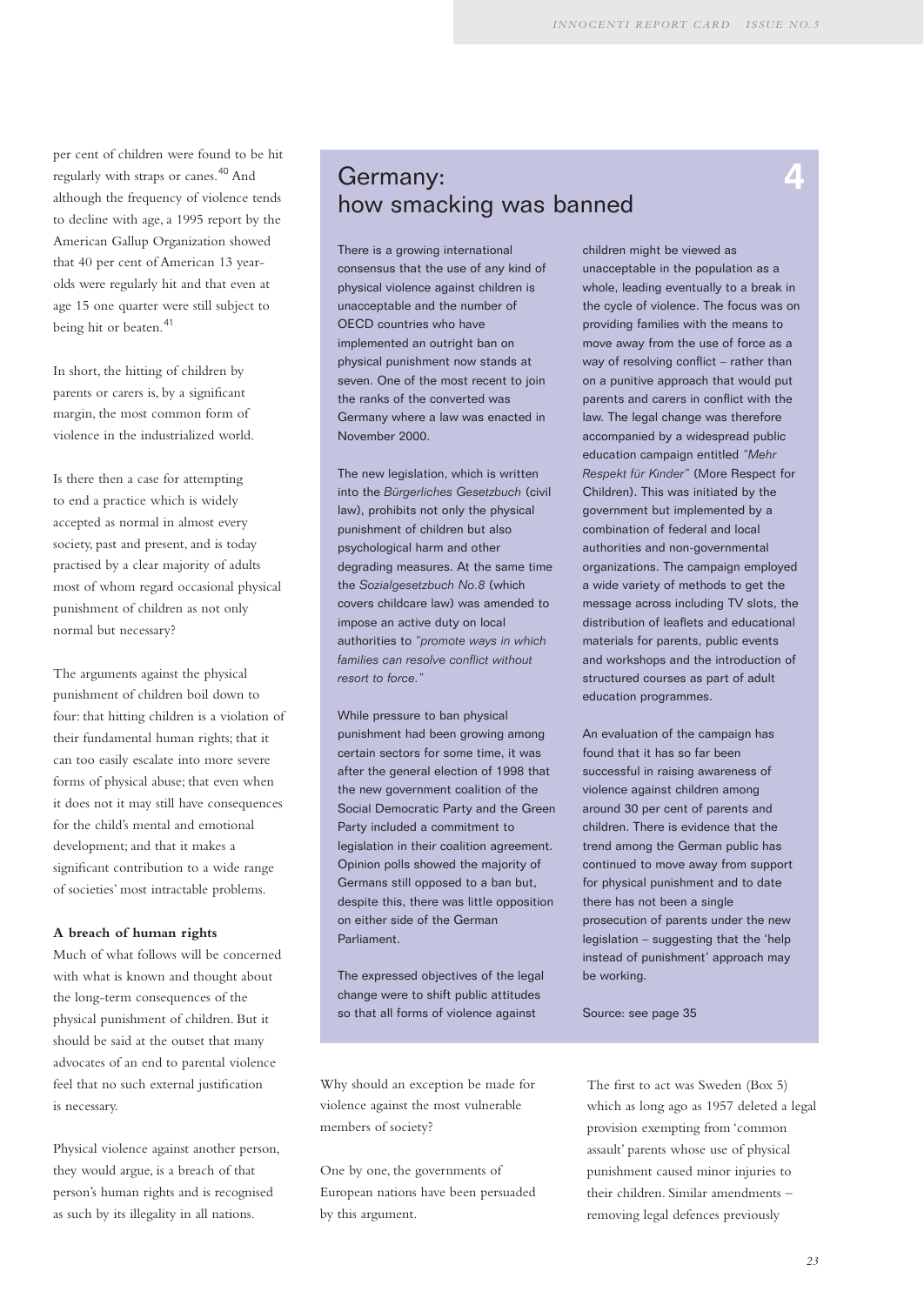### Sweden: a generation without smacking

In 1979 Sweden achieved worldwide fame or notoriety for its decision to ban all forms of physical punishment of children, including by parents. To the media of some other OECD nations, the new law was an example of 'liberalism gone mad' and of the 'nanny state' intruding ever further into family life.

In Sweden itself, the new law was more calmly received. By and large, it was seen not as a radical change suddenly imposed, but as the next logical step in a long process supported by a clear majority of the Swedish public. When the bill itself finally came before the Riksdag, with all-party backing, it was carried by a majority of 259 for to 6 against.

As far back as 1949 the Riksdag had amended Sweden's Parental Code, substituting 'reprimand' for 'punish'. Ten years later, the Penal Code was also changed, withdrawing parents' exemption from prosecution if injury was caused when chastising children. By 1958, physical punishment had been banned in all schools and by 1960 in all child care institutions. In 1966 the Penal Code was again amended to withdraw any special right of parents to use violence against children – in effect putting the physical punishment of children on a par with any other kind of assault.

But following a well-publicised case in the mid 1970s, when a father was acquitted after severely beating his three year-old daughter, it became clear that the existing legislation was inadequate. The result was the antismacking law of July 1979 sending out the unambiguous message that *"children are to be treated with respect for their person and individuality and may not be subjected to physical punishment or other injurious or humiliating treatment."*

Shock waves may have been registered in other countries, but for most Swedes this was a matter of clarifying the law and passing yet another milestone on the journey away from 'legalised violence' in the bringing up of children.

Many observers in other countries also missed the fact that the new law was not a stand-alone measure but the symbolic centrepiece of a public education campaign. A 16-page pamphlet – *"Can you bring up children successfully without spanking and smacking?"* – was sent to all parents with young children (and translated into all immigrant languages). Details of the new law and the reasons behind it appeared on the nation's breakfast tables – printed on milk cartons. Non-violent ways of bringing up children also entered the syllabus in 'responsible parenthood' lessons that are a part of Swedish education at all levels.

#### **25 years on**

Extravagant predictions were made by both sides of the international debate on the anti-smacking law. Would it spawn a generation of illdisciplined and anti-social youth? Or would it yield a new, less aggressive generation and bring about a decline in violence, including child abuse?

Almost a quarter of a century later, it is possible to begin answering some of the questions.

A 1999 evaluation of the Swedish experience for the UK Save the Children Fund, which campaigns against physical punishment, came to the following conclusions:

 Physical punishment of children has declined. The percentage of children reporting that they had been 'hit in the last year' has fallen from just over 50 per cent in 1980 to under 10 per cent in the year 2000.

- Public support for physical punishment has also declined. A generation ago, 55 per cent of Swedes supported the use of physical punishment. Today support has fallen to just over 10 per cent (and to only 6 per cent among those under 35).
- Reported child abuse has increased (as it has in other countries, probably reflecting rising awareness rather than rising abuse).
- Among Swedish teenagers brought up since the smacking ban was introduced, drug and alcohol abuse have declined and the proportion of youth becoming involved in crime has fallen by 20 per cent (1975 to 1996).

These results have been challenged, notably by Robert Larzelere of the University of Nebraska Medical Center in the US publication *Families First*. Among other criticisms, Larzelere argues that changes made to the questions asked in periodic surveys of Swedish opinion make it impossible to compare support for physical punishment today with attitudes in the 1970s.

Larzelere also argues that criminal assault records for 1981 to 1994 show a sharp rise in violence by young people against other young people (though this may reflect changes in prosecuting and recording systems). A year 2000 Swedish government report also says *"we see no tendency to a decrease in bullying at school or in leisure time during the last 20 years."*

In practice, it is all but impossible to find a clear-cut causal connection between Sweden's ban on physical punishment and any of the social changes that have occurred in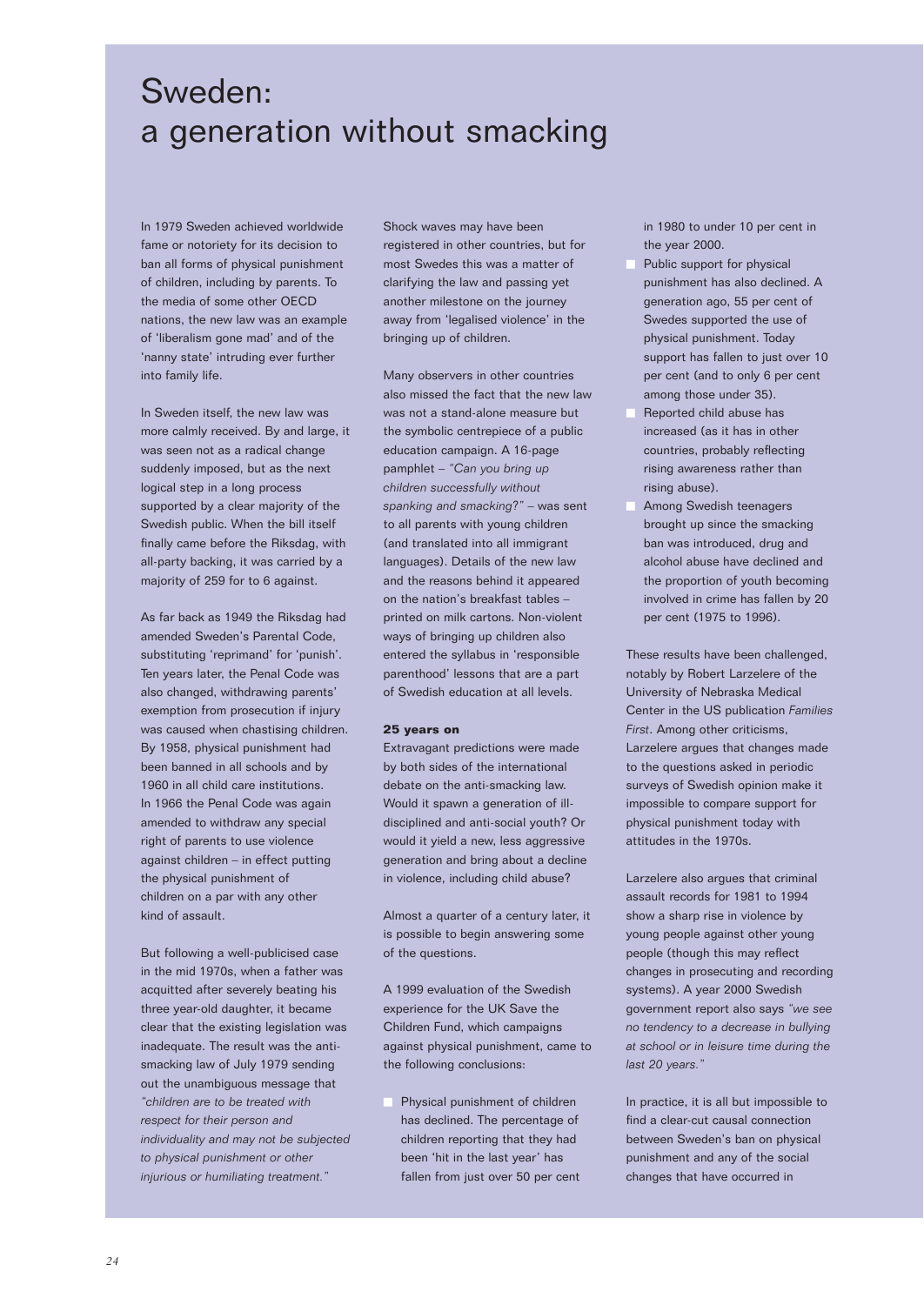## **5**

Swedish society since 1979. First, it is always difficult to identify clear social trends when attitudes, definitions, laws, and police and legal practices have also changed over time. Second, it is even more difficult to relate such trends to any one specific change in law or practice; there are simply too many variables involved in shaping children's later life attitudes and behaviours.

Nonetheless, it seems that the worst fears of those who oppose the banning of physical punishment have not been realised. There has been no obvious degeneration of discipline and socialisation among Sweden's new generation. And although problems with young people continue to exist, the scale and severity of those problems is at a level that most other OECD nations can only aspire to.

Perhaps the verdict to date is best left in the hands of the Swedish people themselves, a clear majority of whom still support the ban almost a quarter of a century after it was first introduced. Meanwhile successive Swedish governments have upheld the 1979 law, arguing that hitting children violates their human rights and that serious child abuse will be difficult to eradicate without making it perfectly clear that violence must not be used in any form in the upbringing of children.

Sources: see page 35

available to parents who use physical punishment to chastise children – became law in Finland in 1969, Norway in 1972, and Austria 1977.

By the late 1970's, as the idea of child rights began to gain momentum, the Swedish government decided that a stronger message was needed and so wrote into law that *"children are to be treated with respect for their person and individuality and may not be subjected to physical punishment or other injurious or humiliating treatment."* Finland followed four years later, legislating that a child *"shall not be subdued, corporally punished, or otherwise humiliated."* Towards the end of the 1980s, the Austrian parliament voted an amendment to family law stating that *"using violence and inflicting physical or mental suffering is unlawful."* In 1994 the government of Cyprus declared illegal *"the exercise of violence on behalf of any member of the family against another member of the family."* By 1997, the Danish parliament had also amended its Parental Custody and Care Act to stipulate that children *"are to be treated with respect as an individual and may not be subjected to corporal punishment."* In 1998 Latvia prohibited physical punishment, followed in 1999 by Croatia and in 2000 by Germany where the Bundestag amended the law to state that *"children have a right to a non-violent upbringing. Corporal punishment, psychological injuries and other humiliating measures are prohibited."* (Box 4) Most recently, in March 2003, Iceland joined the list by passing a new Children's Act outlawing the physical punishment of children.

Figure 13 summarises the present legal status of physical punishment in all OECD countries for which information is available. Overall, it shows that only seven of those countries – Austria, Denmark, Finland, Germany, Iceland, Norway and Sweden – currently have laws *explicitly* prohibiting physical

punishment. In the United States, laws relating to physical punishment are a matter for individual states but so far only one state – Minnesota – has legislation which could be interpreted as a ban on the physical punishment of children.<sup>42</sup> All OECD countries have banned the use of physical punishment within the justice system.All except Australia, Canada, Mexico and the United States have made physical punishment illegal in all schools.

This process of attempting to create a culture of non-violence around children has in recent years been boosted by the UN Convention on the Rights of the Child, now ratified by every nation in the world except Somalia and the United States.Article 19 of the Convention requires all countries to protect children against *"all forms of physical and mental violence … while in the care of parent(s), legal guardians(s) or any other person who has the care of the child."*

But it should also be noted that it is the spirit of the Convention as a whole, and not its specific articles, that seeks to condemn to history the notion that children may be subjected to physical violence in the name of socialisation and discipline.The Convention establishes the positive rights of children to express their opinions, to participate in decisions as and when they are able, and to grow towards maturity in an atmosphere of mutual trust and respect – rights which are unlikely to flourish in a climate that is constantly darkened by the threat of physical punishment.

Gradually, then, the human rights argument is gaining ground across the industrialized world and its international institutions.A recent ruling by the European Court of Human Rights, for example, found that the beating of a British child by his stepfather was a breach of the boy's human rights and that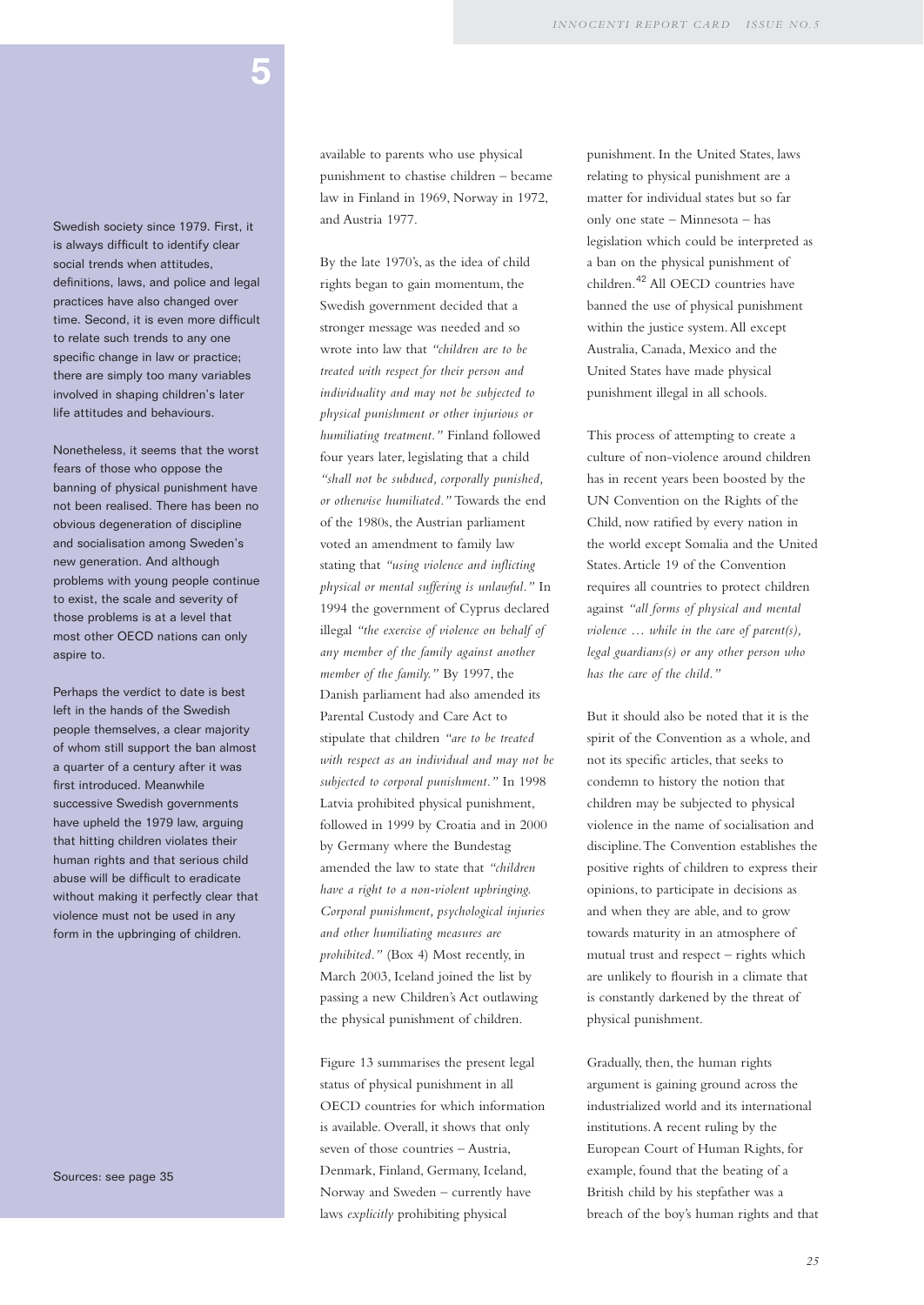#### *Figure 13 Physical punishment of children – the legislation record*

The table shows whether or not national legislation has been enacted concerning the physical punishment of children. Column 1 identifies countries that have introduced, in civil law, an explicit ban on the use of physical punishment. Column 2 identifies countries where a specific defence remains in either common law or in statute for parents and others who use physical punishment and shows those countries that have acted to remove such a defence. Columns 3, 4, 5, and 6 identify countries where physical punishment is against the law in the home, in schools, in the penal system and within other types of childcare provision.

|                          | Explicit ban<br>(with date of<br>implementation) | Legal defence<br>for parental<br>"disciplinary"<br>assaults removed | Unlawful<br>in home | Unlawful<br>in schools | Unlawful in<br>penal system | Unlawful<br>in other<br>institutions and<br>forms of care |
|--------------------------|--------------------------------------------------|---------------------------------------------------------------------|---------------------|------------------------|-----------------------------|-----------------------------------------------------------|
| <b>Australia</b>         | no                                               | no                                                                  | no <sup>1</sup>     | some <sup>2</sup>      | yes <sup>3</sup>            | some <sup>4</sup>                                         |
| <b>Austria</b>           | yes (1989)                                       | yes                                                                 | yes                 | yes                    | yes                         | yes                                                       |
| <b>Belgium</b>           | no <sub>5</sub>                                  | no defence exists                                                   | no <sup>6</sup>     | yes                    | yes                         | yes                                                       |
| <b>Canada</b>            | no                                               | no <sup>7</sup>                                                     | no                  | some <sup>8</sup>      | yes                         | some <sup>9</sup>                                         |
| <b>Czech Republic</b>    | no                                               | no defence exists <sup>10</sup>                                     | no                  | yes                    | yes                         | yes                                                       |
| <b>Denmark</b>           | yes (1997)                                       | yes                                                                 | yes                 | yes                    | yes                         | yes                                                       |
| <b>Finland</b>           | yes (1984)                                       | yes                                                                 | yes                 | yes                    | yes                         | yes                                                       |
| <b>France</b>            | no                                               | no                                                                  | no                  | yes <sup>11</sup>      | yes                         | no <sup>12</sup>                                          |
| <b>Germany</b>           | yes (2000)                                       | yes                                                                 | yes                 | yes                    | yes                         | yes                                                       |
| Greece                   | no                                               | no                                                                  | no                  | yes                    | yes                         | no <sup>13</sup>                                          |
| <b>Hungary</b>           | no                                               | no                                                                  | no                  | yes                    | yes                         | yes                                                       |
| <b>Iceland</b>           | yes (2003)                                       | yes                                                                 | yes                 | yes                    | yes                         | yes                                                       |
| <b>Ireland</b>           | no                                               | no                                                                  | no <sup>14</sup>    | yes                    | yes                         | yes                                                       |
| <b>Italy</b>             | no                                               | yes <sup>15</sup>                                                   | yes <sup>16</sup>   | yes                    | yes                         | yes                                                       |
| Japan                    | no                                               | no                                                                  | no                  | yes                    | yes                         | some <sup>17</sup>                                        |
| <b>Republic of Korea</b> | no                                               | no defence exists                                                   | no <sup>18</sup>    | yes                    | yes                         | no <sup>19</sup>                                          |
| <b>Luxembourg</b>        | no                                               | no                                                                  | no                  | yes                    | yes                         | some                                                      |
| <b>Mexico</b>            | no                                               | no <sup>20</sup>                                                    | no <sup>21</sup>    | no                     | yes                         | no information                                            |
| <b>Netherlands</b>       | no                                               | no                                                                  | no <sup>22</sup>    | yes                    | yes                         | some <sup>23</sup>                                        |
| <b>New Zealand</b>       | no                                               | no <sup>24</sup>                                                    | no                  | <b>yes</b>             | yes                         | yes                                                       |
| <b>Norway</b>            | yes (1987)                                       | yes                                                                 | yes                 | yes                    | yes                         | yes                                                       |
| <b>Poland</b>            | no <sup>25</sup>                                 | yes                                                                 | no <sup>26</sup>    | yes                    | yes                         | yes                                                       |
| <b>Portugal</b>          | no                                               | no <sup>27</sup>                                                    | no                  | yes                    | yes                         | yes                                                       |
| <b>Slovak Republic</b>   | no <sup>28</sup>                                 | no defence exists <sup>29</sup>                                     | no                  | yes                    | yes                         | yes                                                       |
| <b>Spain</b>             | no                                               | no                                                                  | no                  | yes                    | yes                         | yes                                                       |
| <b>Sweden</b>            | yes (1979)                                       | yes                                                                 | yes                 | yes                    | yes                         | yes                                                       |
| <b>Switzerland</b>       | no                                               | yes <sup>30</sup>                                                   | no <sup>31</sup>    | yes <sup>32</sup>      | <b>yes</b>                  | yes                                                       |
| Turkey                   | no                                               | in civil law only <sup>33</sup>                                     | no                  | yes                    | yes                         | no <sup>34</sup>                                          |
| <b>United Kingdom</b>    | no                                               | no                                                                  | no                  | yes                    | yes                         | some <sup>35</sup>                                        |
| USA <sup>36</sup>        | no                                               | no                                                                  | no <sup>37</sup>    | some <sup>38</sup>     | yes                         | some <sup>39</sup>                                        |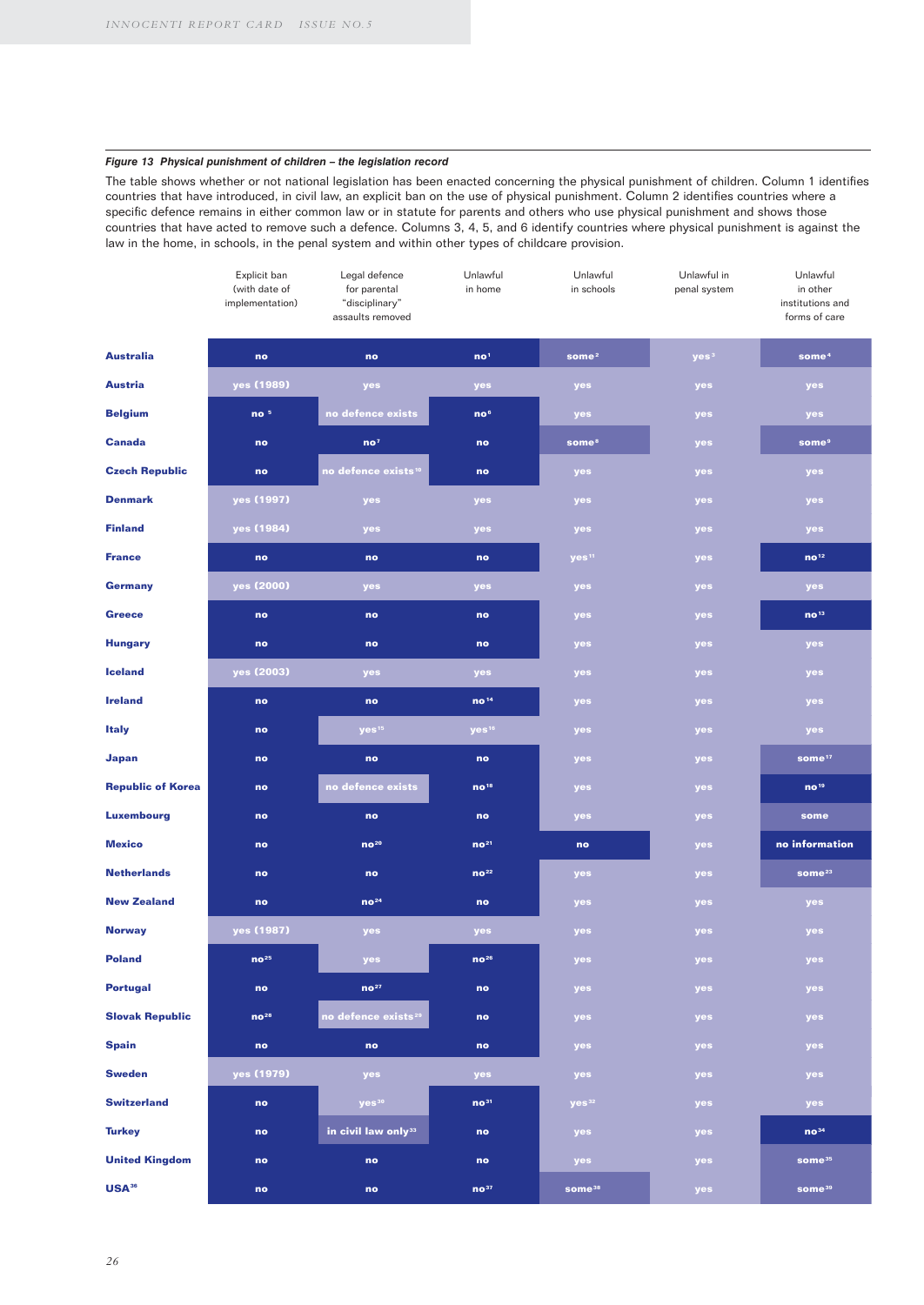#### *Notes to Figure 13*

**1** In New South Wales, the defence was limited in 2002 to prohibit applying force to a child's head or neck, or to any other part of the body where it is likely to cause harm lasting more than a short period.

**2** Prohibited only in state schools in Capital Territory, South Australia and Victoria and in all schools in New South Wales and Tasmania.

**3** Judicial physical punishment abolished in all States and Territories. In penal institutions for children, physical punishment is banned by statute, regulation or policy in all States and Territories, but 'reasonable chastisement' defence could be used.

**4** Prohibited in day care in all States and Territories by regulation or policy, but the 'reasonable chastisement' defence could be raised by staff (except in New South Wales and possibly Victoria). In residential care institutions and foster-care, physical punishment is prohibited by regulation or policy in some States and Territories; 'reasonable chastisement' defence available (except in New South Wales and possibly Victoria).

**5** Constitutional amendment in 2000 requires respect for children's physical integrity; not interpreted as prohibition of all physical punishment.

**6** Although there is no explicit defence, the law is not interpreted as prohibiting all physical punishment by parents.

**7** A challenge under Canada's Charter of Rights and Freedoms to the defence allowing 'reasonable force' in section 43 of Canada's Criminal Code was heard by the Supreme Court of Canada in June 2003 (Judgement pending). In Quebec, the Civil Code no longer defines a 'right of correction'.

**8** Prohibited – in state schools only – in the following provinces/territories: British Columbia, Quebec, Nova Scotia, New Brunswick, Yukon, Newfoundland, Prince Edward Island, Northwest Territories and Nunavut.

**9** Varies in provinces and territories. For example, foster parents are

forbidden to use physical punishment in British Columbia, Manitoba and Ontario. Ontario also prohibits physical punishment of children receiving services from a child protection agency or other service provider; legislation prohibits physical punishment in provinciallylicensed child care programmes in British Columbia, Alberta, Saskatchewan, Manitoba, Ontario, Nova Scotia, Prince Edward Island, Newfoundland, Northwest territories, Yukon and Nunavut.

**10** Law silent but physical punishment by parents tolerated in society.

**11** A High Court ruling in 1889 allowed a 'right to correction' for teachers, as for parents. In 2000 a judicial ruling stated that physical punishment which is repetitive and not educational is not covered by this right.

12 Not specifically prohibited, but serious cases covered by the Criminal Code.

13 Not specifically prohibited, but serious cases covered by the Criminal Code.

14 But Government is committed to law reform following public education.

**15** Judgement of Supreme Court in Rome in 1996 stated that physical punishment was not a legitimate means of correction and outlawed all violence in childrearing (Supreme Court of Cassation, 6th Penal Section, 18 March 1996).

**16** 1996 Supreme Court judgement applies, but this has not as yet been confirmed in legislation.

**17** Prohibited in day care and residential institutions for children but lawful in foster care as for parents.

**18** While there is no legal defence for parental physical punishment, it is traditionally accepted.

19 No prohibition of physical punishment in day care centres or foster care.

**20** Except that the 'right of correction' provision has been removed from the Civil Code in the Federal Territory.

#### **21** But see footnote 20.

**22** Government is considering reform and has commissioned a study on experience of abolition in other European countries.

**23** Prohibited in residential care institutions but non-severe physical punishment appears to be lawful in other forms of care.

**24** But under review by Government since 2002, which is also promoting positive, non-violent discipline.

**25** The 1997 Constitution states that '… The application of physical punishment shall be prohibited' but it also upholds the right of parents 'to rear their children in accordance with their own convictions' and there is traditional acceptance of parental physical punishment.

**26** While there is no defence for parental physical punishment, the law is not consistently enforced and respected by the judicial system.

27 There is a concept of 'paternal power' under which parents should direct their child's education and the child should be obedient to the parents.

**28** A recent (2002) amendment to the Penal Code outlaws hitting and other forms of violence which causes physical or mental suffering within close relationships. It does not explicitly prohibit physical punishment.

**29** Law silent but physical punishment by parents tolerated in society.

**30** Explicit confirmation of parents' punishment rights was deleted from the Civil Code in 1978, but under Swiss case law, parental authority is interpreted as including a right to correct ('droit de correction'). A Swiss federal judgement ruled that physical punishment can no longer be recognised in customary law by teachers or other persons, but this does not apply to parents.

**31** Law is silent but parental physical punishment remains common and socially approved.

**32** Prohibited by federal law in all schools, but certain cantons allow it in certain circumstances.

**33** An amendment to the Civil Code, implemented in January 2002, removed parents' 'right of correction', but such defences still exist in the Criminal Code.

**34** Not specifically prohibited, but serious cases covered by the Criminal Code.

**35** Prohibited in residential institutions and foster care arranged by local authorities or voluntary organizations. In day care institutions, prohibited by regulations in Wales and Scotland but only by guidance in England and Northern Ireland. Remains lawful in privately-arranged foster care; also lawful for childminders in England to smack children with parents' written permission – but Government has announced this will end in autumn 2003.

**36** Is a matter for state not federal legislation.

**37** Except in Minnesota where a series of statutory provisions, read together, suggest that any physical punishment by parents is a prosecutable assault (has not been tested by the courts).

**38** Prohibited in public schools in 27 states although many large city school districts in other states have banned it; remains lawful in private schools in all states (in 23 states allowing it, many large city school districts have banned it).

**39** 46 States have banned physical punishment in family day care; 48 in state-regulated day care centres; 43 in state-regulated care institutions; and 44 in state-regulated foster care.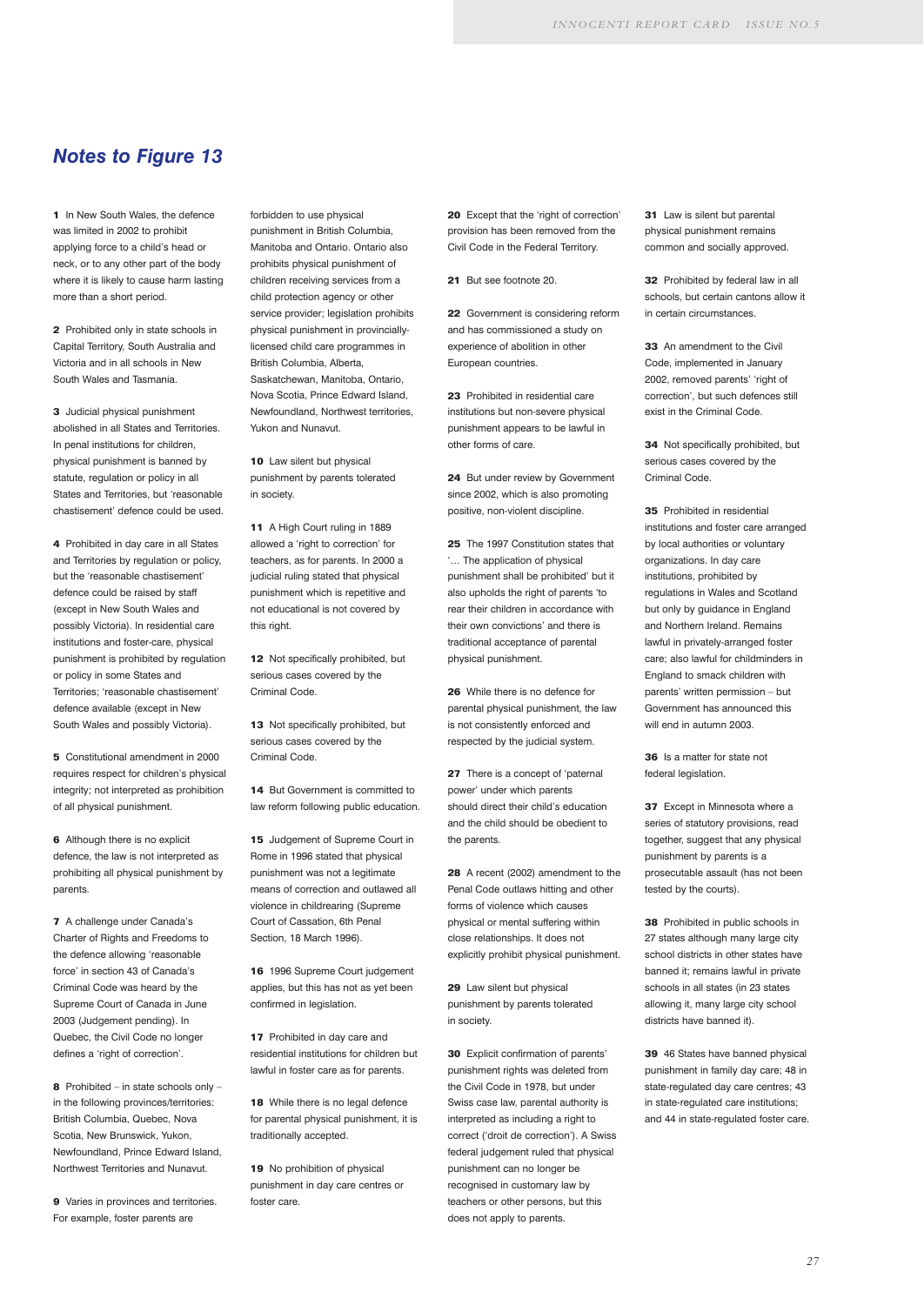the UK government was responsible because its laws (which allow physical punishment within the bounds of 'reasonable chastisement') failed to provide sufficient protection. Similarly, Europe's Social Rights Committee is pushing its 45 member countries to acknowledge that the physical punishment of children is a breach of their human rights, arguing that *"The Committee does not find it acceptable that a society which prohibits any form of physical violence between adults would accept that adults subject children to physical violence"* and adding that *"The Committee considers that Article 17* (of the Convention on the Rights of the Child) *requires a prohibition in legislation against any form of violence against children, whether at school, in other institutions, in their home or elsewhere."* <sup>43</sup>

#### **Teaching the wrong lesson**

In addition to the human rights argument, and the specific spur of the Convention on the Rights of the Child, research on the long term effects of physical punishment is also beginning to build a pragmatic case behind the idea of a culture of non-violence towards children.

First, there is the danger that physical punishment can too easily escalate into more severe forms of abuse.

For most parents, there is a clear line between the kind of violence they would consider to be 'reasonable chastisement' and the kind of violence which they would regard as 'abuse'. But for some parents that line clearly does not hold.And attempts to reinforce the distinction by defining 'reasonable chastisement' can quickly descend into the absurd.The only place to draw a line, argue the opponents of physical punishment, is before violence begins at all; accepting mild violence by the many is bound to result in severe violence by the few.

Such arguments, which have carried the day in many parts of Europe, dissolve the distinction between physical punishment and physical abuse. Both are abuse.And although there may be many different rungs on the abuse ladder, removing the bottom ones makes that ladder more difficult to climb.

Second, there is the argument that the physical punishment of a child by an adult, far from being a necessary means of correction, is in fact a startlingly effective lesson in behaving badly.

Or as the United Kingdom Health Education Authority puts it:

*"If you hit your child you're telling the child that hitting is reasonable behaviour. Children who are treated aggressively by their parents are more likely to be aggressive themselves and to take out their angry feelings on others who are smaller and weaker than they are."* <sup>44</sup>

Research has tended to confirm this proposition, showing that parents' use of physical punishment is a strong predictor of aggression in adolescence.<sup>45</sup>

Similarly, it appears that children who suffer physical punishment are more likely to bully other children.<sup>46</sup> And this makes it seem particularly absurd that one of the most frequent reasons given by parents for hitting a child is that the child has hit another child. Certainly it is not difficult to see that from the child's point of view this delivers a less than coherent message:'It's wrong to hit other people, and to teach me this my mother/father has just slapped me hard on the leg'.

The link between physical punishment and aggressive behaviour is also supported by many of the relevant professional institutions who have examined or commissioned reports on

the issue, such as the British Psychological Society:

*"There is now a weight of evidence to show a link between exposure to even minor violence … and acquisition of violent modes of behaviour."*

Or the American Academy of Paediatrics:

*"Spanking has been associated with higher rates of physical aggression."*

Or the Australian Institute for Criminology:

*"… families constitute the training ground for aggression … The circumstances in which physical punishment is used against children contribute to a learning process … those children are more likely to develop violent behaviours as they become adults."*

In sum, the widespread use of physical punishment in the bringing up of children, it is argued, is a mass lesson in the legitimacy of violence as a method of resolving conflicts or asserting will.

#### **Assessing risk**

The indictment of physical punishment does not stop there.Violence against children, even at levels that most parents would not judge to be abuse, has also been accused of jeopardising a child's normal mental and emotional development and of promoting a wide range of later-life problems.The detailed charge sheet includes: reduced selfcontrol; depression and mental ill-health; erosion of the parent child relationship; inability to internalise the values of parents and society; delinquency and criminality; drug and alcohol abuse; a propensity to partner-violence; and a diminished capacity for empathy with others.All this adds up to what Murray Strauss, a researcher into the physical punishment of children and one of the leading advocates of its abolition, has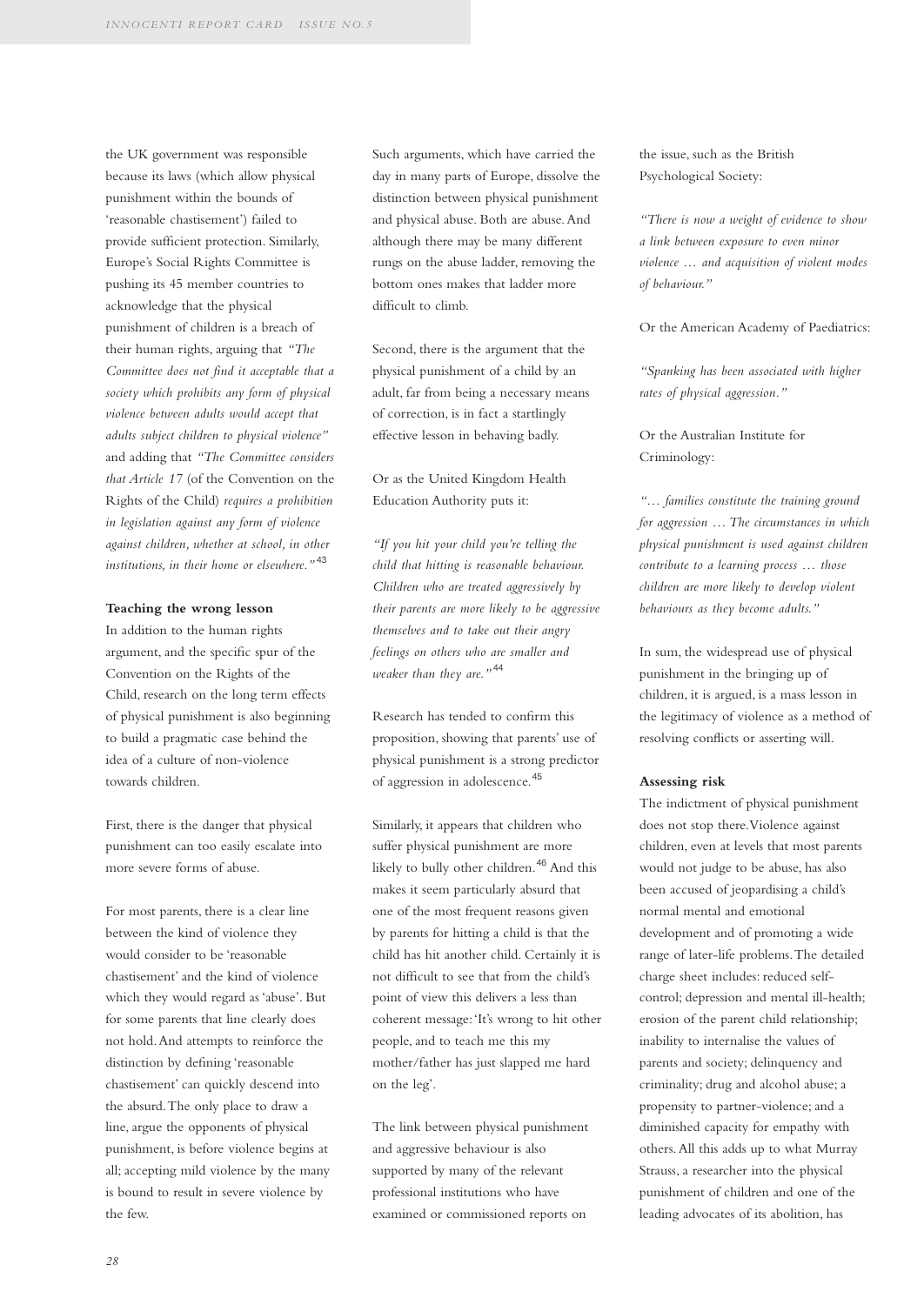### Welfare reform and child abuse **6**

Although the reform of welfare systems is much-discussed in OECD countries, very little is heard about the possible effects on child abuse. Yet there is a mass of evidence to suggest that the prevalence of child maltreatment may be highly sensitive to changes in economic circumstance. The US study cited below, for example, has shown that an increase from 10 per cent to 15 per cent in the proportion of children living in extreme poverty is associated with a 22 per cent increase in child abuse.

In recent years, it has been the United States that has travelled furthest down the road of welfare reform. And it is also in the United States that the possible links between benefits changes and child abuse have been most closely investigated.

Researchers Christina Paxson and Jane Waldfogel, respectively of Princeton and Columbia Universities, were prompted to look into the issue by the fact that about half of all cases investigated by US Child Protection Services (CPS) involve families on welfare. In the State of Illinois, for example, children living in families receiving or recently receiving state benefits account for about 15 per cent of the child population – and 60 per cent of cases referred to the CPS. Given these facts, they argued, it would be surprising if levels of child maltreatment were not affected by welfare reforms.

Paxson and Waldfogel's 2002 study – *Work, welfare, and child maltreatment* – is at pains to point out that when analysing the relationship between labour market patterns, family structure, and child maltreatment, correlation should not be equated with cause:

*"An emotionally unstable mother may be less likely to work, less likely to live with her child's father, and more likely to abuse or neglect her child. A finding that unemployment or single parenthood is positively related to maltreatment does not provide information on the underlying mechanisms that drive the relationship."*

The two researchers nonetheless conclude that increases in different measures of child maltreatment can be related to:

- Increases in the number of families with absent fathers and working mothers.
- Increases in the number of families with two non-working parents.

 Increases in the number of families with incomes less than 75 per cent of the national poverty line.

In a second paper – *Welfare reforms, family resources, and child maltreatment* – Paxson and Waldfogel extend their analysis by linking data on welfare reforms with data on maltreatment cases and children in foster care over the period 1990 to 1998. They find that when state welfare benefits are lower, more children are substantiated as victims of neglect and more children are in foster care. They also find evidence that some welfare reform policies are associated with increased numbers of children in foster care.

Many issues remain opaque. But Paxson and Waldfogel's work nonetheless sends a message to all OECD governments contemplating or engaged in the process of welfare reform. The well-being of children, and in particular the likelihood of abuse and neglect, may be intimately related to changes in welfare and benefits systems.

#### Sources: see page 35

described as *"one of the best kept secrets of American child psychology."*

Such links between physical punishment and later-life behaviours and problems are today some of the most intensively researched and debated areas in the whole literature of child-rearing. But the research often finds it extremely difficult to steer clear of the rocks and whirlpools which threaten to invalidate or misrepresent its findings.

First, it is extremely difficult to establish unambiguous cause-and-effect linkages

between any one aspect of child-rearing and any given outcome in later-life.The number of influences and variables involved in shaping the attitudes and behaviour of children is obviously enormous, and this alone would make it difficult enough to isolate the long-term effects of any one factor. But in the case of the physical punishment of children the 'factor' itself is also difficult to define. Should research look for the likely longterm consequences of only severe and regular physical punishment, or should it include physical punishment that is light and infrequent? Unwillingness to draw a

distinction between the two on the grounds discussed earlier – that all hitting of children is abuse and that the only effective line is between violence and non-violence – has sometimes left research findings looking ridiculous. Links between regular and severe abuse as a child and, say, depression or aggression in later life does not prove that all physical punishment is likely to produce the same result.

Second, physical punishment is an issue of which most people have some experience, on which most people have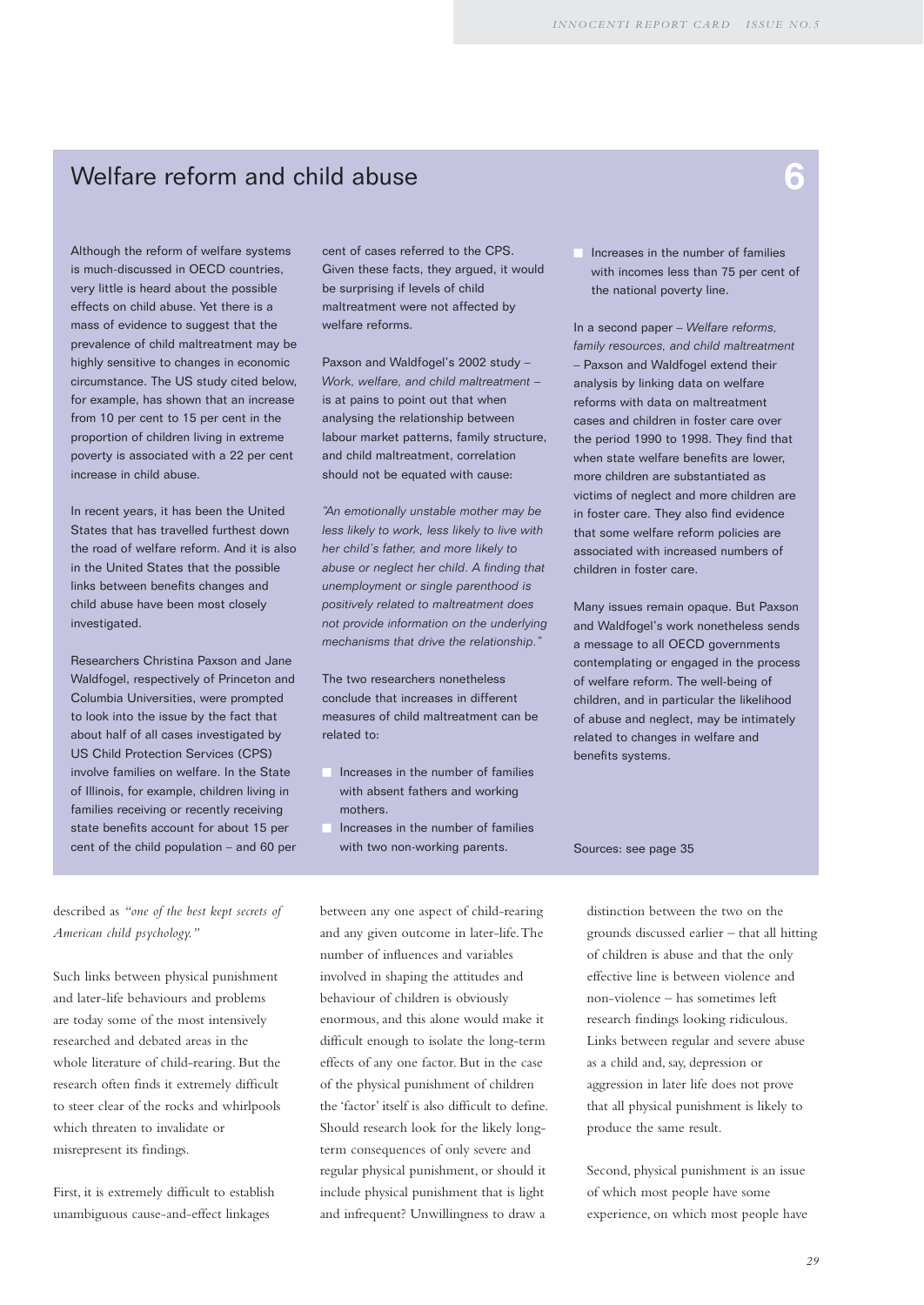# **<sup>7</sup>** Italy: Ippolito's law

In 1995, not far from Lake Como near Italy's border with Switzerland, a Magistrate's court found a local man, Natalino Cambria, guilty of 'abusing the means of correction'. The man's daughter, Danila, had been repeatedly hit and kicked for getting poor grades at school, lying, and failing to live up to her father's expectations.

In November of that year, the Milan Court of Appeal heard the case and found Cambria guilty of 'ill-treatment'.

By 1996 the case was in Italy's Supreme Court, where Cambria's lawyers argued that he should not have been convicted of either offence. The beatings had been administered, they argued, without any intention of ill-treatment or causing physical or mental damage; Cambria had been merely exercising his right and duty to correct his daughter's behaviour.

Delivering the Supreme Court's ruling, Judge Francesco Ippolito wrote an opinion which has since become a landmark judgement in Italian law.

Rejecting the lawyers' arguments, Ippolito upheld Cambria's conviction for ill-treatment of his daughter under Article 572 of the Italian Penal Code. But the wider significance of the ruling lay not in the confirmation of the illtreatment charge but in the dismissal of the earlier conviction for 'abuse of the means of correction'. The relevant article of the Penal Code, went the opinion, could only be triggered when a *legitimate means of correction* was used abusively. Physical punishment regardless of how it is used, Judge Ippolito ruled, could not be considered a legitimate means of correction.

Italy has not yet formally joined the small group of European nations that have introduced new legislation specifically outlawing the use of physical punishment. But in practice Italy's lower courts rarely stray from the decisions of the Supreme Court Justices. And in practice, Judge Ippolito's ruling is now regarded as the law of the land.

Ippolito himself left no room for doubt that this had been the intention, describing the Cambria case as *"an opportunity to establish the legal principle that parents in Italy are absolutely forbidden from using any violence or corporal punishment to correct their children's conduct."* As Italy itself has moved away from Fascism, he noted, so it must also move away from the concept of the authoritarian father. As a further illustration of this shift, he referred to a Supreme Court decision of the 1950s barring husbands from 'correcting' their wives by physical or any other means.

The ruling also drew support from international treaties and Conventions to which Italy is party. In particular, the Supreme Court Justices referred to the UN Convention on the Rights of the Child, citing the preamble and Articles 2, 3, 18, and 19 – the last of which specifically prohibits the use of violence against children.

There is a long way to go before the spirit of the ruling is universally observed in Italy. But Judge Ippolito has predicted that the judgement will 'filter into society' to create an atmosphere in which the physical punishment of children will no longer be regarded as socially acceptable.

Source: see page 35

opinions, and in which the media has an intense interest. Research which is either presented or misrepresented in such a way as to suggest that smacking children is the cause of all problems from delinquency to depression are always likely to attract headlines and editorial derision.

As Penelope Leach, Senior Research Fellow at London's Royal Free Hospital and University College Medical School and an anti-physical punishment campaigner has written:

*"Concepts such as statistical significance, correlation, prediction or risk are difficult to present comprehensibly in the brief and simple terms demanded by the media … It is difficult to explain, briefly, that no single variable such as physical punishment would be expected to account for all the variance in the outcomes of upbringing; that nobody is suggesting that every smack leads to antisocial behaviour any more than every cigarette leads to lung cancer, or even that everybody who is beaten a great deal is certain to show later ill effects any more than everybody who smokes a great deal is certain to get lung disease.The relevant concept is risk, and explaining risk is part of government's role."*

This debate on the physical punishment of children is characterised by strong passions on both sides, with much of the heat arising from the debate on the pragmatic issue of its possible long term effects on children and on their societies. But in the depths of that debate, the human rights argument should be remembered.As opponents of physical punishment argue, it is but a few decades since today's industrialized societies were debating whether or not men should continue to have the right to beat their wives – a debate that was resolved without the need for decades of painstaking proofs that wife-beating was linked with an increased risk of adverse long-term consequences.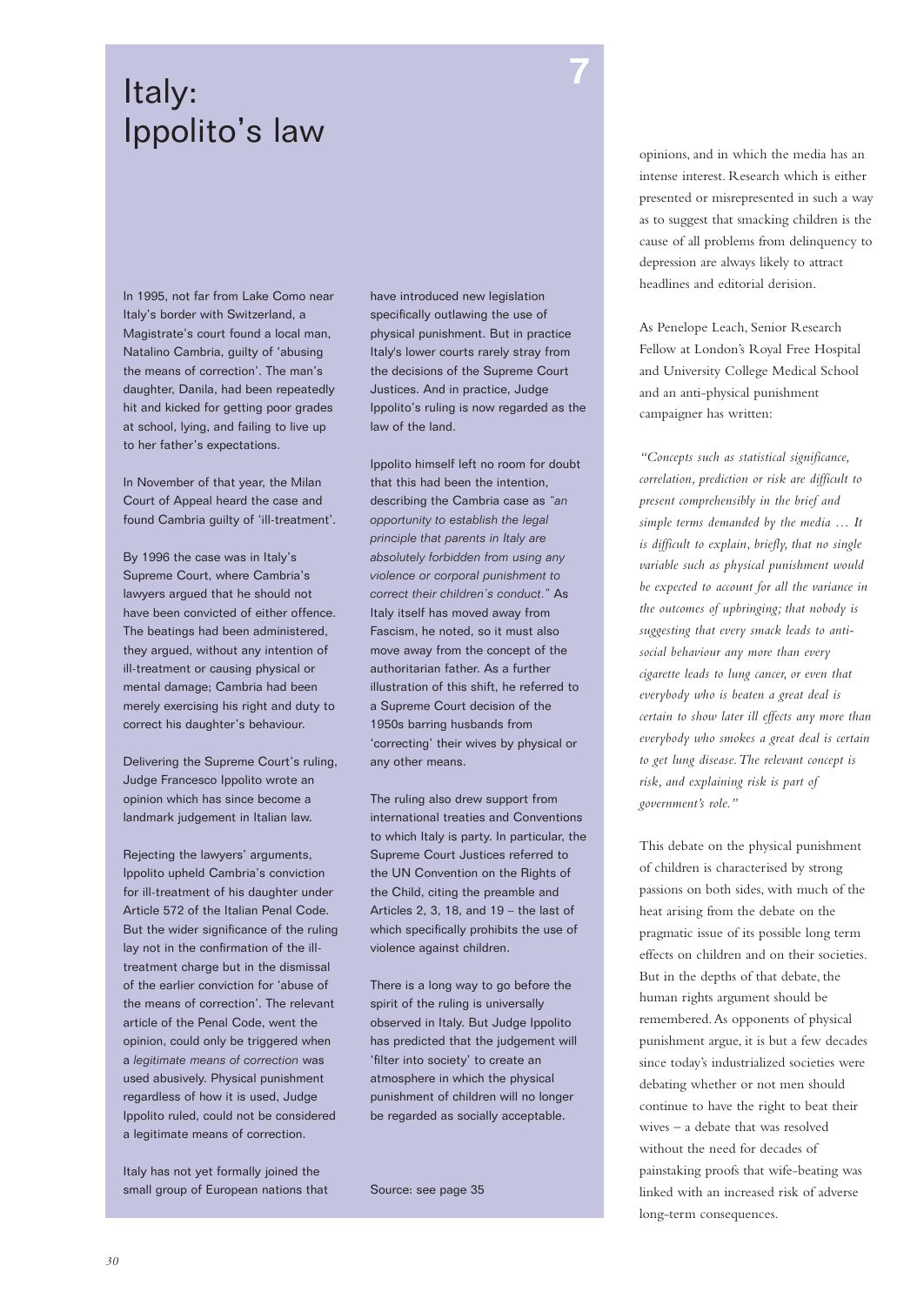The United Nations Committee on the Rights of the Child has no doubts on the issue. It has called on all governments to prohibit all forms of physical punishment, including within the family, the education system, child care institutions, and the judicial system. *"Violence against children,"* says the Committee, *"is unacceptable under any circumstances."* <sup>47</sup> The position of UNICEF and its Executive Director Carol Bellamy is equally unambiguous: – *"disciplining children in this way is incompatible with the Convention on the Rights of the Child."* <sup>48</sup> UNICEF, along with UNESCO, the UN High

Commissioner for Human Rights, and many other national and international bodies, now supports the Global Initiative to End All Corporal Punishment of Children.<sup>49</sup>

These arguments, and these statements from respected international organizations, have already provoked hostile reactions in some parts of the media. But they are also provoking thought among parents and those responsible for the care of children in all countries.And although it is a long way from the statistics of child deaths with which this report began to what

happens in the homes of millions of well loved and well cared for children, the link between them is that one of the steps towards preventing or reducing child abuse and neglect is the creation of an insurmountable barrier of cultural and social pressure between adult problems and children's suffering.And that is a challenge not only to researchers and child protection agencies but to all who have any involvement with children or who play any part in creating the climate of public and political opinion which ultimately governs what is and what is not acceptable in adult behaviour.

#### *Notes*

**1** D. Finkelhor, 'The homicides of children and youth – A developmental perspective' in G. Kaufman Kantor and J.Jasinski (eds.), *Out of the Darkness: Contemporary Perspectives on Family Violence*, Thousand Oaks, CA, Sage Publications, 1997 (pp.17-34).

**2** N. Trocmé and D. Lindsey, 'What can child homicide rates tell us about the effectiveness of child welfare services?', *Child Abuse and Neglect*, Volume 20, No. 3, 1996 (p. 174).

**3** Ibid. (p.173).

**4** Ibid. (p.173).

**5** C. Paxson and J. Waldfogel, 'Work, welfare, and child maltreatment', Working paper 7343, National Bureau of Economic Research, 1999 (p.1). **6** D. Finkelhor, op-cit (pp.19-20).

**7** Ibid. (pp.19-20).

**8** N. Trocmé and D. Lindsey, op-cit (p. 179).

**9** Ibid. (p. 177).

**10** L. Somander and L.Rammer, 'Intra and extrafamilial child homicide in Sweden 1971-1980', *Child Abuse and Neglect*, Volume 15, No. 1-2, 1991 (pp.45-55).

**11** N. Trocmé and D. Lindsey, op-cit (p. 176).

**12** Ibid. (p. 176).

**13** Rapport au parlement sur l'enfance maltraitée, 2000 (pp. 13-16) (www.social.gouv.fr/familleenfance/bientrait/enfance.pdf). **14** Trocmé et al., 'Canadian Incidence Study of Reported Child Abuse and Neglect: Final Report', Ministry of Public Works and Government Services, Ottawa, 2001, (www.hc-sc.ca/nc-cn).

**15** C. Paxson and J. Waldfogel, ibid. (p.1).

**16** 'Children are Unbeatable', Children are Unbeatable Alliance and NSPCC, London, 2000 (p.8). See also E. Whipple and C. Richey, 'Crossing the line from physical discipline to child abuse: how much is too much?', *Child Abuse and Neglect*, Volume 21, No. 5, 1997 (p.434).

**17** P. Cawson, C. Wattam, S. Brooker, G. Kelly, 'Child maltreatment in the United Kingdom, a study of the

prevalence of child abuse and neglect', National Society for the Prevention of Cruelty to Children, London, 2000 (p. 97).

**18** Ibid. (p. 97).

**19** D. Finkelhor, op-cit (p. 25).

**20** K. Pears and D. Capaldi, 'Intergenerational transmission of abuse:a two-generational prospective study of an at-risk sample', *Child Abuse and Neglect*, Volume 25, No. 11, 2001 (pp.1439-1461).

**21** N. Guterman, 'Stopping child maltreatment before it starts – Emerging horizons in early home visitation services', Sage Publications, 2001 (p. 115).

**22** R. Reid, P. Macchetto, and S. Foster, 'No Safe Haven: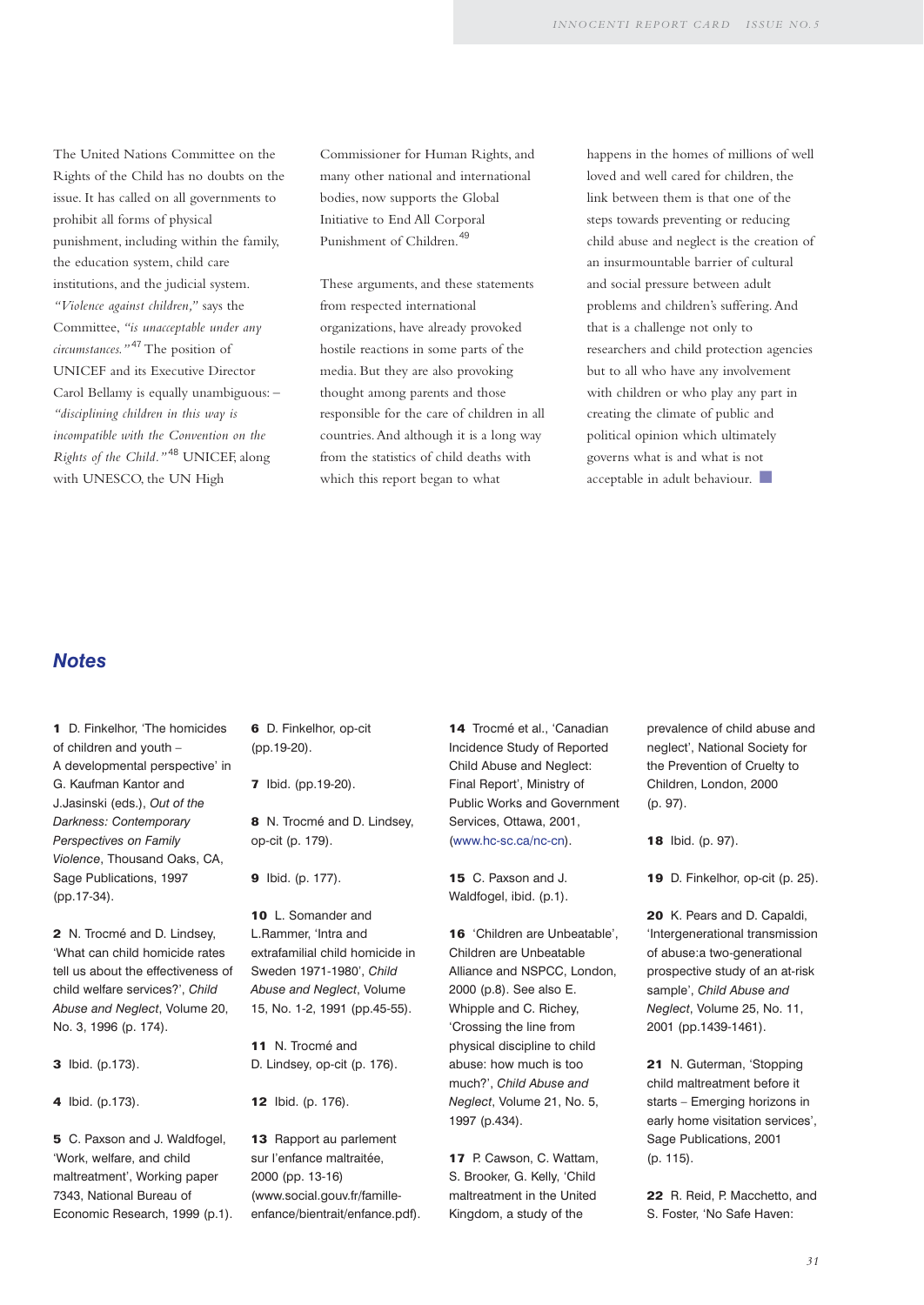Children of Substance Abusing Parents', The National Centre on Addiction and Substance Abuse, Columbia University, 1999 (p. 2).

**23** N. Peddle and C. Wang, 'Current Trends in Child Abuse Prevention, Reporting and Fatalities: The 1999 Fifty State Survey', Working paper No. 808, Prevent Child Abuse America, Chicago, 2001.

**24** N. Guterman, op-cit (p. 115).

**25** Y. Egami, D. Ford, S. Greenfield and R. Crum, 'Psychiatric Profile and Sociodemographic Characteristics of Adults who Report Physically Abusing or Neglecting Children', *American Journal of Psychiatry*, Volume 153, No. 7, 1996 (pp. 921-928).

**26** E. Tajima, 'The relative importance of wife abuse as a risk factor for violence against children', *Child Abuse and Neglect*, Volume 24, No. 11, 2000 (pp. 1383-1398).

**27** J. Edleson, 'The Overlap Between Child Maltreatment and Woman Battering', *Violence Against Women*, Volume 5, No.2, 1999 (pp. 134-154).

28 C. Pfeifer, P. Wetzels and D. Enzmann, 'Innerfamiliäre Gewalt gegen Kinder und Jugendliche und ihre Auswirkung', Kriminologisches Forschungsinstitut Niedersachsen e.V., Hannover, 1999 (available from http://www.kfn.de/fb80.pdf).

**29** R. Gelles, 'Child abuse and violence in single-parent families: Parent absence and economic deprivation', *American Journal of Orthopsychiatry*, Volume 59, 1989 (pp. 492-501).

**30** S. Janson, 'Children and abuse – Corporal punishment and other forms of child abuse in Sweden at the end of the second millennium', Report prepared for the Committee on Child Abuse and Related Issues, Ministry of Health and Social Affairs, Sweden, 2000 (p. 4).

**31** Trocmé et al., op-cit.

**32** J. Meyers, L. Berliner, J. Briere, C. Hendrix, S. Jenny and T. Reid (eds.), 'The APSAC Handbook on Child Maltreatment', Second edition, Sage Publications, 2002.

**33** N. Guterman, op-cit (p. 187).

**34** See web-site www.coe.int/t/e/integrated\_ projects/violence

**35** R. Hetherington, A. Cooper, P. Smith and G. Wilford, *Protecting children: Messages from Europe*, Russell House Publishing, Lyme Regis, 1997.

**36** N. Guterman, op-cit (p. 187).

**37** L. Pelton, 'The role of material factors in child abuse and neglect', in G. Melton and F. Berry (eds.), *Protecting children from abuse and neglect: Foundations for a new national strategy*, New York, 1994 (pp. 131-181).

**38** P. Leach, 'The physical punishment of children – some input from recent research', National Society for the Prevention of Cruelty to Children, London, *1999* (p. 7).

**39** E. Gershoff, 'Corporal punishment by parents and associated child behaviors and experiences: a metaanalytic and theoretical review', *Psychological Bulletin*, American Psychological Association, Volume 128, No. 4, 2000 (pp. 539-579).

**40** P. Leach, op-cit (p. 10).

**41** Ibid. (p. 7).

**42** S. Bitensky, 'Spare the rod, embrace our humanity: towards a new legal regime prohibiting corporal punishment of children', University of Michigan Law School, 1998 (pp. 386-388).

**43** European Social Rights Committee, general observations regarding articles 7 paragraphs 10 and 17, *Conclusions XV-2*, Vol. 1, General Introduction (p. 26).

**44** P. Leach, op-cit (p.15).

**45** This study, by Cohen et al., is cited on page 541 of E. Gershoff, op-cit.

**46** Z. Strassberg et al., 1994, cited in P. Leach, op-cit (p. 16).

**47** International Committee on the Rights of the Child, 28th Session, Geneva, 28 September, 2001.

**48** Letter to Thomas Hammarberg and Peter Newell confirming UNICEF's support for the 'Global Initiative to End All Corporal Punishment of Children', May 7, 2000.

**49** 'The Global Initiative to End All Corporal Punishment of Children' www.endcorporalpunishment. org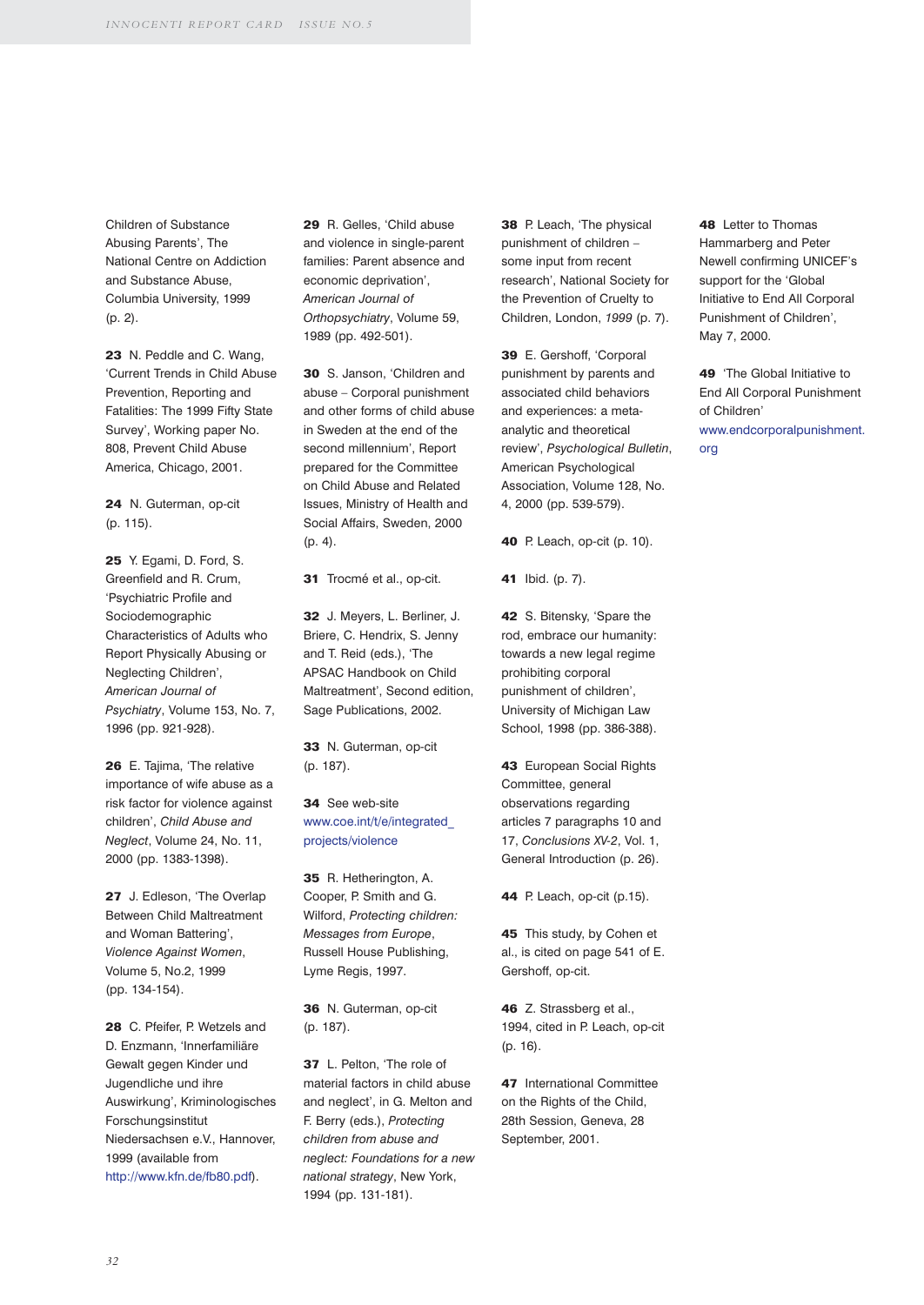#### *Sources*

#### *Figures 1a, 1b, 2, 5, 6, 7, 8a*

and *8b* are based on analysis of the World Health Organization (WHO) Mortality Database (information on how to access these data is given at

#### http://www.who.int/whosis/

mort). The WHO Mortality Database includes data reported by WHO member states on numbers of deaths by cause (based on the International Classification of Diseases, Injuries and Causes of Death) and population totals. The analysis of the data for this Report Card uses information on deaths from assault (homicide and injury purposely inflicted by other persons) and other violence, which includes events of undetermined intent (injury undetermined whether accidentally or purposely inflicted – except in *Figure 1a*), injury resulting from legal intervention and operations of war, and sequelae of the above.

In order to allow for differences among countries in the distribution of the 0 to 14 population among 4 age groups (below 1, 1 to 4, 5 to 9 and 10 to14 year-olds), the rate for all children under the age of 15 years is based on the mortality rates calculated for each country separately for each age group and then weighted with a common set of weights reflecting a standard OECD population excluding Turkey (shares of 6, 26, 33 and 34 for each of the 4 age groups respectively). On the other hand data for those aged 15 years and over have not been agestandardized (*Figure 6*).

Data refer to 1995-99 except for Australia, Finland, France, Greece, New Zealand, Spain, USA (1994-98); Canada, Ireland, Italy, Japan, Korea, Norway (1993-97); Denmark, Iceland, Poland, Sweden, Switzerland (1992-96); Belgium and Mexico (1991-95). The fiveyear death rates for each age group were calculated by dividing the sum of deaths across the five years by the sum of the population in each year multiplied by 100,000.

Different countries used different WHO coding systems at different times. Therefore the data are drawn from three different databases depending on country and year as follows:

**ICD-10:** X85-Y09 assault, of which Y06 is neglect and abandonment, (G101 for Switzerland), Y10-Y34 undetermined intent, Y35-Y36 legal intervention and operations of war, Y87,Y89 sequelae of above (G102 for Switzerland). Czech Republic, Slovak Republic, Hungary, Netherlands years 2 to 5, Denmark, Finland, Japan, Korea, years 3 to 5, Germany, Luxembourg, Norway, Switzerland years 4 to 5, Australia, Iceland year 5 in the 1990s;

**ICD-8:** A148 homicide and legal intervention, A149 undetermined intent, A150 operations of war. Denmark years 1 to 2, Switzerland years 1 to 3 in the 1990s; all countries in 1970-75;

**ICD-9:** B55 homicide, B560 undetermined intent, B561 operations of war, B569 other (legal and sequelae): all the rest.

Data for Turkey are missing from the WHO mortality database and information on Turkey is therefore included only in *Figure 13*. Luxembourg and Iceland were

excluded from the analysis in the Report Card (except in *Figure 2, Figure 8* and *Figure 13*) because of their small populations and numbers of child maltreatment deaths.

Data in *Figure 1b* are rounded rates of those deaths that are classified as being from maltreatment and those that are classified as being 'of undetermined intent' (see above). Deaths from maltreatment are as in *Figure 1a*. The rates (to one decimal point) of deaths from 'undetermined intent' are as follows: Spain: 0.0, Greece: 0.0, Italy: 0.1, Ireland: 0.1, Norway: 0.0, Netherlands: 0.1, Sweden: 0.1, Korea: 0.2, Australia: 0.1, Germany: 0.2, Denmark: 0.2, Finland: 0.2, Poland: 0.4, UK: 0.5, Switzerland: 0.1, Canada: 0.2, Austria: 0.0, Japan: 0.3, Slovak Republic: 0.5, Belgium: 0.5, Czech Republic: 0.7, New Zealand: 0.1, Hungary: 0.2, France: 0.9, USA: 0.3, Mexico: 0.8, Portugal: 3.3.

*Figure 3* is based on data from the US Department of Health and Human Services, Administration for Children and Families, *Child Maltreatment 2000*, Washington, DC, 2002 (available from http://www.acf.hhs.gov/ programs/cb/publications/ cmreports.htm) and refer to child abuse reports to official agencies. Children younger than a year accounted for 43.7

per cent of the fatalities

among all children under the age of 18, and 85.1 per cent were younger than 6 years of age.

Data in *Figure 4* are calculated on the basis of information from N. Trocmé, B. MacLaurin, B. Fallon, J. Daciuk, D. Billingsley, M. Tourigny, M. Mayer, J. Wright, K. Barter, G. Burford, J. Hornick, R. Sullivan and B. McKenzie, *Canadian Incidence Study of Reported Child Abuse and Neglect: Final Report*, Minister of Public Works and Government Services Canada, Ottawa, Ontario 2001 (available from http://www.hc-sc.gc.ca/ pphb-dgspsp/publicat/ cisfr-ecirf/index.html) and refer to child abuse reports to official agencies. Data refer only to substantiated cases. Cases are recorded as 'substantiated' if the balance of evidence indicates that abuse or neglect has occurred. The graph presents the percentage of perpetrators of physical child abuse by their relation to the child victim. Multiple perpetrators were double-counted (about 5 per cent of cases). Since there was no statistically significant substantiation rate for foster families available, calculations for this group are based on the substantiation rate for all kinds of child maltreatment together. Cases were classified as physical abuse if the investigated child was suspected to have suffered or to be at substantial risk of suffering physical harm at the hands of his or her alleged perpetrator. Perpetrator refers to the person or persons who were confirmed to have maltreated the child and who were relatives.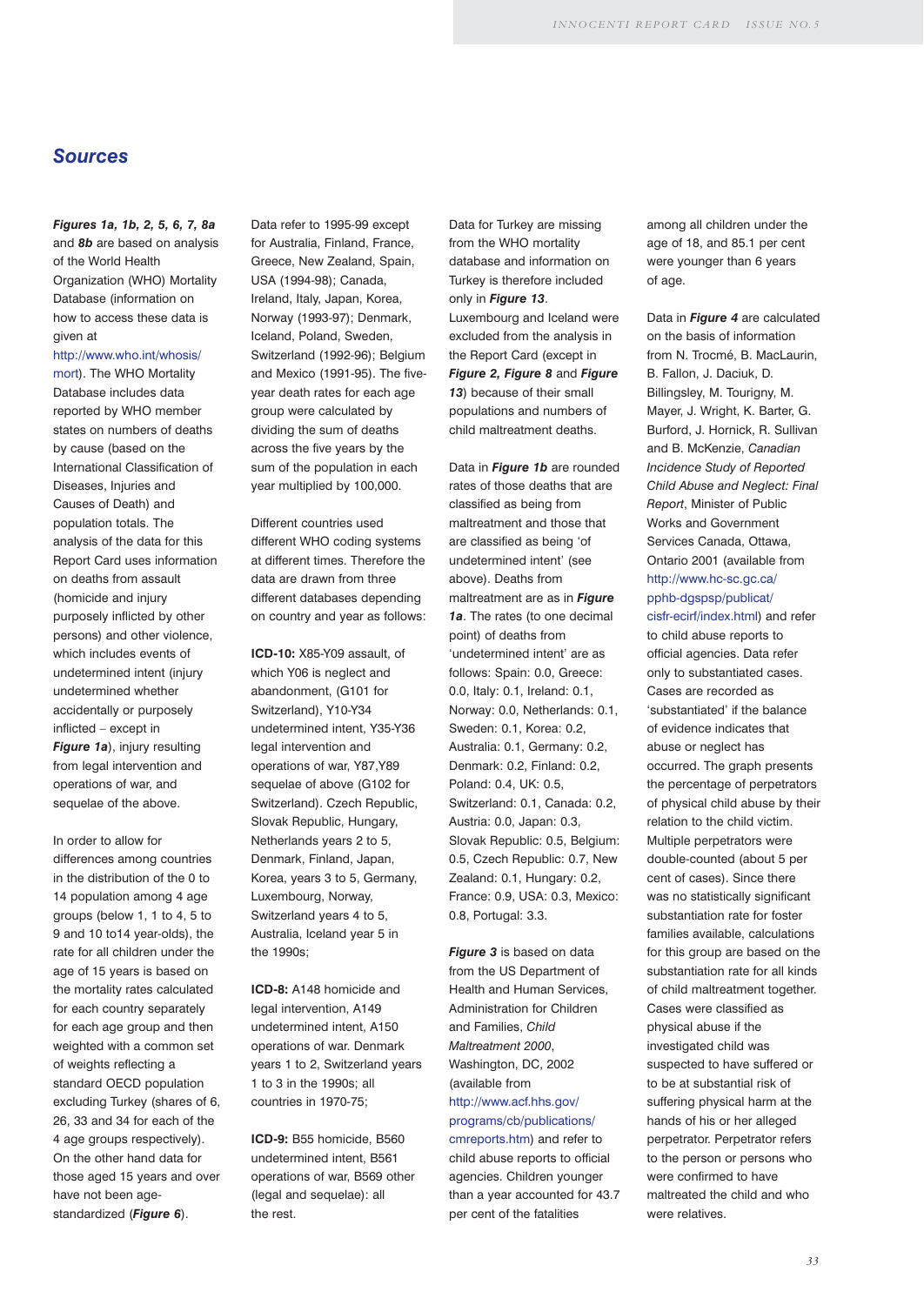Data in the second column of *Figure 7* are from the report *Child injuries in industrialized countries* (available at http://www.lshtm.ac.uk/ ecohost/publicns-2000.htm) written in 2000 by the London

School of Hygiene and Tropical Medicine (LSHTM) for the UNICEF Innocenti Research Centre as a contribution to 'A league table of child deaths by injury in rich nations', *UNICEF Innocenti Report Card* No.2, February 2001.

Data for *Figure 9* on children in child protection substantiations (notifications of abuse where it is concluded after investigation by the community services department that the child has been, is being or is likely to be abused) refer to fiscal year 1999-00 and are from: Australian Institute of Health and Welfare, *Child Protection Australia 1999-00*, pp.46-47, AIHW cat.no. CWS 13, Canberra 2001 (available at http://www.aihw.gov.au/ publications/cws/

cpa99-00/cpa99-00.pdf). Proportion of physical abuse cases has been imputed from the proportion among all children aged up to age 17. Cases of sexual abuse, emotional abuse and neglect have not been included. Data on deaths are as in Figure 2 (taking the average of the 5 years).

Survey data in *Figure 10* are from C. Pfeifer, P. Wetzels and D. Enzmann, *Innerfamiliäre Gewalt gegen Kinder und Jugendliche und ihre Auswirkung*, Kriminologisches Forschungsinstitut Niedersachsen e.V., Hannover,

#### 1999 (available from http://www.kfn.de/fb80.pdf).

Data are based on more than 14.000 9th and 10th graders (mainly 15 to 16 year-olds) living in nine German cities (Kiel, Hamburg, Hannover, Wunstorff, Lilienthal, Leipzig, Stuttgart, Schwäbisch Gmünd and München) in 1998. Data of the nine German cities were pooled. The response rate of all pupils who were in school at the date of the survey was 95.1 per cent. Of the total sample 84.7 per cent of adolescents experienced physical child abuse never or only rarely, 8.1 per cent experienced some physical abuse, 4.6 per cent experienced severe physical abuse sometimes and 2.6 per cent experienced severe physical abuse often. 86.3 per cent of all adolescents never witnessed domestic violence, 7 per cent were witnesses sometimes and 6.7 per cent of adolescents witnessed intimate partner violence often.

Data in *Figures 11a* and *12* are from A. Sedlak and D. Broadhurst, *Third National Incidence Study of Child Abuse and Neglect*, U.S. Department of Health and Human Services, Washington, DC, 1996 and refer to cases of child abuse known to Child Protective Services in the US. Acts constituting physical abuse include hitting with a hand, stick, strap, or other object; punching, kicking, shaking, throwing, burning, stabbing, or choking a child. Data refer only to those children that have suffered demonstrable moderate harm as a result of the maltreatment by a parent

or parent-substitute (so called Harm Standard).

Data in *Figure 11b* are calculated by dividing the share of substantiated cases of physical child abuse in respective families by the share of these family types in the whole population. Shares of substantiated cases of physical child abuse by family types for Canada are calculated on the basis of data from N. Trocmé, B. MacLaurin, B. Fallon, J. Daciuk, D. Billingsley, M. Tourigny, M. Mayer, J. Wright, K. Barter, G. Burford, J. Hornick, R. Sullivan and B. McKenzie, *Canadian Incidence Study of Reported Child Abuse and Neglect: Final Report*, Minster of Public Works and Government Services Canada, Ottawa, Ontario, 2001 (available from http://www.hc-sc.gc.ca/ pphb-dgspsp/publicat/ cisfr-ecirf/index.html). Shares of substantiated cases of physical child maltreatment for Australia are from A. Broadbent and R. Bentley, 'Child abuse and neglect Australia 1995-96', Australian Institute of Health and Welfare, Canberra, Child Welfare Series No. 17, 1997 (available from http://www.aihw.gov.au/ publications/welfare/ cana95-6/). Shares of family types in Canada and Australia derive from J. Bradshaw and N. Finch, '*A comparison of Child Benefit packages in 22*

*countries*', Department of Work and Pensions, The Charleswort Group:

174, 2002.

Huddersfield, Research Report

*Figure 13* was compiled on the basis of information collected by Peter Newell

(Joint Coordinator) and Dr Sharon Rustemier (Research Assistant) of the Global Initiative to End All Corporal Punishment of Children (www.endcorporalpunishment. org) from governments, nongovernmental organizations, national human rights and academic institutions in 26 nations. Reports submitted by many of these nations under the UN Convention on the Rights of the Child and documents relating to their examination by the Committee on the Rights of the Child were also analysed, together with relevant articles in specialist journals.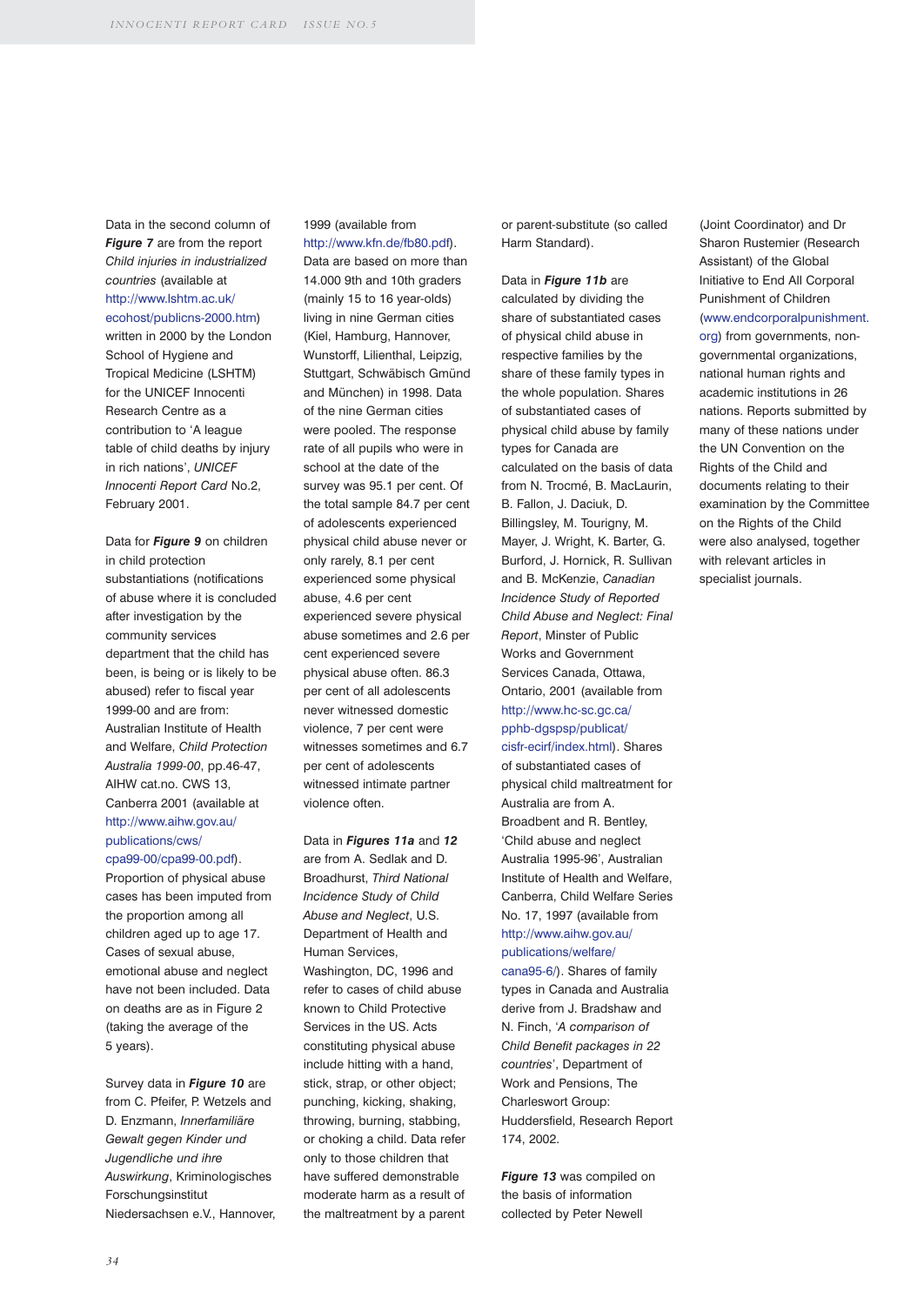#### *Box 1*

Measuring maltreatment: the data sources

Calculations for the comparison of estimates of physical maltreatment in the UK are based on survey data drawn from P. Cawson, C. Wattam, S. Brooker, G. Kelly, 'Child maltreatment in the United Kingdom, a study of the prevalence of child abuse and neglect', National Society for the Prevention of Cruelty to Children, London, 2000 and official data drawn from Children and Young People on Child Protection Registers, Year Ending 31 March 2001, the UK Department of Health, 2001 available at http://www.doh.gov.uk/public/ cpr2001/cpr2001.pdf

#### *Box 2* The USA: Colorado counts the cost

Calculations of cost are based on an analysis conducted by M. Gould and T. O'Brien, 'Child maltreatment in Colorado: the value of prevention and the cost of failure to prevent', Colorado Children's Trust Fund, Denver, USA, 1995.

#### *Box 3*

Child maltreatment: a global problem

Data on regional mortality rates from maltreatment are taken from the WHO 'World Report on Violence and Health', 2002. These figures do not include deaths that have been classified as being of 'undetermined intent'. Discussion of the birth sex ratios in India and the practice of female infanticide can be found in Aravamudan, 'Born to Die,' an article published on October 24, 2001 by India's online news service at www.rediff.com/news/2001/ oct/24spec.htm. See also Mahendra K. Premi, 'The Missing Girl Child', in *Economic and Political Weekly*, May 26, 2001 where further references are found. The survey on the use of physical punishment of children in Egypt is reported

in R. Youssef, M. Attia and M. Kamel, 'Children experiencing parental use of corporal punishment', *Child Abuse and Neglect*, 1998, Volume 22:959-973. Information on Ethiopia is from M. Ellesberg et al., 'Researching domestic violence against women: methodological and ethical considerations', *Studies in Family Planning*, 2001, 32:1-16.

#### *Box 4*

Germany: how smacking was banned

This draws on a summary of a study tour of Germany undertaken by Phil Taverner, Area Children's Services Manager for the National Society for the Prevention of Cruelty to Children for Hampshire, Berkshire and the Isle of Wight in cooperation with the UK 'Children are Unbeatable Alliance'.

#### *Box 5*

Sweden: a generation without smacking

Results from the 1999 evaluation of the Swedish experience are drawn from J. Durrant, 'A Generation without Smacking: The Impact of Sweden's Ban on Physical Punishment', Save the Children Fund, United Kingdom, 2000. Robert Larzelere challenges the results in R. Larzelere, 'Sweden: data does not support success claims', *Families First*, Issue 2, Autumn 2001.

The Swedish government report is by S. Janson, 'Children and abuse – corporal punishment and other forms of child abuse in Sweden at the end of the second millennium', 2002, a report prepared for the Committee on Child Abuse and Related Issues, Ministry of Health and Social Affairs, Sweden. English summary is available at http://social.regeringen.se/ pressinfo/pdf/barn/ childabuse\_2002.pdf

#### *Box 6* Welfare reform and child abuse

This discussion draws on C. Paxson and J. Waldfogel, 'Work, welfare, and child maltreatment', *Journal of Labor Economics*, Volume 20, No. 3, 2002 (pp. 435-474) and C. Paxson and J. Waldfogel, 'Welfare reforms, family resources, and child maltreatment', *Journal of Policy Analysis and Management*, Volume 22, No. 1, 2003 (pp. 85-113).

#### *Box 7* Italy: Ippolito's law

This is largely drawn from S. Bitensky, 'Spare the rod, embrace our humanity: towards a new legal regime prohibiting corporal punishment of children', University of Michigan Law School, 1998 (pp. 380-386).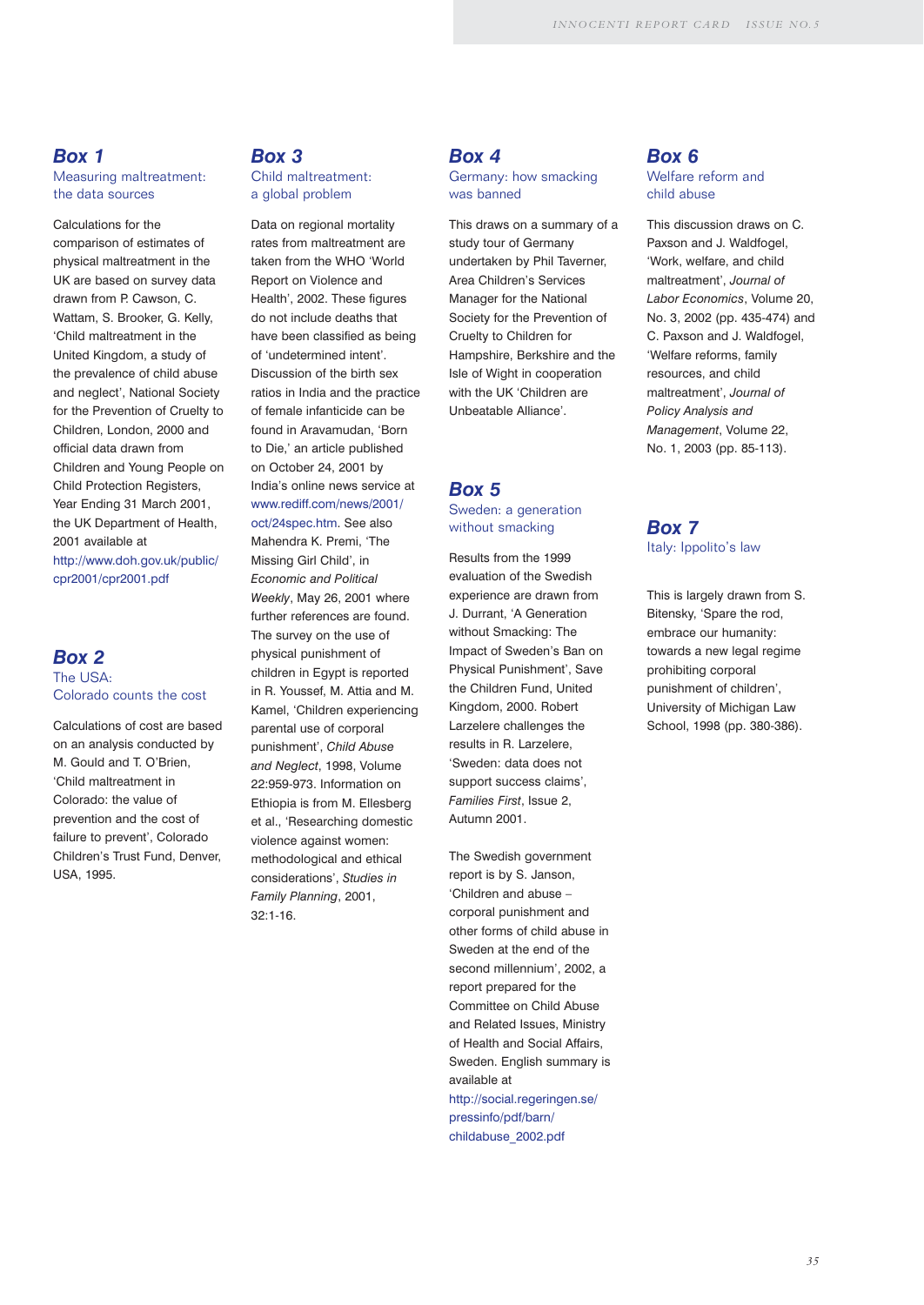#### *Acknowledgements*

This publication was written and produced by Peter Adamson, Giorgina Brown, John Micklewright, Sylke Schnepf and Anna Wright. Adamson and Wright are with the UNICEF Innocenti Research Centre. Micklewright and Schnepf are with the Department of Social Statistics, University of Southampton, UK. Brown is with ISTAT, Rome. Guidance and supervision at the UNICEF Innocenti Research Centre were provided by Gaspar Fajth, Chief, Monitoring Social and Economic Policies Unit and Marta Santos Pais, Director.

A number of people gave considerable assistance with the research and data (but are in no way responsible for the way the data and other research have been used). In particular many thanks are due to Peter Newell (Joint Coordinator) and Dr Sharon Rustemier (Research Assistant) of the Global Initiative to End All Corporal Punishment of Children

(www.endcorporalpunishment. org) for compiling information on current legislation around the physical punishment of

children and for constructing the table used in Figure 13. Information drawn on in Figure 13 was provided by government departments, nongovernmental organizations and national human rights and academic institutions. The following individuals are thanked for their assistance: Robert Ludbrook (Australia), Ankie Vandekerckhove (Belgium), Joan Durrant, Corinne Robertshaw (Canada), Zuzana Benesova (Czech Republic), Bente Ingvarsen (Denmark), Pauline de Saint-Hilaire (France), Irene Fereti (Greece), Asta Solveig Andresdottir (Iceland), Paul Gilligan and Karen Mahony (Ireland), Roberta Cecchetti (Italy), Yuji Hirano (Japan), Suk San Sim, EunMie Park (Republic of Korea), Armand Wagner (Luxembourg), Jaap E. Doek, Klaas Kooijman, Jan C.M. Willems (Netherlands), Beth Wood (New Zealand), Pawel Jaros, Marcin Krauzowicz, Maria Keller-Hamela (Poland), Catarina de Albuquerque (Portugal), Zuzana Alnerová (Slovak Republic), Pepa Horno Goicoechea (Spain), Heiner Diering, Alfredo Santos, Andrea Candrian

(Switzerland), Fatma Vzdemir Ulug (Turkey), Nadine Block (USA).

Comment, guidance, information and help in other forms were provided by Peter Newell, Joint Coordinator of the Global Initiative to End All Corporal Punishment of Children, Anne Hollows (School of Health and Social Care, Sheffield Hallam University), Margaret Adcock (Social Work Consultant, Department of Psychological Medicine, Great Ormond Street Hospital for Children), Joan Durrant (University of Manitoba), Ian Hassall (Institute of Public Policy, Auckland University of Technology), Phil Taverner (Area Children's Services Manager, National Society for the Prevention of Cruelty to Children, UK) and Tony Samphier (Press Officer, NSPCC, UK).

Design and layout by Garry Peasley and Angela Lee.

Administrative support and other assistance at the UNICEF Innocenti Research Centre was provided by Cinzia Iusco Bruschi and Eve Leckey.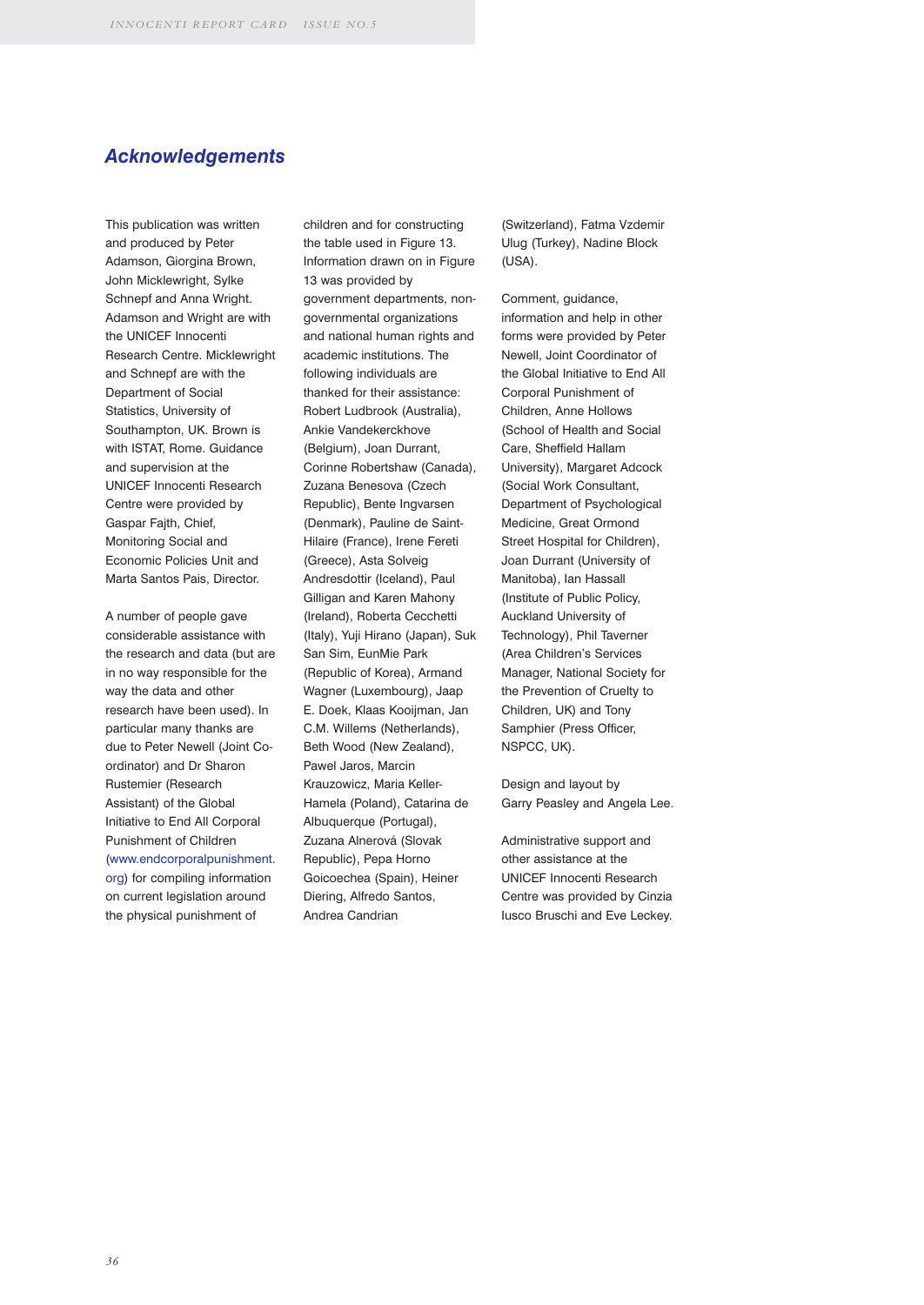Previous issues in this series:

*Innocenti Report Card*, No.1

#### **A league table of child poverty in rich nations**

*Innocenti Report Card*, No.2

**A league table of child deaths by injury in rich nations**

*Innocenti Report Card*, No.3

**A league table of teenage births in rich nations**

*Innocenti Report Card*, No.4

**A league table of educational disadvantage in rich nations**

The next *Innocenti Report Card* will examine **child poverty and the allocation of resources for children** in the nations of the industrialized world.

Graphics: mccdesign.com Printed by:Tipografia Giuntina, Florence